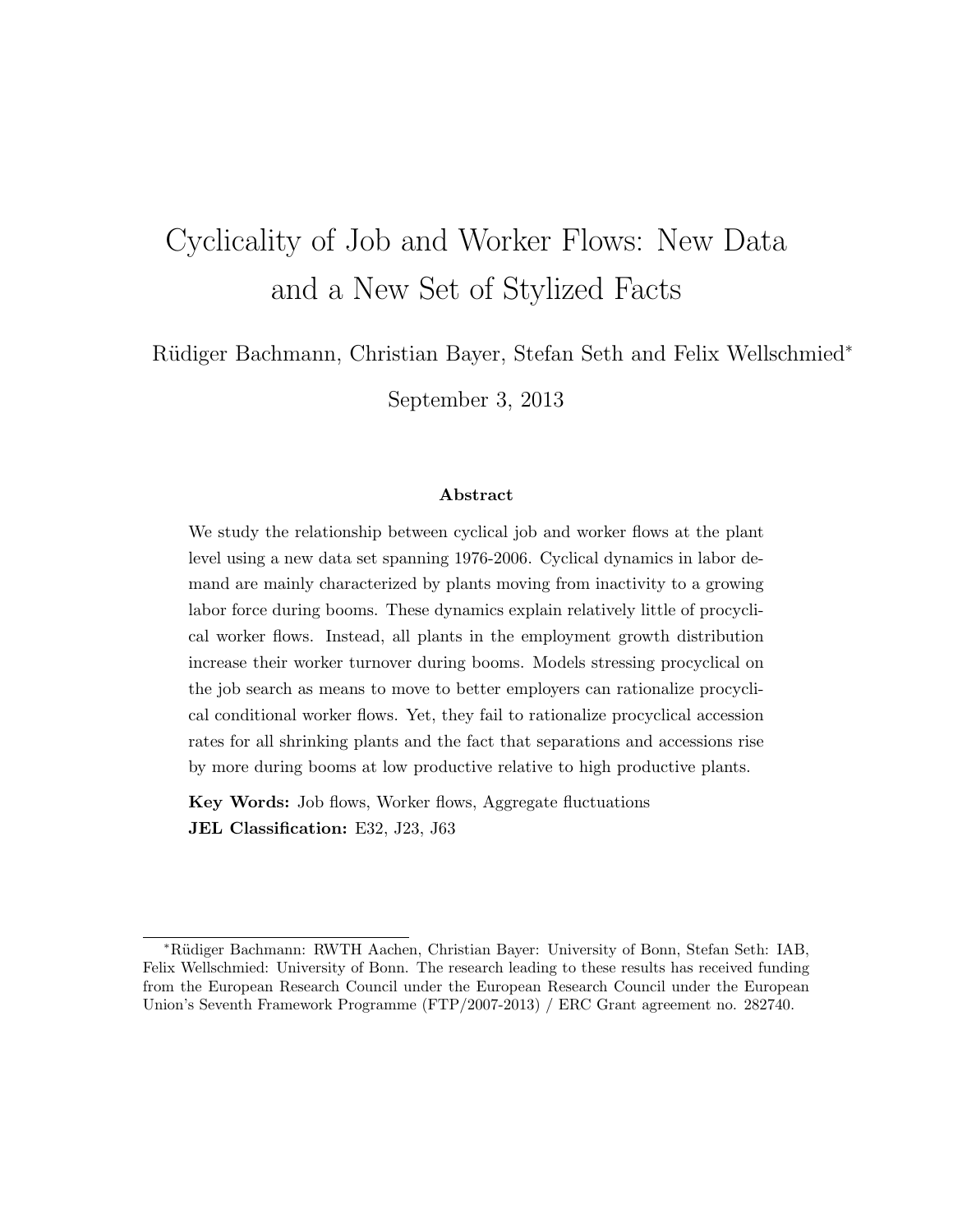### 1 Introduction

Worker turnover is large<sup>1</sup> and strongly procyclical.<sup>2</sup> Several different explanations have emerged for the procyclicality of worker flows, each carrying different implications for worker sorting over plant types. One view is that procyclical worker flows arise from procyclical labor demand. In Mortensen and Pissarides (1994), it is more profitable to open vacancies during a boom, and, going back to the idea of Schumpeter (1939), newly created vacancies are assumed to be more productive than existing ones. Elsby and Michaels (2008) and Kaas and Kircher (2011) extend this framework by endogenizing the characteristics of newly created vacancies in a framework with multiple worker firms and idiosyncratic productivities. An alternative view is that part of these procyclical flows come from worker flows exceeding job flows during booms, i.e., procyclical churn. The most prominent explanation is a procyclical job to job flow rate. In Moscarini and Postel-Vinay (2013) and Schaal (2011), workers flow from less to more productive firms. As vacancy creation if procyclical, relatively many workers flow to more productive matches during booms; thus, having a feedback effect on aggregate productivity. In Barlevy (2002) and Moscarini and Vella (2008), a boom may even increase aggregate productivity without increasing average plant productivity by decreasing missmatch through on the job search. A third view of procyclical worker turnover that has soo far not been formalized with aggregate dynamics<sup>3</sup> is that plants and workers learn about match quality and an increasing hiring rate during booms; therefore, also implies an increasing separation rate.

A major obstacle for quantifying the different channels of procyclical worker turnover is the availability of data sets that provide information on plant characteristics, worker flows and labor demand. In this paper, we introduce a new data

<sup>1</sup>Davis et al. (2006) find for the US that more than 3 percent of workers are employed at a job that they did not hold the month before and more than 3 percent separate from their current job each month. Contini (2002) reports yearly worker turnover rates for Belgium, France, Germany, and Italy of 41.7%, 59.6%, 43.8% and 61.7%. Jung and Kuhn (2011) find a total monthly job separation rate in West-Germany around 7%.

<sup>&</sup>lt;sup>2</sup>See Davis et al.  $(2006)$ .

<sup>3</sup>See Pries and Rogerson (2005) and Kiyotaki and Lagos (2007) for steady state analysises.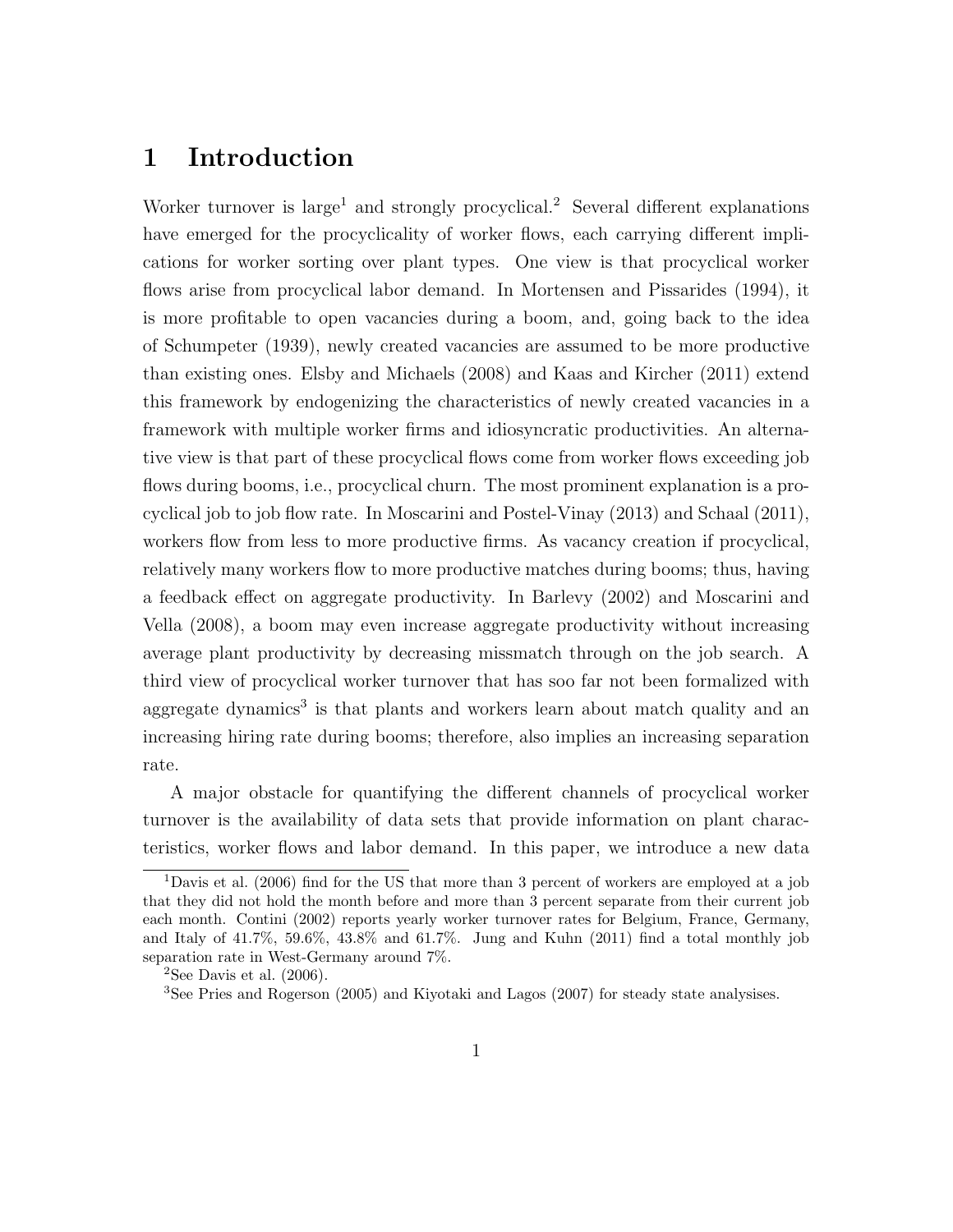set, the German Establishment Labor Flow Panel, ELFLOP, containing quarterly information on job and worker flows of all employees working within the universe of German establishments. The new data set currently covers the period  $1975 - 2006$ and features detailed information on plant and worker characteristics.

With regard to steady state analysis, we find consistent with Davis et al. (2006) and Davis et al. (2012) that job flows can explain 50 percent of worker flows in the cross-section, and that plants from the entire growth distribution hire and separate from workers:

- 1. For both positive and negative net employment growth, plants hire and separate from workers. Worker flows are twice as large as job flows.
- 2. Accessions of workers are almost flat for negative net employment growth and separations from workers are almost flat for positive net employment growth.

Our analysis reveals the following stylized facts for the link between job and worker flows over the business-cycle:

- 3. Job and worker flow rates are about 50% smaller and somewhat more volatile in Germany than in the US. The correlation with the cycle is comparable.
- 4. The job creation rate is procyclical, the job destruction rate is weakly countercyclical. Both are leading the cycle.
- 5. A boom is characterized by a high share of employment being located at expanding plants. During a recession, plants shift to a wait and see approach or exit the market. During a boom, plants along the entire size and age distribution increase on average employment. During a recession particularly small and young plants shift to a wait and see approach, while large and old plants decrease employment.
- 6. There are little differences regarding size of entering and exiting plants during booms and recessions.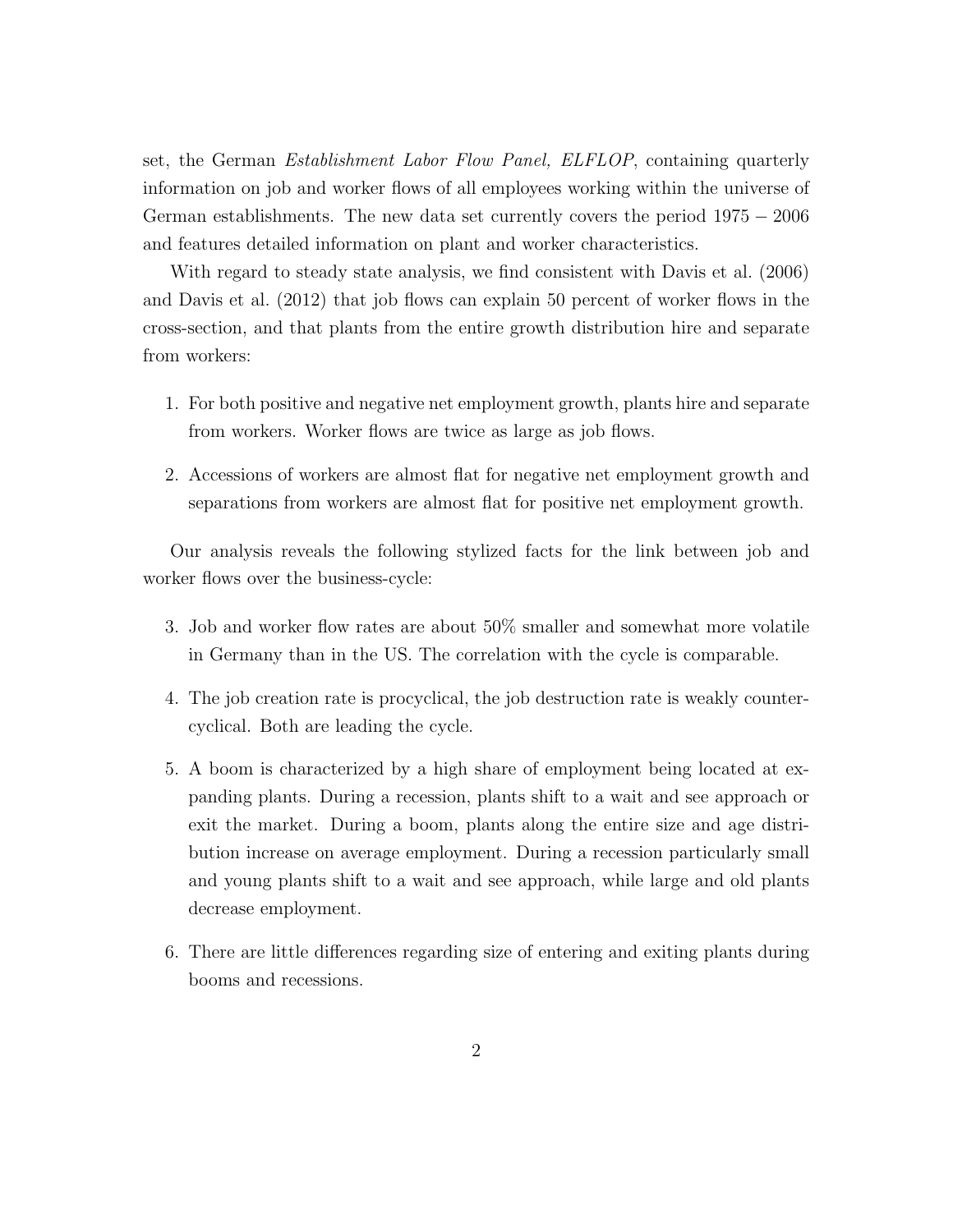- 7. The accession and the separation rate are strongly procyclical with a standard deviation of 8.5 and 5.9%, respectively.
- 8. Conditional on plants' employment growth, the accession and separation rate are procyclical for each plant category.
- 9. Most business cycle dynamics in worker flows can be explained by plants changing accession and separation behavior conditional on employment growth. Shifts in the distribution of employment growth explain some variations in the accession rate and very little in the separation rate. Contrary, spikes in worker flows at higher frequencies are predominantly explained by changes in the employment growth distribution
- 10. The churning, accession and separation rate are procyclical along the entire age, size and pay distribution of plants. These rates rise by relatively more during booms at small young and low paying plants compared to large, old and high paying plants.
- 11. The dispersion of the churning, accession and separation rate is acyclical or slightly countercyclical.
- 12. Systematic cyclical variations in excess worker flows are predominantly explained by plants that increase employment.

While this paper mostly descriptive in aiming at establishing business cycle facts, the choice of questions directly speak to the mechanisms of different theories of worker turnover. Stylized fact 1 implies that pure labor demand models can explain at most half of all worker flows. Stylized facts 4 and 5 shows that from a plant perspective an exogenous, cyclical independent job destruction rate is appropriate, once plant exit is explicitly taken into account. The data suggests that, opposite to upward adjustments in plants' employment, major downward adjustments in plants' employment are linked to idiosyncratic and not to aggregate shocks.

In line with previous evidence, we find that both the accession and the separation rate are procyclical (Stylized fact 7). How much of the procyclical worker turnover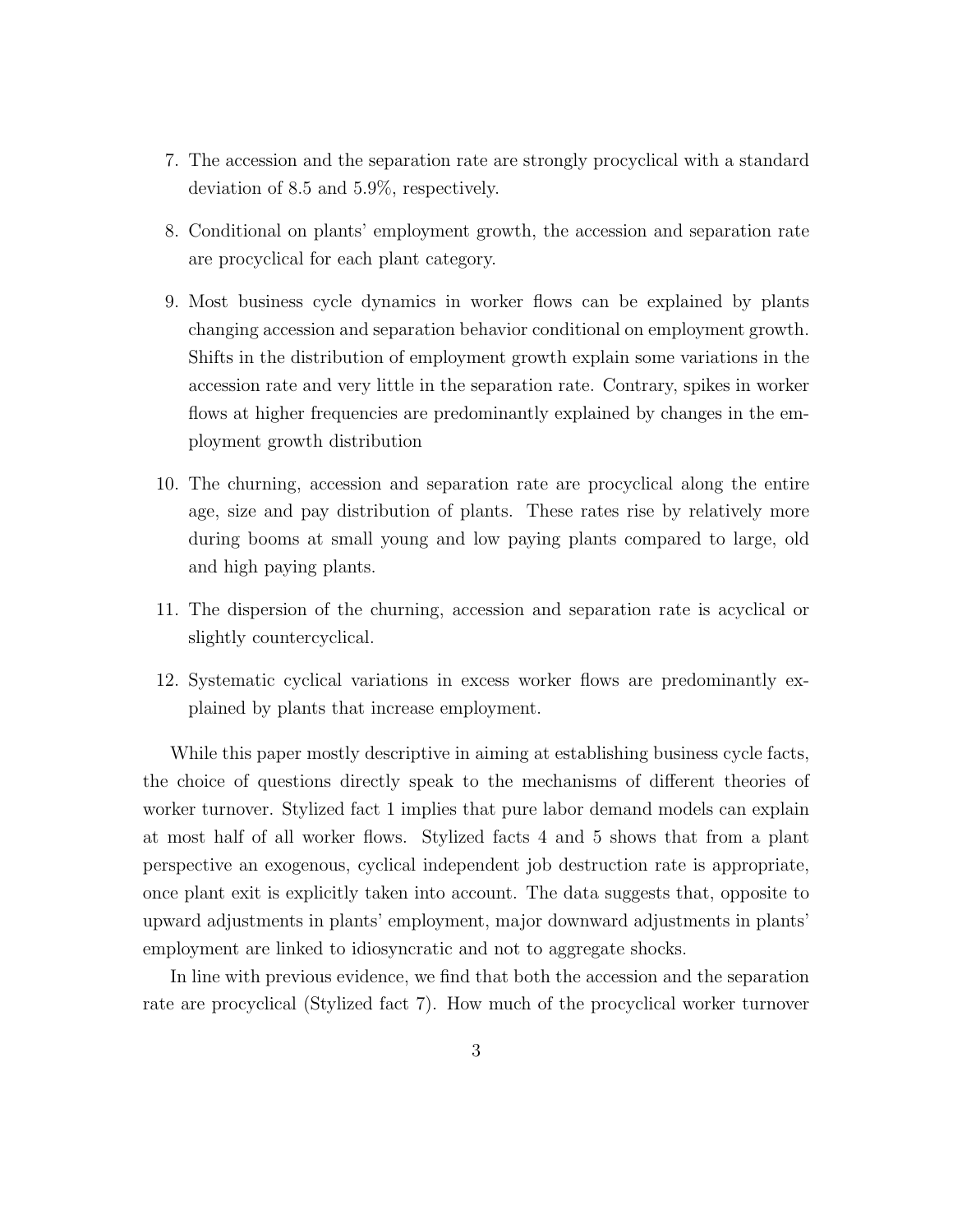can we explain by changes in aggregate labor demand? Stylized facts 8 and 9 show that this is surprisingly little. Especially shifts in aggregate labor demand explain very little of business cyclical variation in the separation rate. Instead, labor demand is the primer determinant of higher than business cycle frequency movements in worker flows.

Does our data help us to differentiate between different theories of procyclical excessive worker flows? Moscarini and Postel-Vinay (2013) assume that job destruction is countercyclical for all plants and do not allow for idiosyncratic shocks or plant exit. Our results suggest that idiosyncratic shocks are key to generate acyclical shares of downward adjusting plants, and to endogenize plant exit to reconcile a countercyclical job destruction rate (Stylized fact 5). Their baseline specification with exogenous worker contact rates provides sufficient flexibility to match the procyclical move from inactivity towards upward adjustment. Yet, Schaal (2011) shows that once endogenizing contact rates by vacancy posting, low productive plants find it unattractive to replace workers that are poached by more productive plants. Consequently, the share of employment at contracting plants becomes procyclical. Contrary to on the job search theory, we find no evidence that larger and older plants are more likely to grow during booms than small and young plants.

As discussed above, once worker contact rates are endogenized by vacancy creation, it is difficult to rationalize procyclical churn at contracting plants (Stylized fact 8). Consistent with on the job search theory, separations at small (young, low paying) plants drop by more during recessions than at large (old, high paying) plants (Stylized fact 10). Yet, we also find that their accession rate drops by more, which is inconsistent with these theories. Similarly, second moments of worker flow rates provide little evidence for the majority of these flows being driven by procyclical upward mobility resulting from job to job transitions (Stylized fact 11). One possibility is that they do not result from systematic differences in plant characteristics, as in Barlevy (2002) and Moscarini and Vella (2008).

Finally, Stylized fact 12 suggests that theories along the line of Pries and Rogerson (2005) and Kiyotaki and Lagos (2007) carry promise to explain the data. Growing plants have a large fraction of newly hired workers, of whom relatively many are of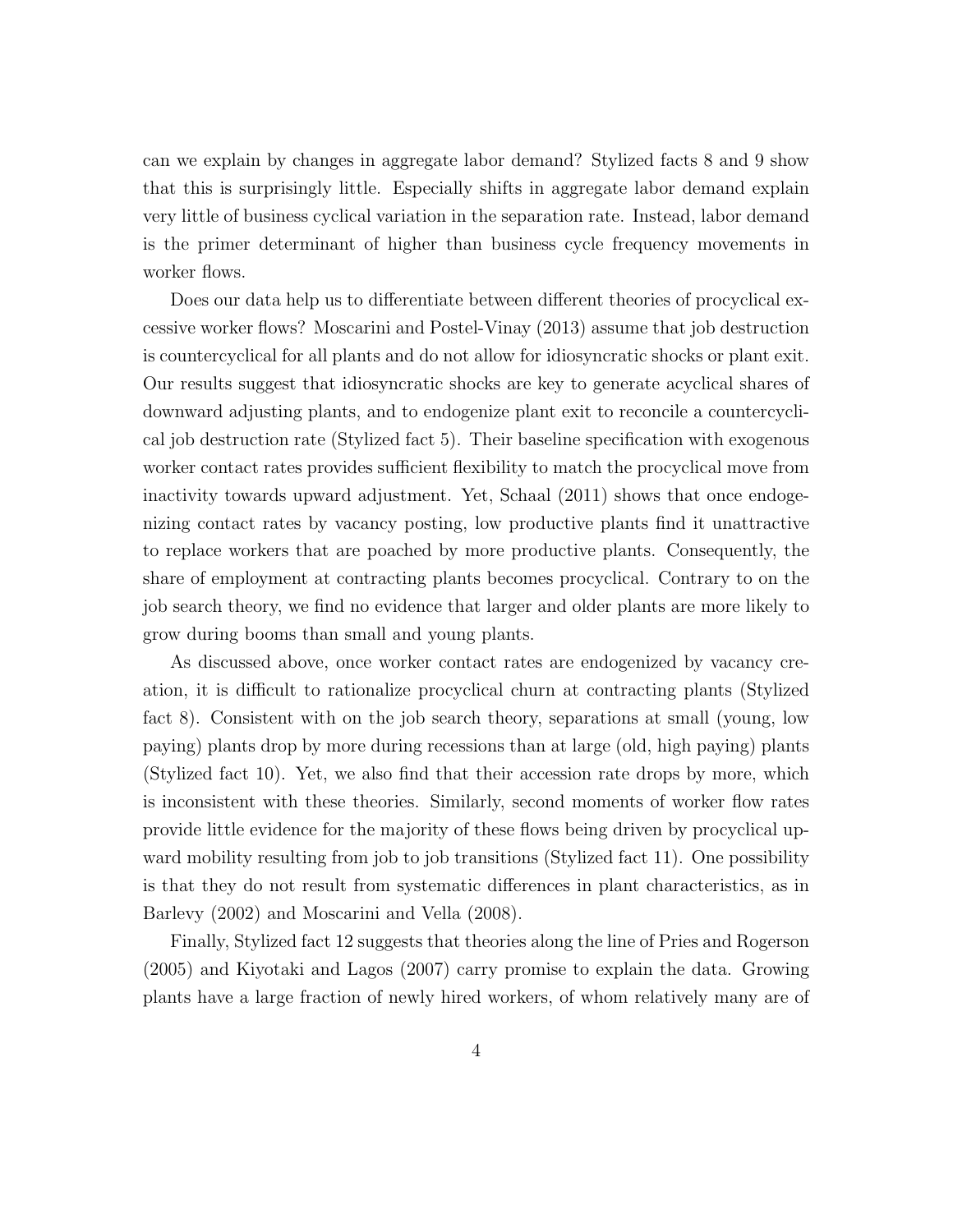poor match quality.

The rest of the paper is organized as follows: The next section introduces the data set and explains our main concepts that we use to analyze the data. The following section presents stylized facts about aggregate job and worker flows in Germany on business cycle frequency and compares the flow rates to US data. Thereafter, we quantify the amount of cyclical worker flows explained by job flows. Finally, we study cyclical job and worker flows conditional on different plant characteristics that allow us to test different theories of excessive worker flows. The last section concludes.

### 2 Data

#### 2.1 Data Source

#### 2.1.1 The Establishment Labor Flow Panel

The basis of our analysis forms the *Establishment Labor Flow Panel (ELFLOP)*, a data set we compiled and that measures employment and labor flow data for the universe of German establishments. ELFLOP covers the time period 1975-2006 (West Germany until 1992-II the re-unified Germany thereafter, but regional information is available). We drop all establishments that are on the territory of former Eastern-Germany and Berlin to avoid a break in the series. All data is available at a quarterly frequency. The data used to produce ELFLOP originate from the German notification procedure for social security. Essentially, this procedure requires employers to keep the social security agencies informed about their employees by reporting any start or end of employment and by annually confirming existing employment relationships.

The Forschungsdatenzentrum der Bundesagentur für Arbeit (German Bureau of Labor) uses the data collected through the notification procedure as input for its BLH (Employees And Benefits-Recipients History File), which in turn is ELFLOP's data source. The BLH is an individual-level data set covering all workers in Germany liable to social security. The main types of employees not covered are public officials (Beamte), military personell and the self-employed. Also, marginal part-time workers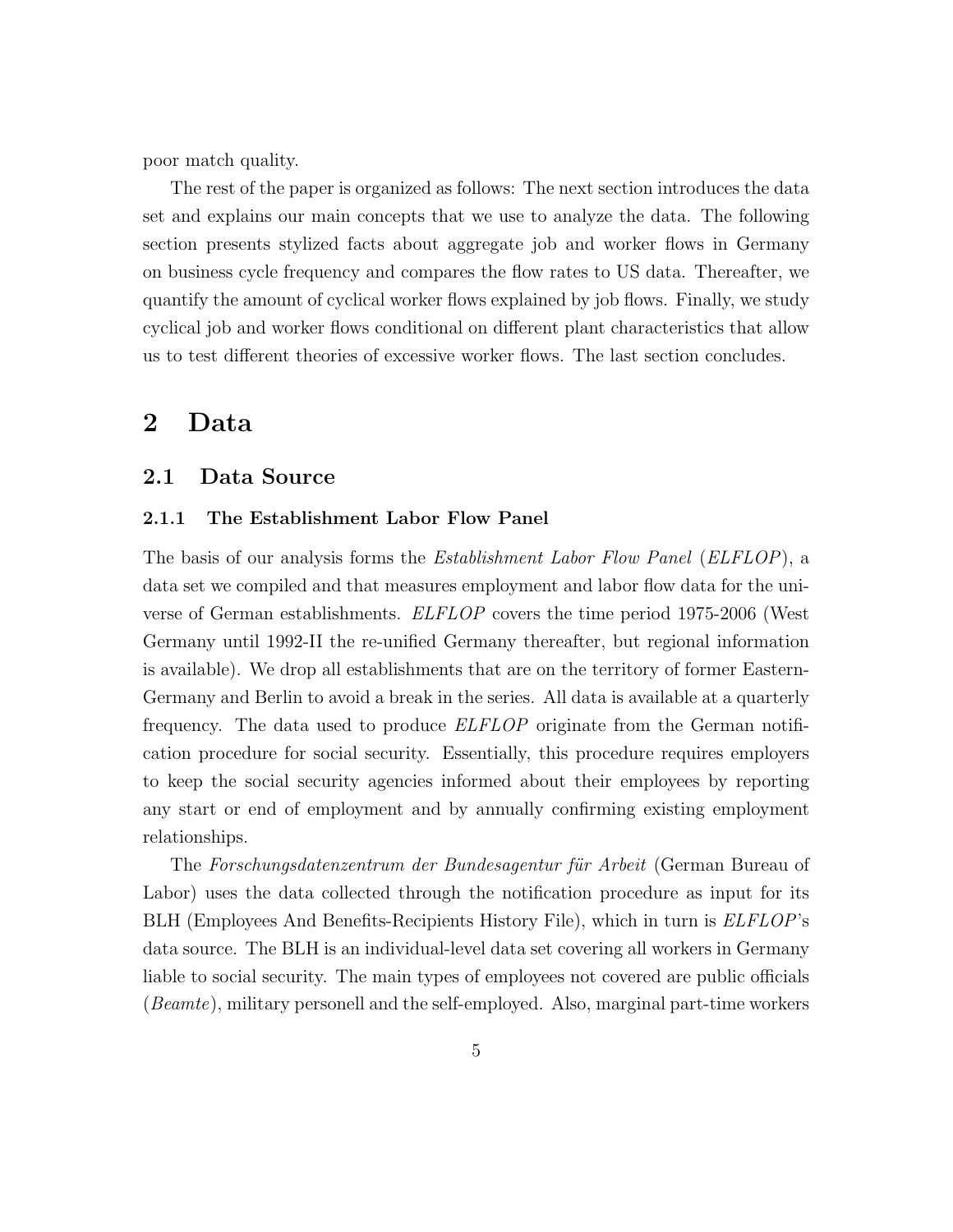(less than  $15h$ /week and below  $315\epsilon$  monthly income) are only included in the BLH since 1999. To ensure consistency over time, all variables are therefore calculated on a regular worker basis: apprentices and interns, marginal part-time workers, workers in partial retirement (and a few other groups of minor importance) are being excluded from the data.<sup>4</sup>

From the BLH files, *ELFLOP* aggregates the worker and job flow information to the plant level, such that a plant becomes the observational unit. Job and worker flow disaggregated by sub-categories of workers are available in the micro data as well, but for the present paper we only exploit information for the aggregate job and worker flows at the plant level. Similarly, plant information (industry, age, location, workforce composition, average salary, etc.) is available as part of the micro data. Further details on the data set are described in Bachmann et al. (2011).

#### 2.1.2 US Data

We compare our aggregate job and worker flows to US plant level data in Section  $3<sup>5</sup>$  Unfortunately, a dataset as comprehensive as *ELFLOP* does not exist for the US. We obtain seasonally adjusted US quarterly job flows from the *Business Em*ployment Dynamics (BED) data provided by Davis et al. (2006) for the period of 1990-2005. BED job gains and job losses contain information on the universe of US establishments, excluding household employment, most agricultural employment and governmental employees.

Unfortunately, the BED data does not contain information on worker flows.

<sup>&</sup>lt;sup>4</sup>Also, workers working below 15 hours a week and earning less than roughly  $315\epsilon$  (in 1999, lower values before) were exempt from social security taxation (gering fügige Beschäftigung) and hence not recorded. Since 1999 these workers are recorded as well in the data but as a separate category. We exclude these workers from the analysis.

<sup>&</sup>lt;sup>5</sup>The two concepts of establishments are not identical. In the US, an establishment is a single physical location where business is conducted or where services or industrial operations are performed. In our data set, each firm's production unit located in a county (Kreis) receives an establishment identifier based on industry classification. When each production unit within a county has a different industry classification, or a firm's production unit are located in different counties, the two definitions coincide. When a firm has more than one production unit within the same county that are classified by the same industry, they may receive the same establishment identifier. The employer may decide; however, to have different identifiers assigned (see Dundler et al. (2006)).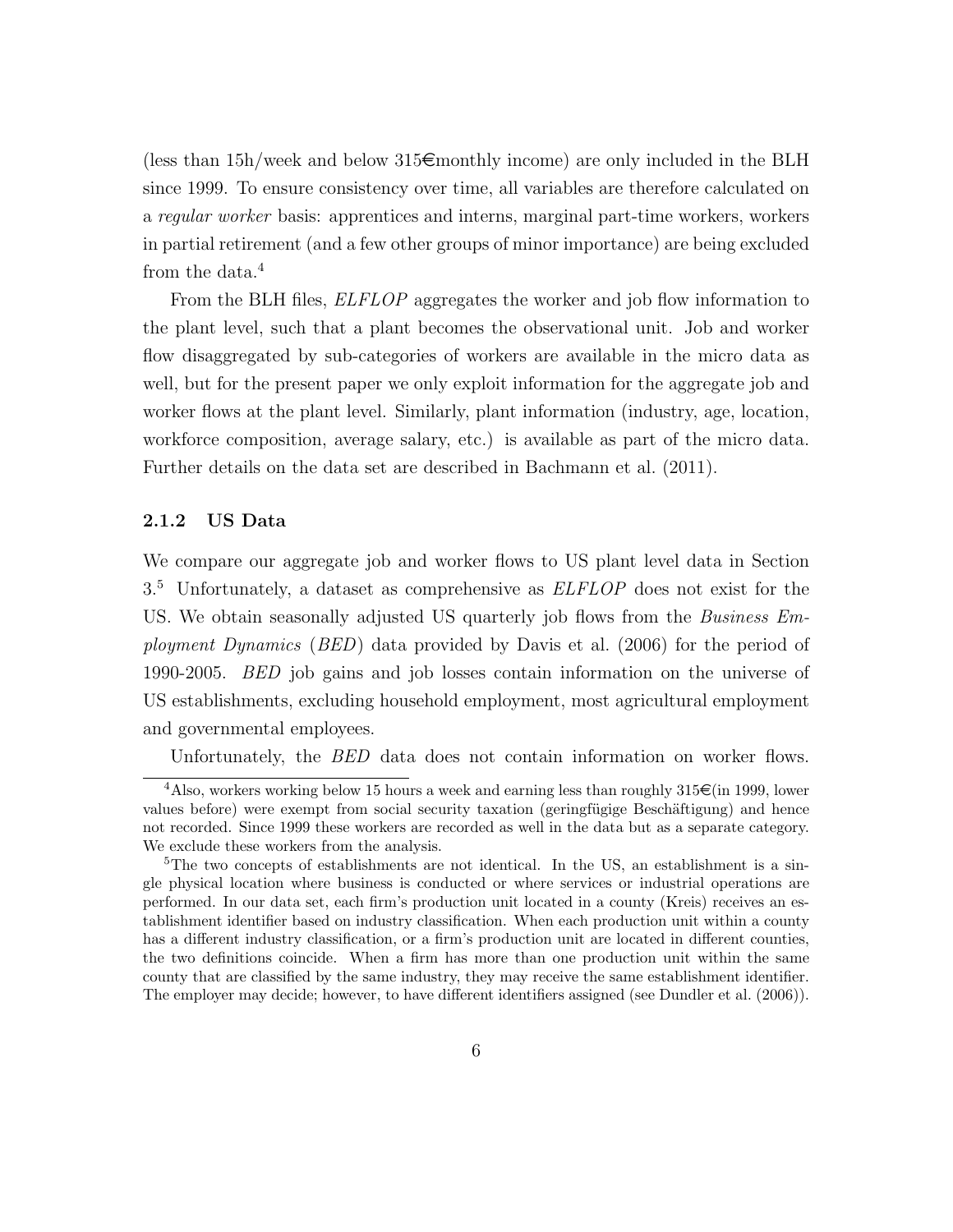Therefore, we obtain seasonally adjusted worker flows from the *Job Openings and La*bor Turnover Survey (JOLTS) for the years 2001-2012 first quarter. JOLTS samples every month 16000 establishments from the universe of US plants with the exception of agriculture and private households. Moreover, it does not feature entering and exiting plants that are; however, responsible for a significant share of aggregate job creation and destruction and has only limited amount of information on plant characteristics. We aggregate the monthly flows to quarterly frequency. An alternative data source is the Longitudinal Employer-Household Dynamics (LEHD) program. It tracks workers by their unemployment insurance records. It allows for quarterly aggregation to the plant level. In principle, it reaches back to 1993, but coverage was only 30% of US private employment. Since 2000, the coverage rate is above 80% in each year (see Abowd and Vilhuber (2011) for details.). While LEHD has several advantages over JOLTS, we still mainly opt for a comparison with the latter. In LEHD, half of all worker flows are flows result from workers being employed for less than one full quarter (see Davis et al. (2006)). These extremely short tenure flows have no counterpart in the German data.

### 2.2 Stock Concepts, Data Cleaning and Aggregation

In the ELFLOP data, a worker is considered to be working for a given establishment (Betrieb), or short: plant, in a given quarter when she has been employed at this plant at the end of the quarter.<sup>6</sup> This definition yields the number of jobs at a plant at the end of a quarter, the number of hires (accession  $\text{ACC}$ ) of a plant (a worker that has not been working for that plant at the end of the previous quarter), as well as the number of separations (SEP) (a worker that has been working for the firm at the end of the previous quarter). These are the basic data from which all other data are constructed.

We compute beginning of quarter, EB, and end of quarter employment, EE, for each plant. When a plant decreases employment by  $N$  within a quarter, we count

<sup>&</sup>lt;sup>6</sup>It is relatively rare to observe workers leaving a job before the end of a month in the data. In facts most workers leave or join a plant at the end reps. beginning of a quarter.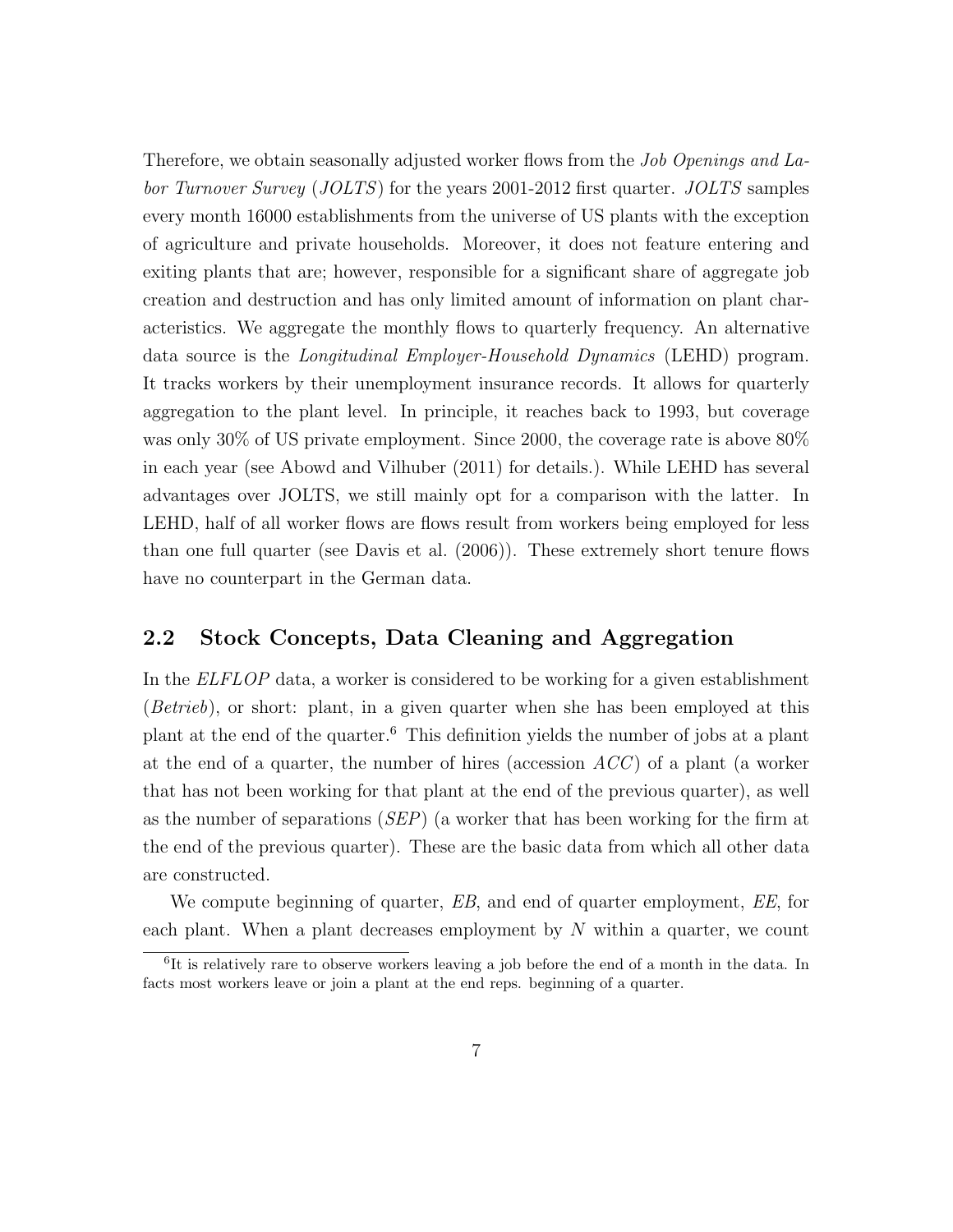this as  $N$  job destructions, JD. When employment increases by  $N$ , we count  $N$  job creations, JC. The sum of the two is job turnover. A plant may hire and fire workers within the same quarter and we refer to the sum of accessions and separations as worker turnover. We have  $ACC \geq JC$  and  $SEP \geq JD$  for each establishment in each quarter. Part of our analysis deals with differences in plant level behavior given the amount of employment growth at the plant. For this purpose, we aggregate the plant level data to  $J = 11$  employment growth categories.<sup>7</sup> Similarly, we exploit information on plants industry, size, age and average wage bill. We refer to any of these different data cuts as plant category.

We allow each category to have an individual specific seasonal component and compute seasonally adjusted series, using the  $X$ -12 ARIMA CENSUS procedure.<sup>8</sup> The raw data suffers from several worker reclassifications resulting from changes in the social security system, industry reclassifications and outliers resulting from labor disputes during which workers were laid off for short periods of time as result of a strike. We adjust every series using a semi-parametric approach described in Appendix A. To derive the aggregate series for West-Germany, we finally aggregate over the seasonal adjusted series for all plant categories.

Given either the aggregated or plant categorical stock/flow data, we define flow rates. We use as denominator the average of end-of-quarter employment and beginningof-quarter employment:

$$
EM_t = [EE_t + EB_t]/2.
$$

For example, the accession rate hence reads:

$$
ACCR_t = \frac{ACC_t}{EM_t}.\tag{1}
$$

All other rates are defined analogously. The measure implies that all rates are bounded in the interval  $[-2, 2]$  with endpoints corresponding to death and birth of

<sup>&</sup>lt;sup>7</sup>The categories are: plants shrinking by 75,  $10 - 75$ ,  $5 - 10$ ,  $1 - 5$ ,  $0 - 1$  percent, plants leaving employment unchanged and plants that grow by by  $75$ ,  $10 - 75$ ,  $5 - 10$ ,  $1 - 5$ ,  $0 - 1$  percent.

<sup>&</sup>lt;sup>8</sup>Allowing for series specific seasonality may be surprising. We want to insure consistency for each variable for the sum of all individual categories and the aggregate series of West-Germany. Hence, we allow for individual specific seasonality and aggregate afterwards to the level of West-Germany.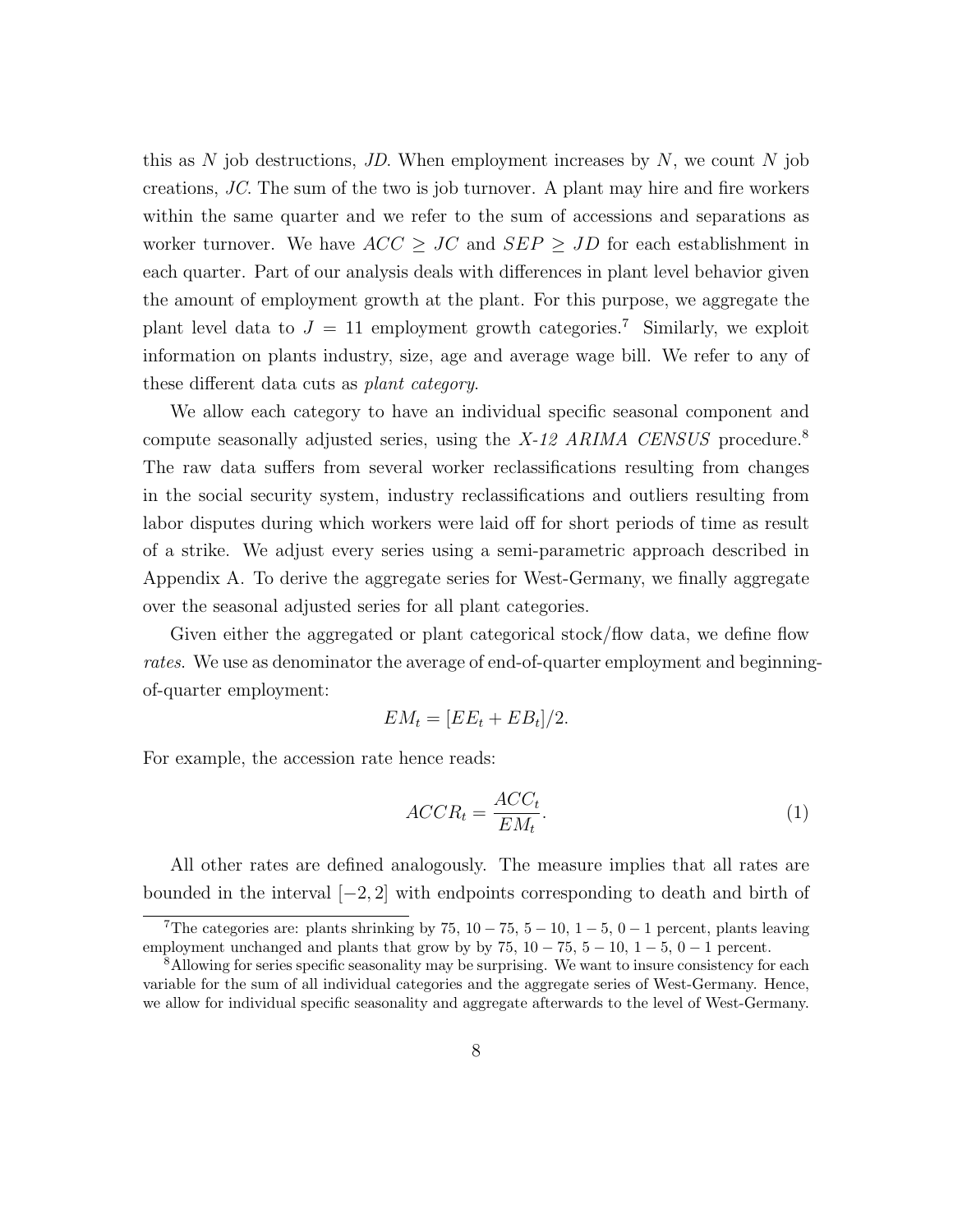plants.<sup>9</sup>

Our analysis deals with fluctuations at business cycle frequency. We compute the cyclical component for the aggregate or plant category series employing a HP-filter for the log series with a smoothing parameter of  $10<sup>5</sup>$ . Consequently, the cyclical components have the interpretation of a percentage deviations from a slowly moving trend.

#### 2.3 Business Cycles in Germany



Figure I: Cyclical Measure

Notes: The deviation of GDP from its trend component.

Figure I plots our cyclical measure GDP. There are several boom and bust cycles in the sample period. At the beginning of the sample, Germany was still recuperating from the first oil price shock and moved into a subsequent boom at the end of the 70's. The boom began to level off in 1979 *(second oil crisis)*, leading into a subsequent long lasting recession that reached its trough (with regard to GDP) around 1987 (Black Monday). The economy moved afterwards into the post-reunification boom at the beginning of the 90's, which lasted until the mid 90's. The following years see unemployment peaking around 1998, until the economy moved into the boom at

<sup>&</sup>lt;sup>9</sup>See Davis et al. (1996) for a more thoroughly discussion regarding the properties of this measure. Most importantly, the measure allows for consistent aggregation.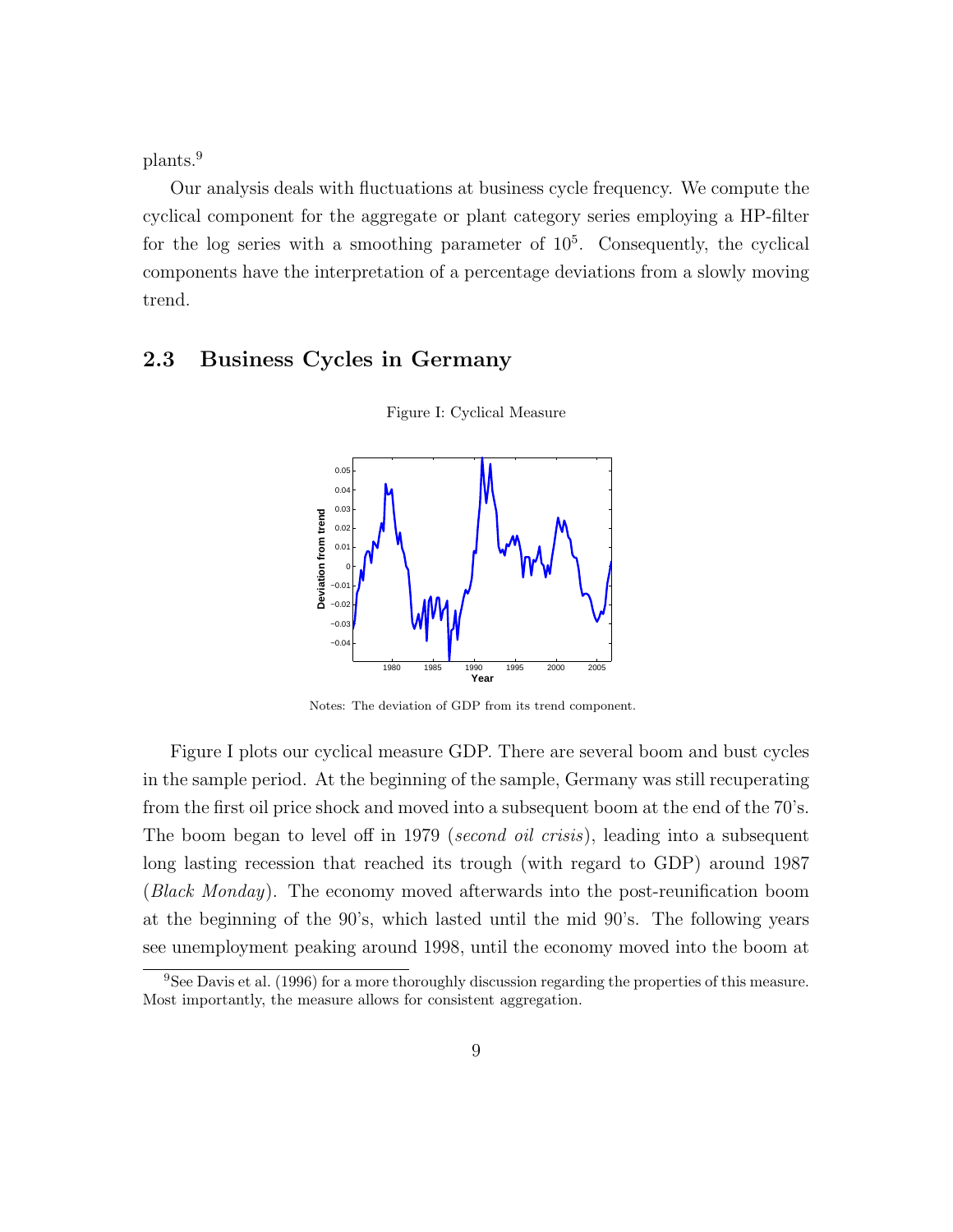the beginning of the 2000's. Around 2002 unemployment was on the rise again, until two years before the end of the sample period the economy bettered again. Hence, our dataset provides us with almost four complete business cycles.

## 3 Cyclicality of Job and Worker Flows in Germany and the US

This section presents cyclical dynamics of aggregate job and worker flows in Germany. In Section 5.1 we compare our results to those found by previous studies conducted on US data. Therefore, we additionally compare our results for Germany to US data to assure that differences are not driven by labor markets that function very differently.<sup>10</sup> This section establishes that while job and worker flows are lower in Germany, their cyclical dynamics are similar to the US. Additionally, we investigate how (un)important difference in industry and size structure of plants are for the differences across countries. Appendix B, provides the details for the latter comparison.

Table 1 displays the cyclical properties of job flow rates in Germany to the US. The *job-creation rate, JCR*, is about half the size in Germany compared to the US, and its cyclical volatility is about twice as large. Similarly to the JCR, the job-destruction rate, JDR, is about twice as large in the US compared to Germany and about  $40\%$  less volatile.<sup>1112</sup> This reflects that the Shimer (2005) puzzle is even more evident in Germany compared to the US when looking at the job finding rate from unemployment and vacancies (see Jung and Kuhn (2011) and Gartner et al.  $(2009)$ . The *JCR* and *JDR* are 1.7 and 2.6 times more volatile than output in the US. We find for Germany ratios of 3.7 and 3.7, respectively. Likely, differences

 $10$ Keep in mind that contrary to *ELFLOP*, neither *JOLTS*, nor the *BED* cover all sectors. We report all rates based on the respective data sample.

<sup>&</sup>lt;sup>11</sup>Based on *LEHD* data, Abowd and Vilhuber (2011) report for 1993 – 2007 a 7% and 6% job creation and destruction rate, respectively.

<sup>&</sup>lt;sup>12</sup>The numbers imply that job turnover is somewhat more than twice as large in the US compared to Germany. This is roughly in line, yet somewhat larger, to the estimates provided by Davis and Haltiwanger (1999) based on yearly data (see their Table 5).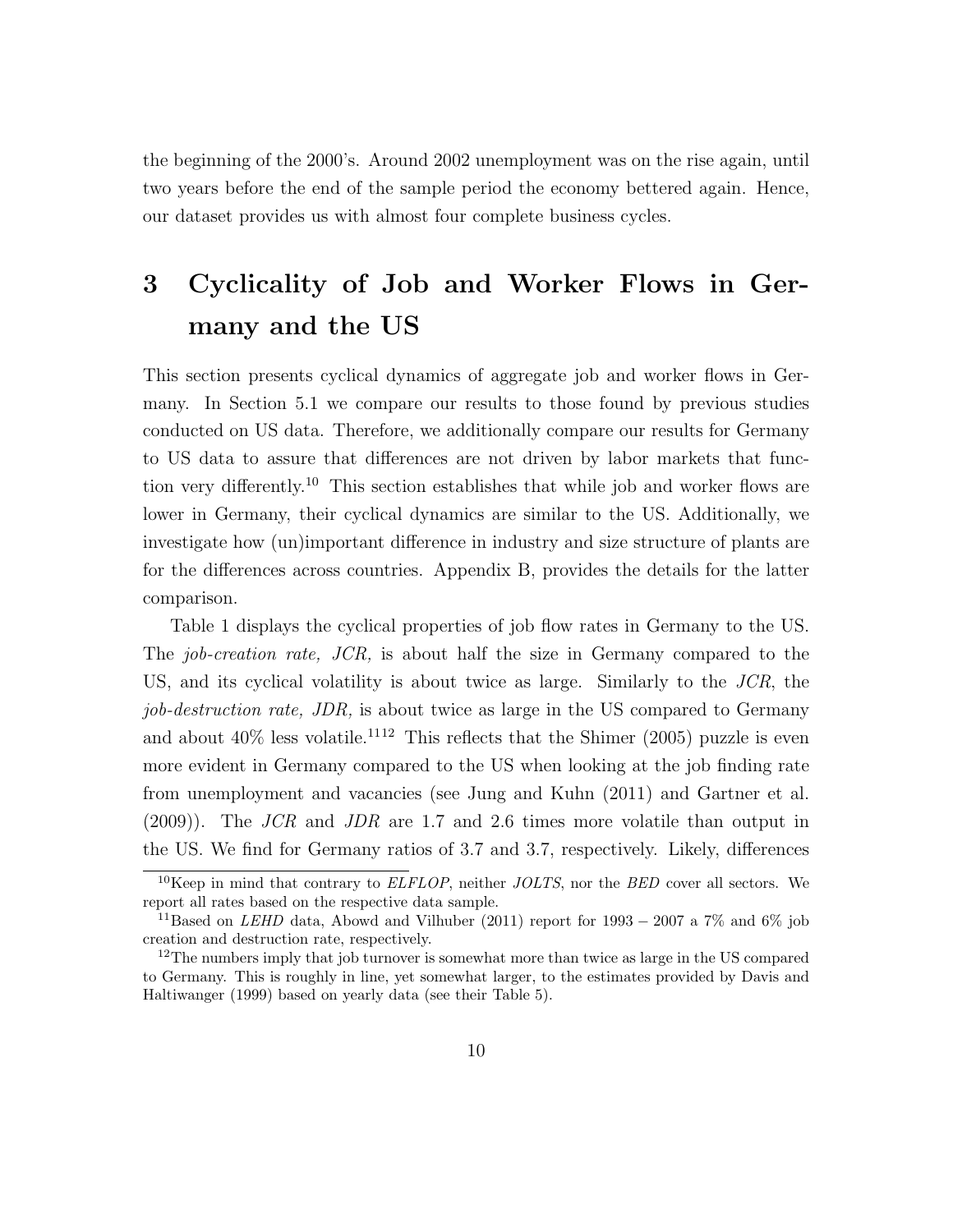Table 1: Job Flow Rates

|           |                 |         |               |       |                 |      |         | Correlation to $GDP_{t+i}$ |         |
|-----------|-----------------|---------|---------------|-------|-----------------|------|---------|----------------------------|---------|
|           |                 | mean    | SD            | AC(1) | $j = -2$ $-1$ 0 |      |         | $+1$                       | $+2$    |
| Creation  | <b>GER</b>      | $3.7\%$ | 8.1\%         | 0.57  | $-0.02$         | 0.06 | 0.19    | 0.27                       | 0.33    |
| Rate      | US <sup>-</sup> |         | $7.9\%$ 3.4\% | 0.82  | 0.03            | 0.12 | 0.20    | 0.28                       | 0.34    |
| Destruct- | <b>GER</b>      | $3.3\%$ | $8.0\%$       | 0.60  | 0.13            | 0.01 | $-0.11$ | $-0.19$                    | $-0.23$ |
| tion Rate | US              |         | $7.6\%$ 5.2\% | 0.80  | 0.48            | 0.36 | 0.24    | 0.21                       | 0.19    |

Notes: Germany: ELFLOP 1975-2006, US: BLS 1990-2005, SD: standard deviation of log rate, AC(1): first order autocorrelation, Mean: average seasonally adjusted rate. The bottom panel of the table displays correlation of the flow rates with GDP.

in volatilities of cross-country labor demand, especially job creation, appear to be linked to differences in the cyclicality of the job finding rate and vacancy posting behavior, cf. Jung and Kuhn (2011).

This observation leads to a related point about relative volatilities of the JCR and JDR. Campbell and Fisher (2000) argue that the higher volatility of JDR relative to JCR is an equilibrium outcome with proportional hiring and firing costs and show that the volatilities are non-monotone in these costs (first increase then decrease). Hence, the relative low volatility of JDR in Germany must result from non-proportional hiring and firing costs (e.g. time-costs or firing costs increasing during recessions). Moreover, the high absolute volatilities challenge the conventional wisdom of high firing costs in Germany, as discussed in Jung and Kuhn (2011).

Despite being more volatile in Germany, the correlation of the JCR with GDP is almost identical across the two countries. The correlation becomes weaker as the boom matures and is acyclical already two quarters after the peak of GDP. The JDR is close to acyclical in Germany, turning slightly countercyclical at leads of GDP. Contrary, we find a slightly procyclical rate in the US, especially at lags of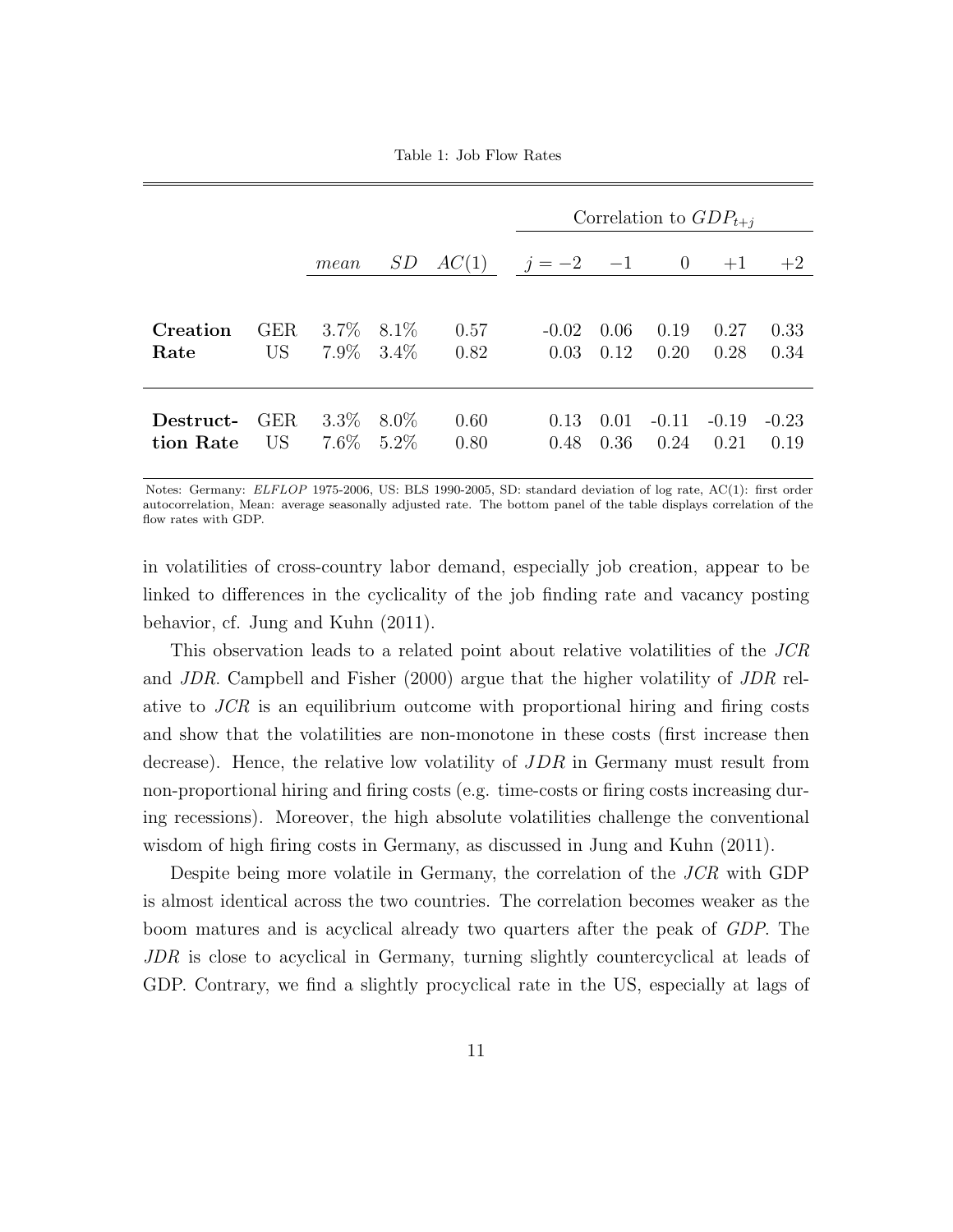|  | I<br>۱ |
|--|--------|
|--|--------|

Table 2: Worker Flows

|                               |                               |                                 |         |                            |              | Correlation to $GDP_{t+i}$ |              |              |              |
|-------------------------------|-------------------------------|---------------------------------|---------|----------------------------|--------------|----------------------------|--------------|--------------|--------------|
|                               |                               | mean                            | SD      | $AC(1)$ $j=-2$ $-1$ 0 $+1$ |              |                            |              |              | $+2$         |
| Accession<br>Rate             | <b>GER</b><br>US <sup>-</sup> | $7.2\%$ 8.5\%<br>$12.0\%$ 6.2\% |         | 0.86<br>0.92               | 0.35<br>0.47 | 0.45<br>0.57               | 0.56<br>0.64 | 0.61<br>0.68 | 0.64<br>0.68 |
| <b>Separation</b> GER<br>Rate | US <sup>-</sup>               | $6.8\%$ 5.9%<br>$12.0\%$        | $4.9\%$ | 0.74<br>0.87               | 0.64<br>0.66 | 0.65<br>0.59               | 0.65<br>0.50 | 0.63<br>0.43 | 0.61<br>0.36 |

See Notes to Table 1.

Table 2 establishes that worker flows are twice as large in the US compared to Germany.<sup>1415</sup> The *accession rate, ACCR*, is as volatile as the  $JCR$  and  $JDR$  in Germany, and the separation rate is less volatile. Worker flows are more volatile than job flows in the US, especially the  $ACCR$ . The  $ACCR$  is strongly procyclical in both countries and slightly leading the cycle. Similarly, the separation rate is procyclical in both countries. It is lagging the cycle in the US, but no such tendency is observable for Germany. One needs to be careful with such interpretations; however, because we observe only one cycle in the US.

It is instructive to compare the cyclical behavior of job and worker flows at this point and their implications for employment changes over the cycle. These facts are independent of the country under analysis. According to labor demand, employment

<sup>&</sup>lt;sup>13</sup>Fujita and Nakajima (2009) report a slightly countercyclical rate. The difference arises because they use a HP smoothing parameter of 1600.

 $14$ Our job and worker flows imply an annualized rate that is about twice as large as the one reported by Bellmann et al. (2011) for a sub-sample of our data (see their Table 2). Our separation rate matches that reported by Jung and Kuhn (2011) (see their Table 1).

<sup>&</sup>lt;sup>15</sup>As discussed above, *LEHD* data implies much larger worker flows. Abowd and Vilhuber (2011) report an accession and separation rate of  $25\%$  and  $24\%$  for the period of 1993 – 2007.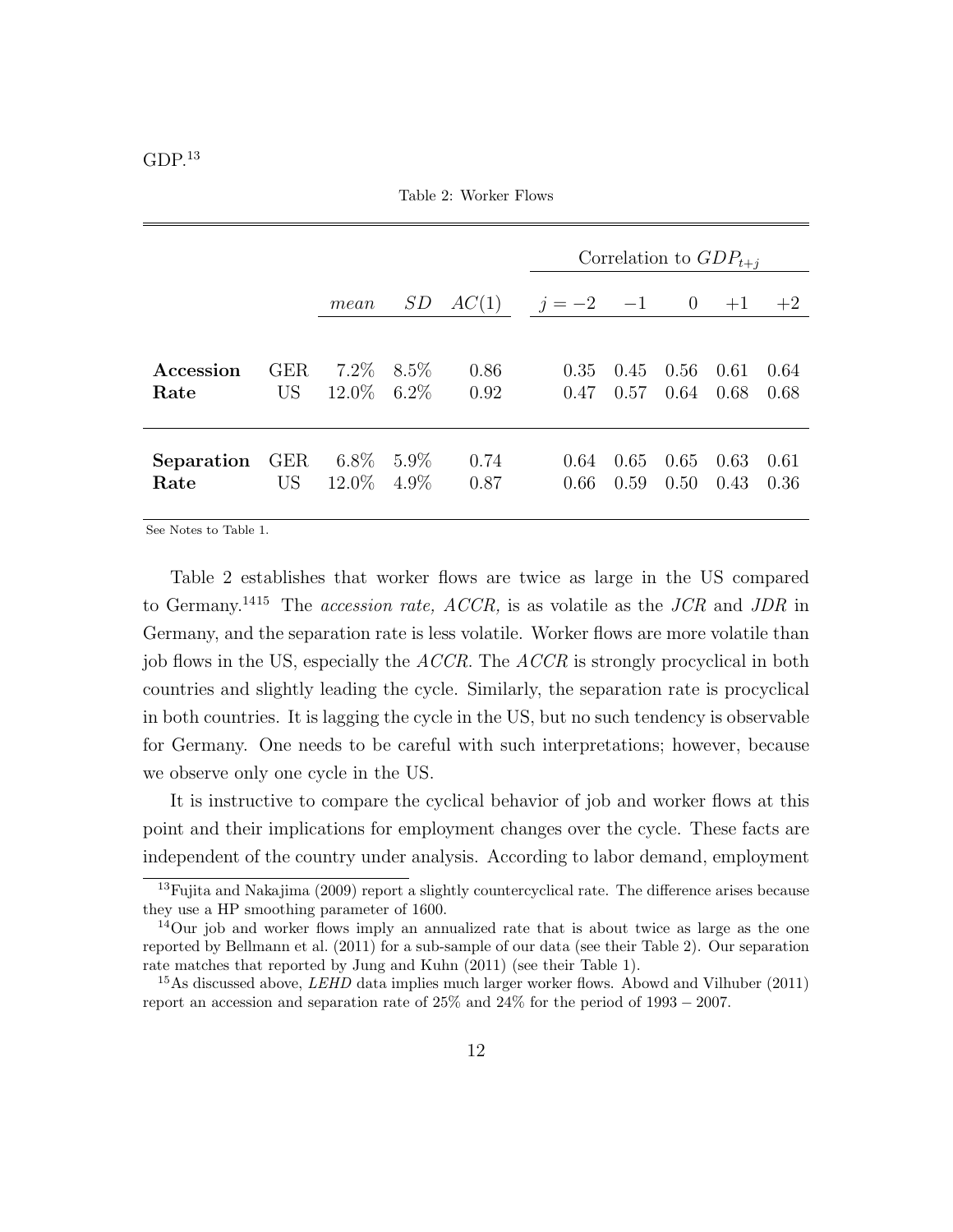expands during a boom because the job creation rate rises and the job destruction rate falls (stays the same). Contrary, according to worker flows, employment rises during booms because the accession rate is more volatile than the separation rate. Both have higher correlations to GDP and than their job flow counterparts and their autocorrelation is higher and more similar to GDP. We will come back to these results below, but to previous some of our findings, it should be little surprising that we find that cyclical changes in labor demand leaves substantial cyclical variation in the accession rate unexplained and explains little of variation in the separation rate.

|              |                 |                |         |       | Correlation to $GDP_{t+i}$ |      |                |      |      |  |
|--------------|-----------------|----------------|---------|-------|----------------------------|------|----------------|------|------|--|
|              |                 | mean           | SD      | AC(1) | $j = -2$ -1                |      | $\overline{0}$ | $+1$ | $+2$ |  |
|              |                 |                |         |       |                            |      |                |      |      |  |
| Job Turn-    | <b>GER</b>      | $6.9\%$        | $4.2\%$ | 0.43  | 0.10                       | 0.06 | 0.09           | 0.11 | 0.14 |  |
| over Rate    | US <sup>-</sup> | $15.6\%$ 3.2\% |         | 0.81  | 0.41                       | 0.36 | 0.30           | 0.33 | 0.34 |  |
|              |                 |                |         |       |                            |      |                |      |      |  |
| Worker Turn- | GER.            | 14.0%          | $6.6\%$ | 0.88  | 0.51                       | 0.59 | 0.65           | 0.68 | 0.69 |  |
| over Rate    | US <sup>-</sup> | 24.0%          | $5.0\%$ | 0.91  | 0.62                       | 0.64 | 0.64           | 0.64 | 0.60 |  |
|              |                 |                |         |       |                            |      |                |      |      |  |

| Table 3: Turnover Rates |  |  |
|-------------------------|--|--|
|-------------------------|--|--|

See Notes to Table 1.

Let us define job-, respectively worker-turnover rates as:

$$
TOR_t^J = \frac{JC_t + JD_t}{EM_t}, \qquad \qquad TOR_t^W = \frac{ACC_t + SEP_t}{EM_t}
$$

Table 3 summarizes the cyclical dynamics of these flows. Turnover rates are both larger in the US compared to Germany and less cyclical volatile. Resulting from the slightly procyclical JCR in the US, the US job-turnover rate is more procyclical in the US than in Germany.<sup>16</sup> Worker turnover is strongly positively correlated with

<sup>16</sup>A well known finding from Davis and Haltiwanger (1992) is that the US manufacturing job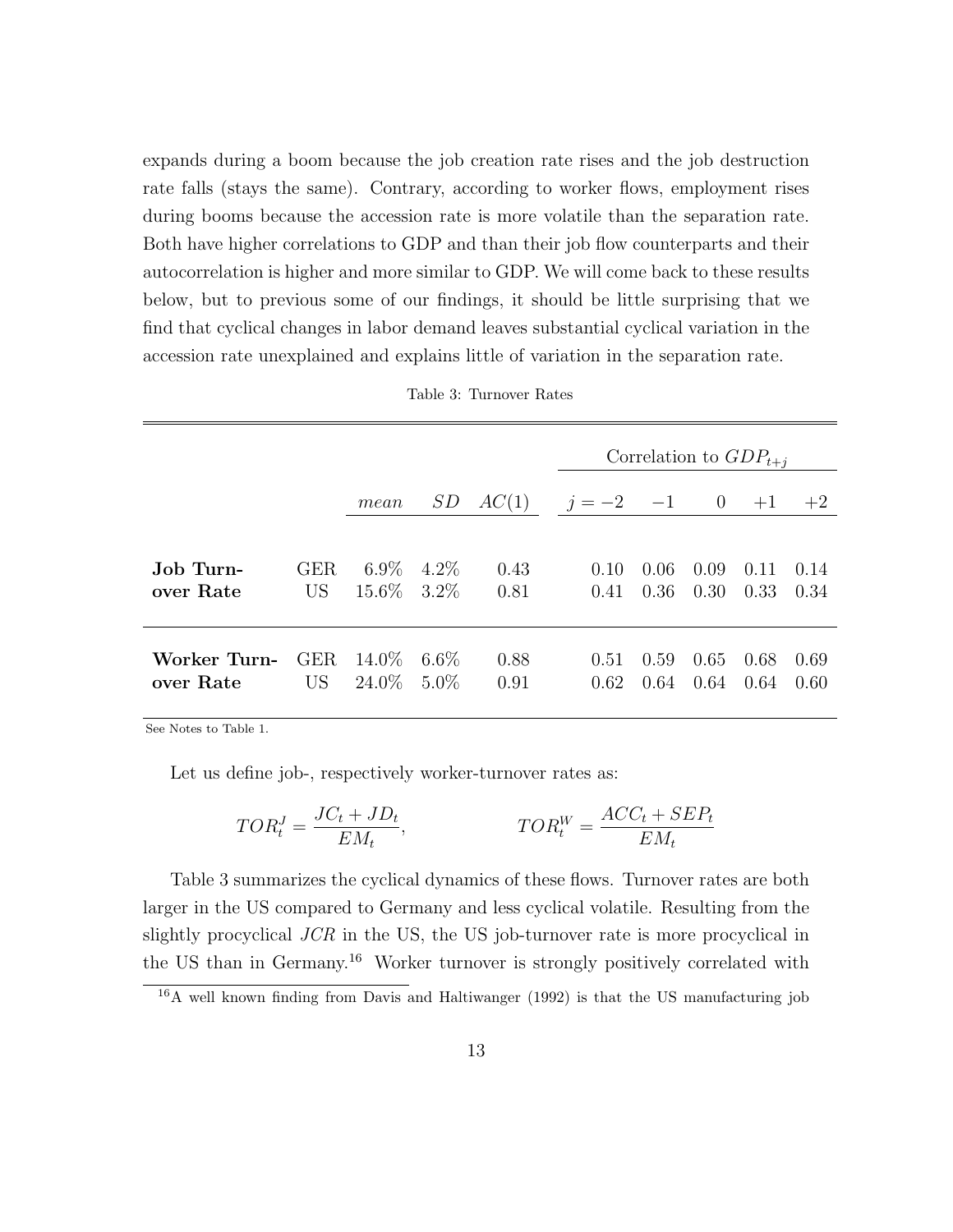all lags and leads of GDP in both countries.

Of course some of the differences are also driven by plants being of different size and the industry composition not being the same in Germany and the US. In Appendix B we show that Germany has a relatively large employment share in manufacturing and that job flows are lower in manufacturing than in services. Therefore some part of the difference might be due to composition. Yet, we cannot do an industry by industry comparison, as for the US flow data by industry is only available to us at the annual frequency and for job flows only. Instead, we create synthetic series of aggregate worker and job flows for Germany, where we weight industries and size classes with their average employment share in the US (1977- 2006). Table 4 displays the results , and details can be found in Appendix B for a discussion of the data and the way we construct the series controlling for composition. We find that the job-creation rate and accession rates on average would go up by 1/5 in Germany, while the separation rate would go up by roughly 1/10 and the job destruction rate would remain unchanged.<sup>17</sup> More importantly, the business cycle behavior of the synthetic rates coincides with the actual ones.

## 4 Plant Employment Growth and Worker Flows in the Cross-Section

This section studies the role job flows play in explaining worker flows in the crosssection. More specifically, we ask how worker flows change, conditional on a plant's employment growth. We discretize the plant distribution into J growth bins. Sum-

destruction and job turnover rate is strongly countercyclical. We find the same pattern for German manufacturing. The service sector drives the weakly countercyclical job destruction rate and weakly procyclical job turnover rate.

<sup>&</sup>lt;sup>17</sup>Of course these synthetic rates do not respect the constraint that aggregate labor supply imposes. Since we do not see a corresponding increase in job-destruction moving from the actual to the synthetic rates, the higher synthetic job-creation rate reflects merely the trend growth of services over the sample period. In addition to the quantifiable differences we try to correct for in the Table 4, there remain differences between the two data sources in defying a plant and defining a job (recall ELFLOP excludes marginal part time workers, which are often production helpers with short tenure).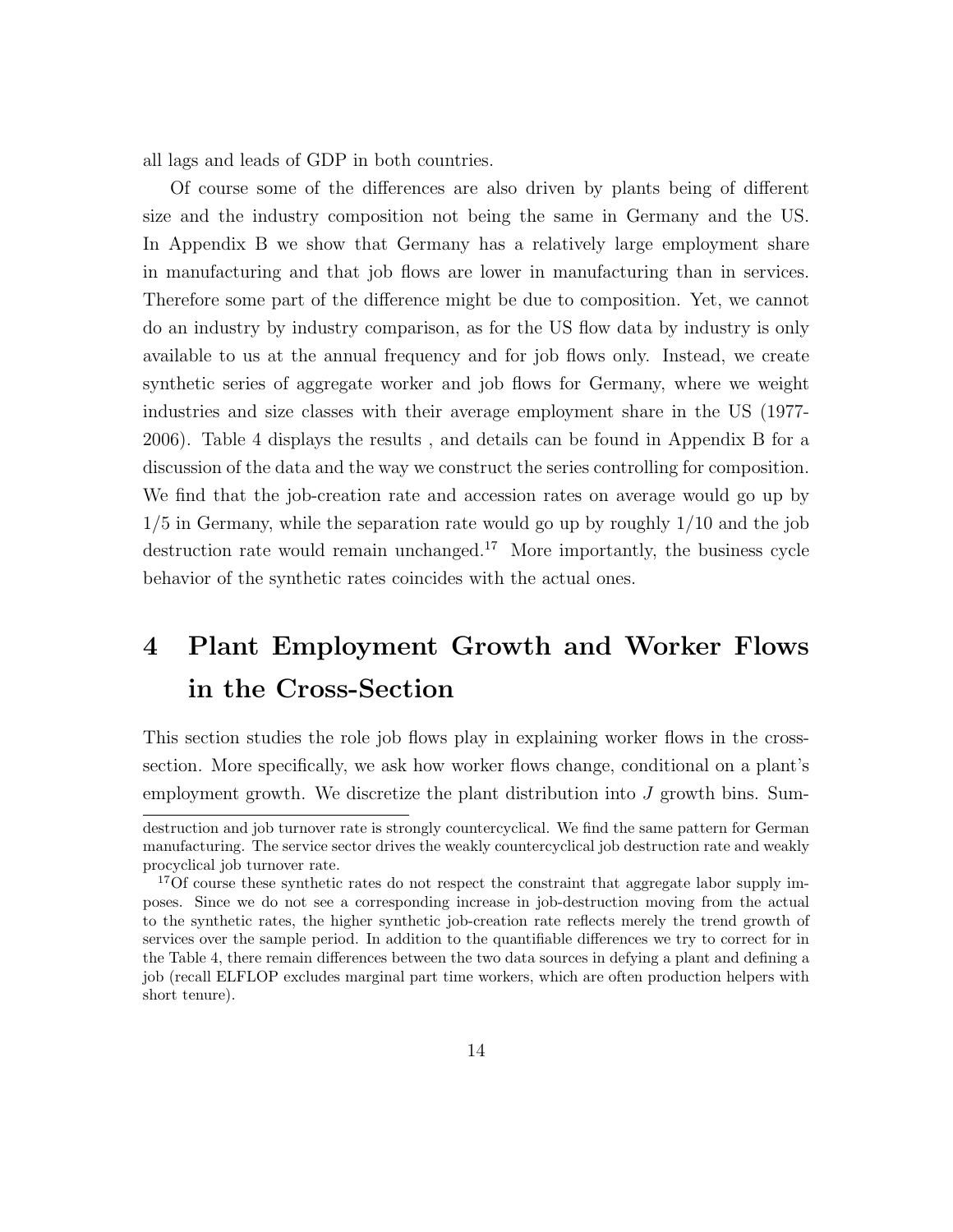|                       |             |                    |                    |              |              |                 | Correlation to $GDP_{t+i}$ |                    |                    |
|-----------------------|-------------|--------------------|--------------------|--------------|--------------|-----------------|----------------------------|--------------------|--------------------|
|                       | type        | $mean$             | SD                 | AC(1)        | $j = -2$ -1  |                 | $\overline{0}$             | $+1$               | $+2$               |
|                       |             |                    |                    |              |              |                 |                            |                    |                    |
| Creation              | real        | $3.8\%$            | $8.7\%$            | 0.63         | $-0.02$      | 0.08            | 0.21                       | 0.30               | 0.35               |
| Rate                  | syn         | $4.6\%$            | $8.3\%$            | 0.68         | 0.09         | 0.19            | 0.29                       | 0.38               | 0.42               |
| Destruc-<br>tion Rate | real<br>syn | $3.6\%$<br>$3.5\%$ | 8.8%<br>$8.3\%$    | 0.66<br>0.60 | 0.13<br>0.19 | $-0.02$<br>0.05 | $-0.15$<br>$-0.07$         | $-0.23$<br>$-0.15$ | $-0.27$<br>$-0.19$ |
| Accession             | real        | $7.3\%$            | $9.2\%$            | 0.88         | 0.34         | 0.44            | 0.54                       | 0.61               | 0.64               |
| Rate                  | syn         | $8.7\%$            | $9.5\%$            | 0.90         | 0.39         | 0.49            | 0.57                       | 0.63               | 0.66               |
| Separation<br>Rate    | real<br>syn | $7.1\%$<br>7.6%    | $5.8\%$<br>$6.9\%$ | 0.72<br>0.80 | 0.67<br>0.65 | 0.66<br>0.66    | 0.63<br>0.66               | 0.61<br>0.65       | 0.60<br>0.64       |

Table 4: Flow Rates controlling for Industry and Size

Notes: Germany: ELFLOP 1977-2006, US: BDS 1977-2006, N: Share of plants, EMP: Share of employment, JC: Share of job creation, JD: Share of job destruction,  $J\hat{C}R$ : Yearly job creation rate using as denominator march employment,  $J\hat{D}R$ : Yearly job destruction rate using as denominator march employment. Data excludes the primary sector, as data on size-industry cells is too thin there, the public service sector and households. "syn" refers to synthetic rates that enforce an average sectoral/size composition for the German data as in the US data from which Tables 1-3 are calculated.

ming over all quarters, we compute for each employment growth type the mean worker flow rates.

Figure II shows the accession and separation rate conditional on the job creation and destruction rate. The cross sectional relationship is very similar to the one presented in Davis et al.  $(2006)$  for the US (compare their Figure 6).<sup>18</sup> The stylized facts from the figure are: Separations increase almost one to one with job destruction and accessions increase almost one to one with job creation. Hence, growing plants rely preliminary on extended hiring, while shrinking plants do so preliminary by separating with existing employees. Second, accessions and separations are visible at all employment growth categories. Put differently, not all worker flows result

<sup>&</sup>lt;sup>18</sup>Bellmann et al. (2011) present similar evidence for a subsample of German plants.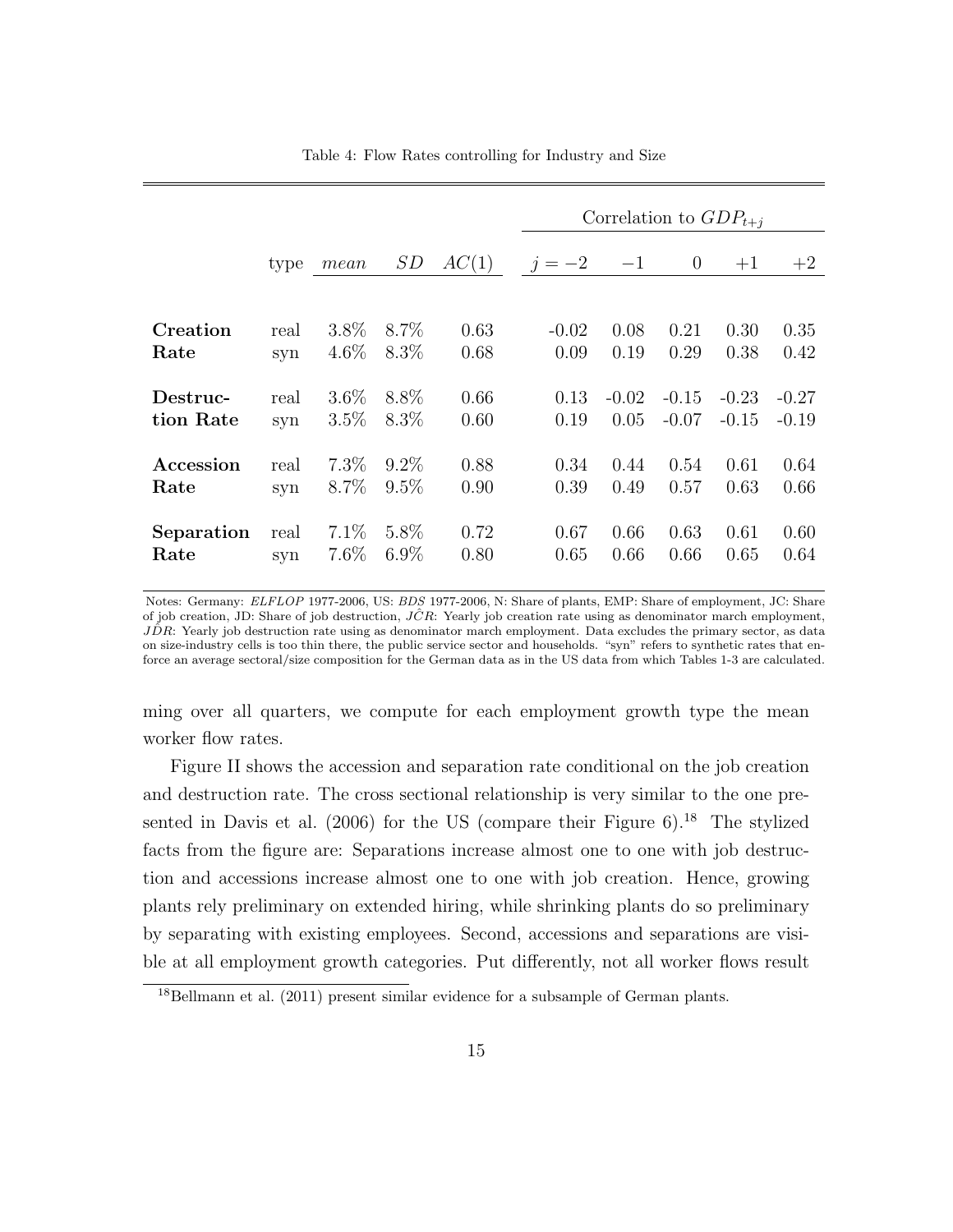Figure II: Worker Flows and Employment Growth



Notes: The figure displays job and worker flows for plants that shrink by  $10 - 75$ ,  $5 - 10$ ,  $1 - 5$ ,  $0 - 1$  percent and for plants that grow by by  $10 - 75$ ,  $5 - 10$ ,  $1 - 5$ ,  $0 - 1$  percent.

from job flows. Third, the separations rate increase again slightly to the right of the zero employment growth category and the same is true to the left for the accession rate. Theories that emphasis the importance of learning over match quality can rationalize an increasing separation rate at rapidly growing plants. Pries and Rogerson (2005) use a set-up where a match learns about its production potential over time and separation from unpromising matches is endogenous. Rapidly growing plants have relatively many new workers with unknown production potential, leading to large separations at these plants. While not able to generate a U-shape pattern in the separation rate, Schaal  $(2011)$  shows that on-the-job search models<sup>19</sup> can create a positive separation rate for growing plants. These plants are faced by workers switching to more productive plants, but are able to overcompensate these separations by accessions from less productive plants and out of unemployment. Yet, these models fail to create any significant accessions for shrinking plants because vacancy posting costs make it unattractive to replace workers. Menzio and Moen (2008) propose a model that carries some promise with this regard. They show that plants hit by a negative productivity shock may find it optimal to replace their high tenured workers

<sup>&</sup>lt;sup>19</sup>Other examples for models studying aspects of on-the-job search in steady state are Faberman and Nágipal (2008) and Garibaldi and Moen (2010).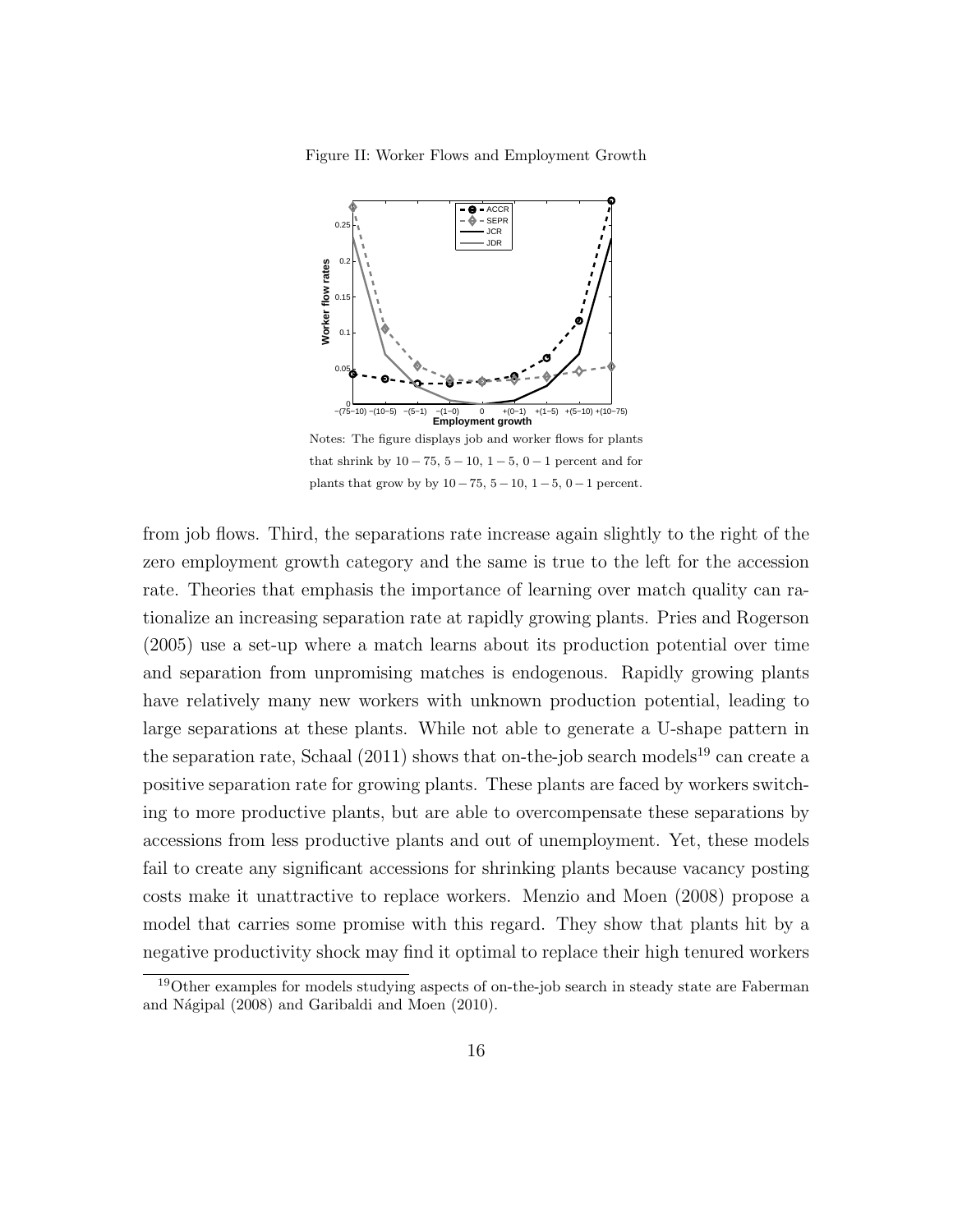with low tenured workers to reduce wage costs.

### 5 The Link between Cyclical Job and Worker Flows

Table 3 shows that most worker turnover is preliminary taking place in booms. However, it is silent why this is so. This section and the following one provides evidence from our data that helps us to discriminate among different theories of worker turnover. More specifically, we ask whether the procyclical component of worker flows can be explained by cyclical shifts in the distribution of plants' employment growth levels, or by cyclical shifts in accession and separation flows conditional on plant growth.

### 5.1 Plants' Employment Growth and Worker Flows over the Business Cycle

The traditional approach to study the cyclical dynamics of worker flows is to study the dynamics of labor demand, i.e., job flows. The most widely framework are variants of the Mortensen and Pissarides (1994) model. During booms, firm value increases and fosters new job creation. Newly created vacancies are assumed to be more productive than existing ones. Elsby and Michaels (2008) and Kaas and Kircher (2011) extend this framework by endogenizing the characteristics of newly created vacancies in a framework with multiple worker firms and idiosyncratic productivities. While the number of firms is fixed in Elsby and Michaels (2008), plants are allowed to enter and exit the market in Kaas and Kircher (2011).

To evaluate the amount of worker flows that we can explain by these theories, we decompose changes in worker flows into changes that result from a change in the distribution of job flows and into dynamic changes of plant behavior conditional on job flows. To demonstrate the basic concept, we closely follow Davis et al. (2012). Denote any worker flow rate in period  $t$  as  $F_t$ . Moreover, discretize the plant distribution into J growth bins. Denote by  $f_t(j)$  and  $h_t(j)$  the mean flow rate and the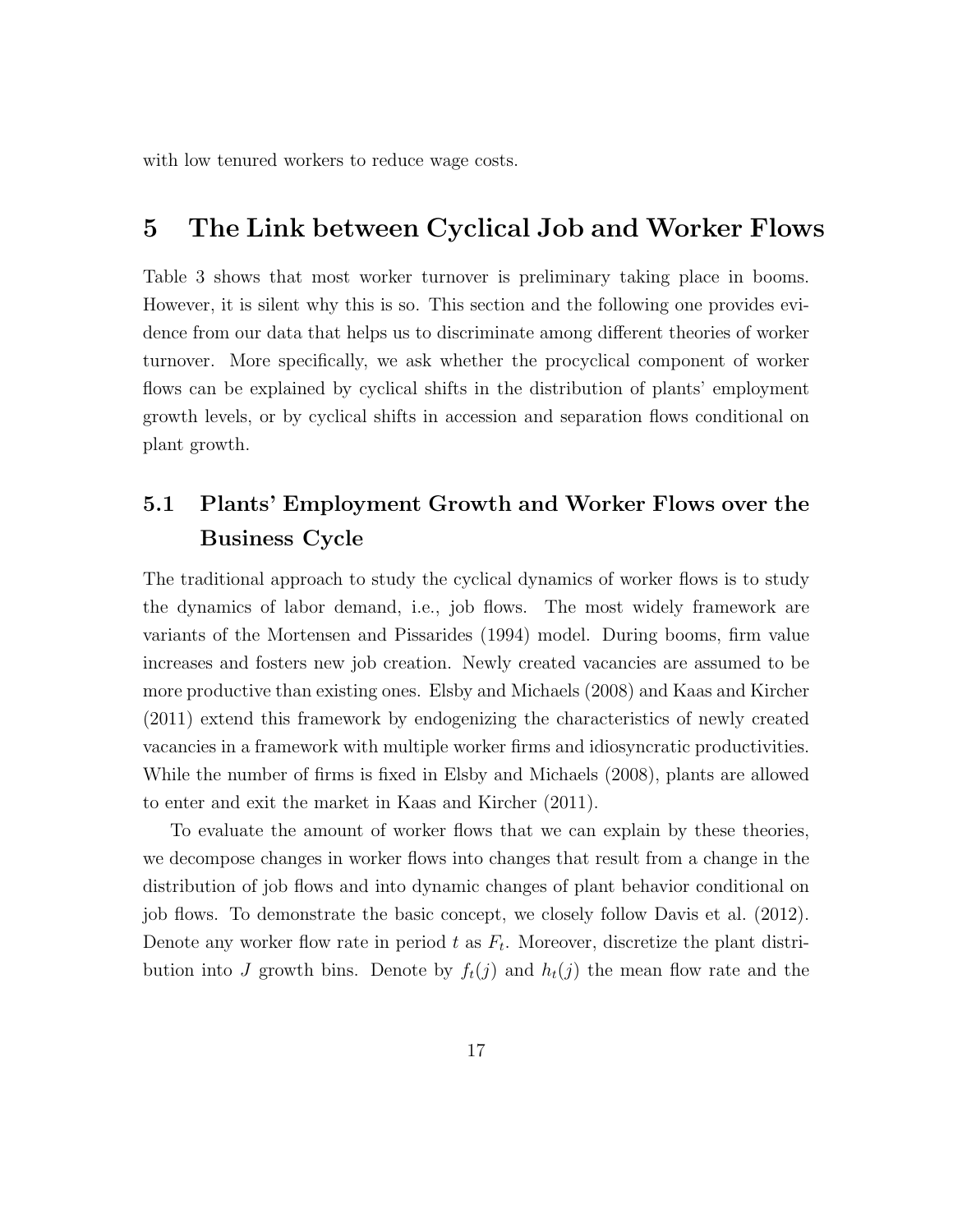employment share at plants of type  $j$ , respectively. Obviously

$$
F_t = \sum_{j=1}^{J} f_t(j)h_t(j)
$$

Our goal is to quantify the contribution of cyclical behavior of the plant growth distribution and conditional plant behavior for aggregate worker flows. We opt for the following notation: Let capital letters, denote aggregate variables, e.g.,  $ACCR_t$ is the aggregate accession rate at each period  $t$ . Moreover, let lower case letters denote the conditional mean of the *j*-th employment growth category, e.g.,  $accr_t(j)$ is the accession rate of firms in the  $j$ -th employment growth category at time  $t$ .

Using these definitions and using (1), we can rewrite the aggregate rate as:

$$
ACCR_t = \sum_{j=1}^{J} accr_t(j) \underbrace{\frac{em_t(j)}{EM_t}}_{ec_t(j)}
$$
(2)

The equation highlights that changes in aggregate rates must result from changes in employment growth specific rates, or changes in the distribution of employment growth. Before quantifying the contribution of each component for the aggregate worker flow rates, it is instructive to consider the cyclical behavior of each subcomponent. Therefore, we apply our standard HP-filter to each of the J series of  $ec_t(j)$ ,  $accr_t(j)$  and  $sepr_t(j)$ .

#### 5.1.1 The Employment Growth Distribution

We begin by looking at the cyclical properties of the employment growth distribution. Table 5 shows the complex dynamics of the various  $ec_t(j)$ . The share of workers at plants increasing employment is procyclical in all categories, except for plants growing by more than 75% ( $\approx$  entrants). Interestingly, also plants that decrease employment by 5−75% have a (weakly) procyclical employment share. By contrast, the employment share of not actively adjusting plants (between  $-5\%^{20}$  and  $0\%$ ) is

<sup>20</sup>Reflecting exogenous break-ups.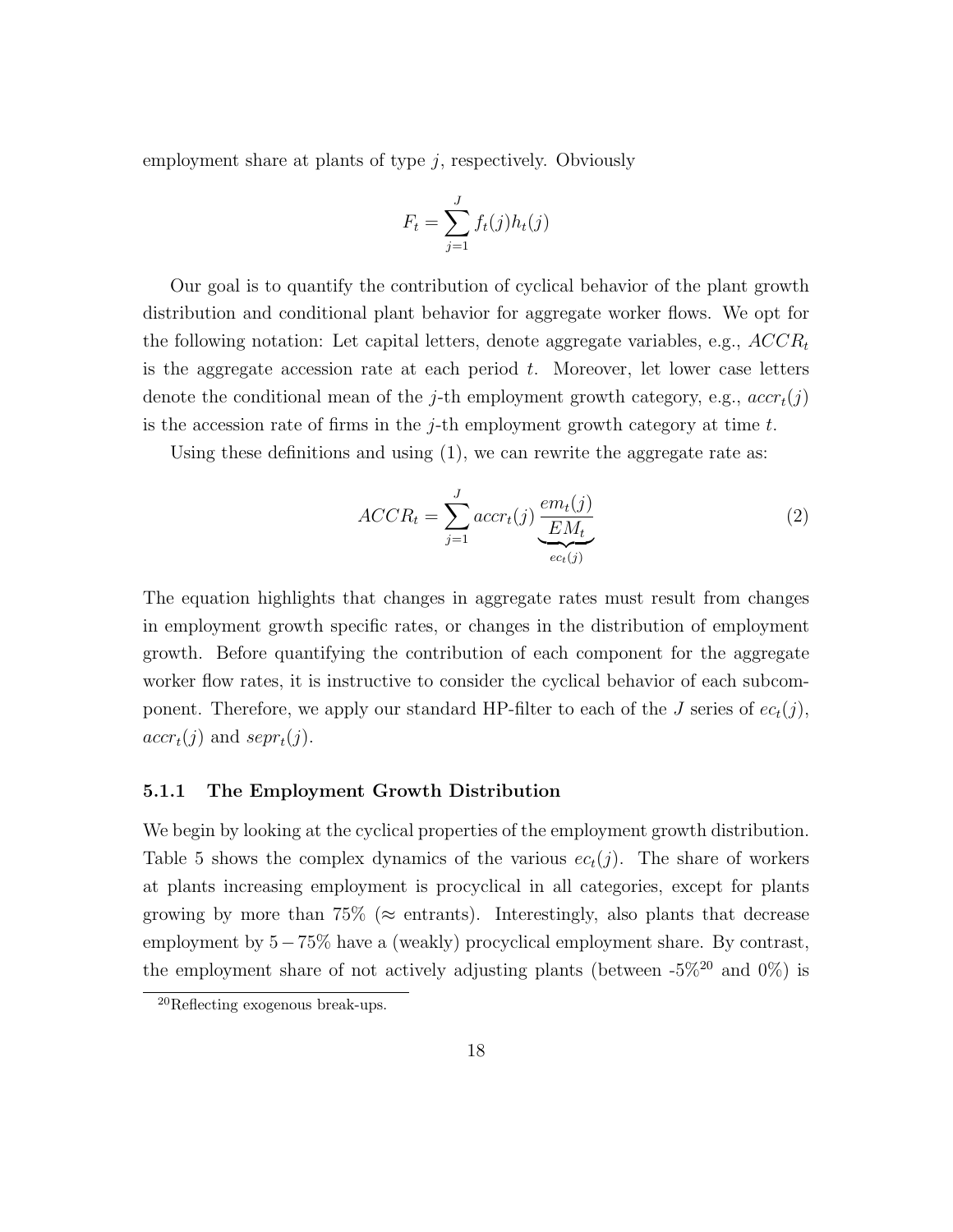|                     |          |         |       |         |         | Correlation to $GDP_{t+i}$ |         |         |
|---------------------|----------|---------|-------|---------|---------|----------------------------|---------|---------|
| growth rate         | mean     | SD      | AC(1) | $j=-2$  | $-1$    | $\theta$                   | $+1$    | $+2$    |
| $-200\%$ to $-75\%$ | $0.6\%$  | 11.7%   | 0.58  | $-0.24$ | $-0.31$ | $-0.39$                    | $-0.44$ | $-0.45$ |
| $-75\%$ to $-10\%$  | $6.3\%$  | $8.3\%$ | 0.52  | 0.32    | 0.23    | 0.12                       | 0.03    | $-0.01$ |
| $-10\%$ to $-5\%$   | $6.0\%$  | 10.9%   | 0.70  | 0.40    | 0.26    | 0.15                       | 0.06    | 0.03    |
| $-5\%$ to $-1\%$    | 19.8%    | 11.6%   | 0.80  | 0.13    | 0.00    | $-0.10$                    | $-0.15$ | $-0.18$ |
| $-1\%$ to $0\%$     | $8.6\%$  | $9.3\%$ | 0.34  | $-0.27$ | $-0.28$ | $-0.33$                    | $-0.36$ | $-0.36$ |
| $0\%$               | $21.1\%$ | $4.1\%$ | 0.85  | $-0.56$ | $-0.61$ | $-0.62$                    | $-0.64$ | $-0.64$ |
| $0\%$ to $1\%$      | $6.9\%$  | 11.4%   | 0.36  | $-0.14$ | $-0.04$ | 0.00                       | 0.04    | 0.01    |
| $1\%$ to $5\%$      | $16.7\%$ | 12.6%   | 0.82  | 0.00    | 0.13    | 0.23                       | 0.28    | 0.30    |
| $5\%$ to $10\%$     | $6.3\%$  | 12.6%   | 0.77  | 0.08    | 0.22    | 0.33                       | 0.41    | 0.46    |
| $10\%$ to $75\%$    | $7.0\%$  | $9.2\%$ | 0.56  | 0.10    | 0.19    | 0.31                       | 0.40    | 0.46    |
| 75\% to 200\%       | 0.7%     | $9.9\%$ | 0.43  | $-0.20$ | $-0.22$ | $-0.14$                    | $-0.11$ | $-0.06$ |

Table 5: Dynamics of the Employment Growth Distribution (Share of Employment)

Notes: See Table 1. The table refers to the share of employment in of plants in the respective growth categories as fraction of total employment  $ec_t(j)$ .

counter-cyclical. So is the employment share at strongly shrinking plants ( $\approx$  exiters, < −75% employment growth). The latter confirms earlier findings of Campbell (1998) for the US manufactuaring sector. Overall, the table suggests that during booms there is more job reallocation between ongoing firms, and more firms being actively adjusting their labor force. Hence, (in Germany) the overall increase in the job destruction rate during recessions is induced mainly by exiting plants. Table 6 shows that we find the same dynamics (maybe a fortiori) when looking at shares of plants in an employment growth category, instead of employment shares.<sup>21</sup>

 $^{21}$ Now, the fraction of plants contracting by 5-75% is strongly procyclical. The fraction of entering firms is roughly the same.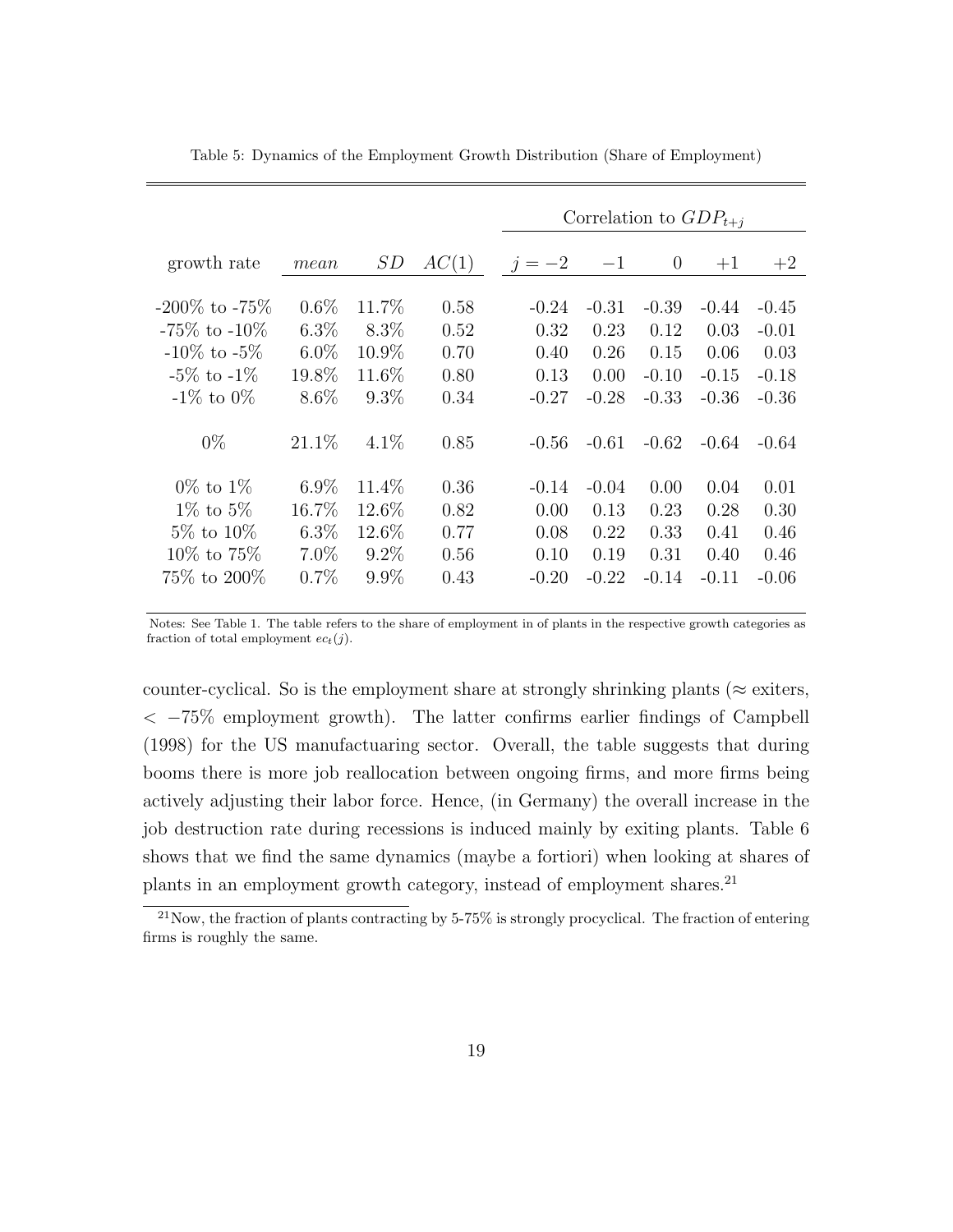|                     |          |         |       | Correlation to $GDP_{t+i}$ |         |          |         |         |  |  |  |  |
|---------------------|----------|---------|-------|----------------------------|---------|----------|---------|---------|--|--|--|--|
| growth rate         | mean     | SD      | AC(1) | $j=-2$                     | $-1$    | $\theta$ | $+1$    | $+2$    |  |  |  |  |
| $-200\%$ to $-75\%$ | $2.9\%$  | $5.6\%$ | 0.68  | $-0.25$                    | $-0.30$ | $-0.38$  | $-0.41$ | $-0.46$ |  |  |  |  |
| $-75\%$ to $-10\%$  | $10.0\%$ | $5.1\%$ | 0.51  | 0.49                       | 0.44    | 0.37     | 0.31    | 0.25    |  |  |  |  |
| $-10\%$ to $-5\%$   | $2.3\%$  | $6.0\%$ | 0.64  | 0.59                       | 0.50    | 0.42     | 0.33    | 0.27    |  |  |  |  |
| $-5\%$ to $-1\%$    | $2.2\%$  | 5.8%    | 0.71  | 0.20                       | 0.08    | $-0.02$  | $-0.09$ | $-0.15$ |  |  |  |  |
| $-1\%$ to $0\%$     | $0.2\%$  | $6.5\%$ | 0.46  | $-0.24$                    | $-0.29$ | $-0.34$  | $-0.37$ | $-0.39$ |  |  |  |  |
| $0\%$               | 62.7%    | $1.7\%$ | 0.79  | $-0.60$                    | $-0.63$ | $-0.65$  | $-0.67$ | $-0.66$ |  |  |  |  |
| $0\%$ to $1\%$      | $0.2\%$  | $7.1\%$ | 0.25  | $-0.01$                    | 0.08    | 0.10     | 0.14    | 0.15    |  |  |  |  |
| $1\%$ to $5\%$      | 1.9%     | $5.8\%$ | 0.74  | 0.29                       | 0.43    | 0.50     | 0.58    | 0.59    |  |  |  |  |
| $5\%$ to $10\%$     | $2.3\%$  | $6.9\%$ | 0.83  | 0.44                       | 0.57    | 0.64     | 0.71    | 0.74    |  |  |  |  |
| $10\%$ to $75\%$    | $10.7\%$ | $6.3\%$ | 0.76  | 0.39                       | 0.47    | 0.53     | 0.59    | 0.62    |  |  |  |  |
| 75\% to 200\%       | $4.5\%$  | $5.6\%$ | 0.44  | $-0.07$                    | $-0.04$ | 0.05     | 0.11    | 0.17    |  |  |  |  |

Table 6: Dynamics of the Employment Growth Distribution (Share of Plants)

Notes: See Table 1. The table refers to the share plants in the respective growth categories as fraction of total plants.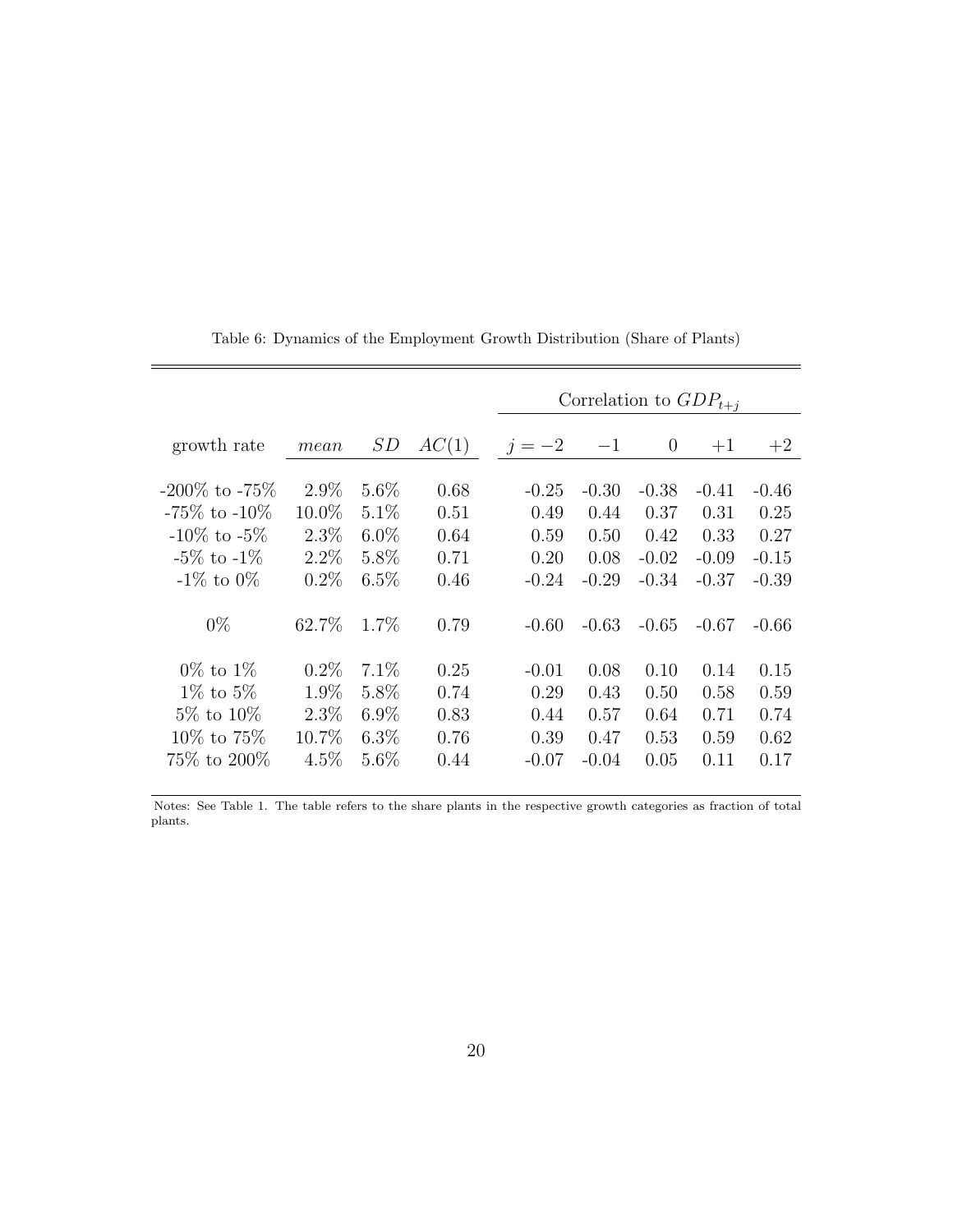#### 5.1.2 More on Plant Entry and Exit

Our results suggest that plant exit is countercyclical and plant entry is slightly counter, or acyclical.<sup>22</sup> Using data up to the  $90$ 's from the the US manufacturing sector, Campbell (1998) finds that employment at exiting plants is countercyclical. Linking to this, we find in our data that the countercyclical plant exit rate is heavily driven by this sector. The picture is much less clear in the private service and public service sector. Foster et al. (2006) find that the job destruction rate and job creation rate in the US manufacturing sector move similar since the mid 90's, while they moved in opposite directions before. Related to this, we find that the share of employment at plants exiting within the next year becomes procyclical in manufacturing since the mid  $90's.^{23}$ 

There is a large debate, whether plants exiting and entering the market in a recession opposed to a boom are substantially different. Consistent with previous US evidence on manufacturing plants by Lee and Mukoyama (2012), we find that average size of plants exiting any quarter is countercyclical, both in manufacturing and in the total economy. We find it useful to broaden this concept to plants that exit within the next year. We find that the average plant size of plants exiting within the next year was countercyclical until the mid 90's and became procyclical thereafter, again in the total economy and in manufacturing. Regarding entering plants, we find little differences in size between plants entering in booms or a recession. Contrary, Lee and Mukoyama (2012) find that plants entering in recessions are substantial larger than plants entering during booms and plants exiting during recessions are somewhat larger. Survival probabilities are somewhat smaller for plants entering in recessions, but differences are very small. Linking to our previous results, we find that plants entering in booms have higher churning rates during their first three quarters of existence.

 $22$ Similar to us, Coles and Kelishomi (2011) find that plant entry is close to acyclical in US census data.

<sup>23</sup>Lee and Mukoyama (2012) find no systematic cyclical movements of the share of employment at exiting plants in a sample of US manufacturing plants including the 90's.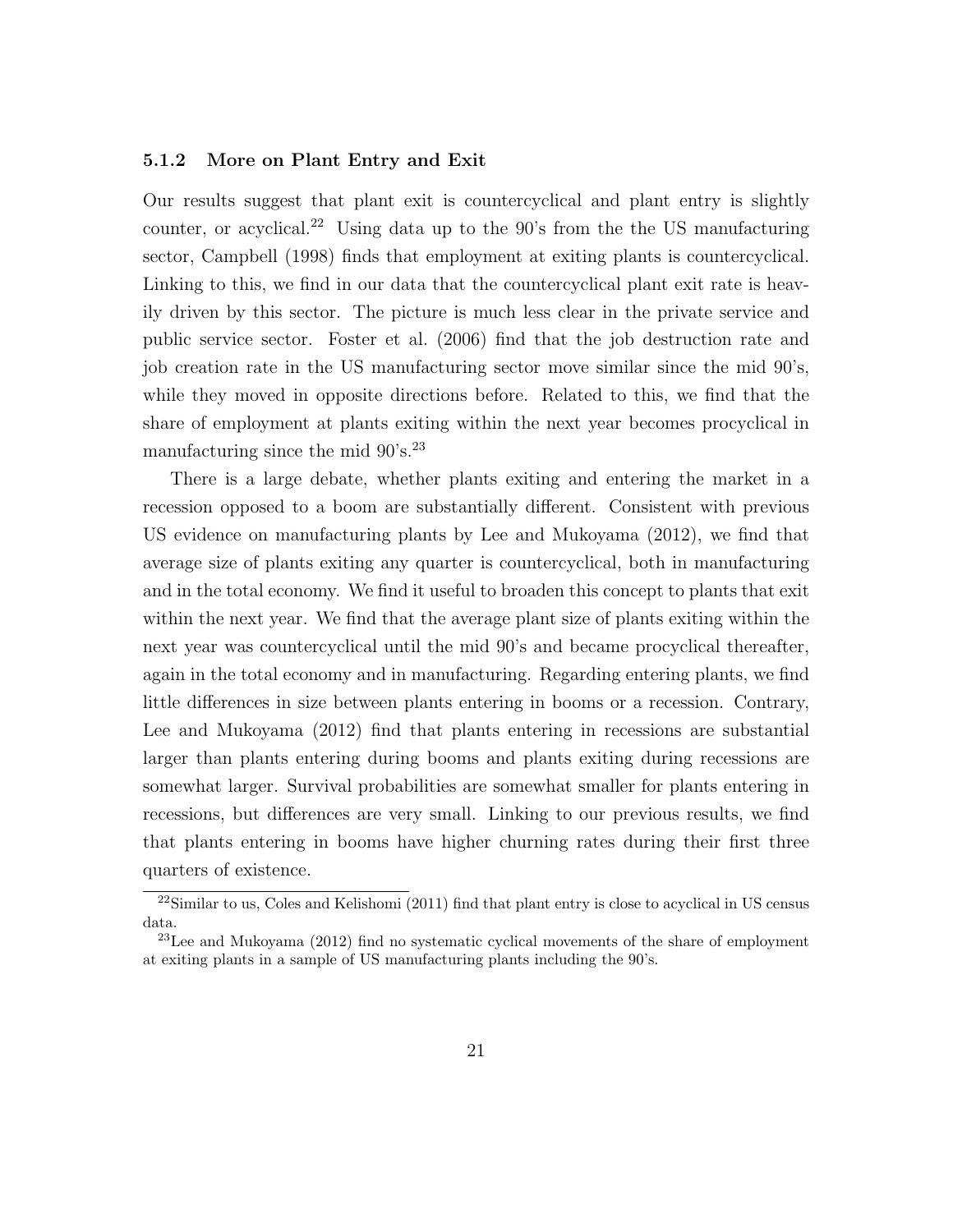#### 5.1.3 Conditional Worker Flow Rates

Table 7 shows the dynamics of  $accr_t(j)$ . Table 8 analogously displays the statistics for  $sepr_t(j)$ . All worker flow rates are procyclical in each category of plant growth. Put differently, conditional on each plant growth category, plants hire and separate from more workers in booms.

|                     |         |          |       | Correlation to $GDP_{t+i}$ |      |                |      |      |  |  |
|---------------------|---------|----------|-------|----------------------------|------|----------------|------|------|--|--|
| growth rate         | mean    | SD       | AC(1) | $j=-2$                     | $-1$ | $\overline{0}$ | $+1$ | $+2$ |  |  |
| $-200\%$ to $-75\%$ | $2.1\%$ | $8.4\%$  | 0.50  | 0.28                       | 0.31 | 0.36           | 0.37 | 0.37 |  |  |
| $-75\%$ to $-10\%$  | $4.2\%$ | $10.4\%$ | 0.91  | 0.50                       | 0.60 | 0.68           | 0.70 | 0.68 |  |  |
| $-10\%$ to $-5\%$   | $3.6\%$ | 14.1\%   | 0.94  | 0.45                       | 0.57 | 0.65           | 0.69 | 0.69 |  |  |
| $-5\%$ to $-1\%$    | $2.9\%$ | 14.3%    | 0.95  | 0.49                       | 0.59 | 0.65           | 0.68 | 0.68 |  |  |
| $-1\%$ to 0%        | $2.9\%$ | 11.6%    | 0.88  | 0.56                       | 0.64 | 0.69           | 0.71 | 0.69 |  |  |
| $0\%$               | $3.2\%$ | 10.9%    | 0.94  | 0.62                       | 0.70 | 0.75           | 0.77 | 0.77 |  |  |
| $0\%$ to $1\%$      | $4.0\%$ | 8.5%     | 0.79  | 0.64                       | 0.69 | 0.72           | 0.73 | 0.72 |  |  |
| $1\%$ to $5\%$      | $6.4\%$ | $6.1\%$  | 0.91  | 0.61                       | 0.66 | 0.71           | 0.73 | 0.72 |  |  |
| $5\%$ to $10\%$     | 11.6%   | 3.6%     | 0.93  | 0.58                       | 0.67 | 0.73           | 0.76 | 0.76 |  |  |
| $10\%$ to $75\%$    | 28.4%   | 1.7%     | 0.27  | 0.18                       | 0.17 | 0.19           | 0.15 | 0.21 |  |  |
| 75\% to 200\%       | 164.7%  | 1.7%     | 0.19  | 0.39                       | 0.41 | 0.32           | 0.33 | 0.31 |  |  |

Table 7: Dynamics of the Accession Rate

Notes: See Table 1. The table refers to the accession rate in plants in the respective growth categories.

In relative, i.e. log, terms the business cycle volatility of the accession rate is up to a factor of 5 times higher at shrinking plants relative to expanding plants and vice versa for the separation rate. Going into more detail, one sees that the accession rate looses its connection to the cycle to quite some extent for firms expanding by more than 10% and again symmetrically the separation rate is less cyclical for plants shrinking by more than 10%. One reason may be the relative scarcity of labor during booms.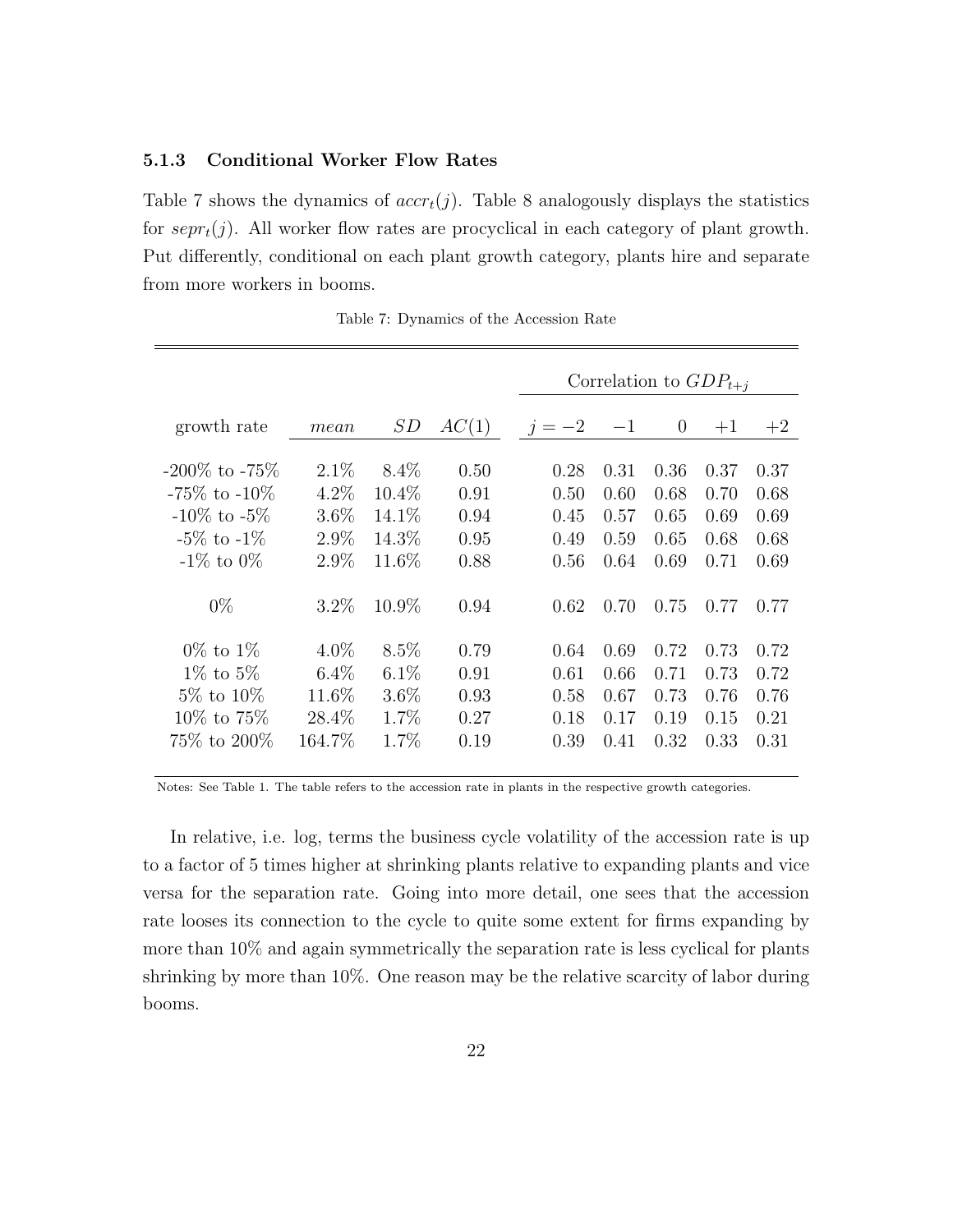|                     |         |         |         |         |      |      |          | Correlation to $GDP_{t+i}$ |      |
|---------------------|---------|---------|---------|---------|------|------|----------|----------------------------|------|
| growth rate         | mean    | SD      | AC(1)   | $j=-2$  |      | $-1$ | $\theta$ | $+1$                       | $+2$ |
| $-200\%$ to $-75\%$ | 151.9%  | $1.7\%$ | $-0.02$ |         | 0.07 | 0.10 | 0.17     | 0.20                       | 0.18 |
| $-75\%$ to $-10\%$  | 27.5%   | $2.2\%$ | 0.56    | $-0.01$ |      | 0.12 | 0.20     | 0.24                       | 0.26 |
| $-10\%$ to $-5\%$   | 10.6%   | 4.8%    | 0.91    |         | 0.44 | 0.56 | 0.64     | 0.68                       | 0.68 |
| $-5\%$ to $-1\%$    | $5.4\%$ | $8.0\%$ | 0.94    |         | 0.53 | 0.62 | 0.68     | 0.70                       | 0.69 |
| $-1\%$ to $0\%$     | 3.5%    | $9.6\%$ | 0.87    |         | 0.58 | 0.65 | 0.69     | 0.72                       | 0.69 |
| $0\%$               | $3.2\%$ | 10.9%   | 0.94    |         | 0.62 | 0.70 | 0.75     | 0.77                       | 0.77 |
| $0\%$ to $1\%$      | $3.4\%$ | $9.7\%$ | 0.80    |         | 0.64 | 0.68 | 0.72     | 0.73                       | 0.71 |
| $1\%$ to $5\%$      | $3.9\%$ | $9.8\%$ | 0.93    |         | 0.63 | 0.68 | 0.72     | 0.74                       | 0.73 |
| $5\%$ to $10\%$     | $4.6\%$ | $9.3\%$ | 0.93    |         | 0.57 | 0.66 | 0.72     | 0.75                       | 0.75 |
| $10\%$ to $75\%$    | $5.3\%$ | 7.8%    | 0.84    |         | 0.49 | 0.61 | 0.68     | 0.72                       | 0.73 |
| $75\%$ to $200\%$   | $2.0\%$ | $8.4\%$ | 0.38    |         | 0.20 | 0.26 | 0.35     | 0.40                       | 0.42 |

Table 8: Dynamics of the Separation Rate

Notes: See Table 1. The table refers to the separation rate in plants in the respective growth categories.

Figure III summarizes all the above findings in graphical form. It displays the procyclical conditional worker flows and the change in the employment growth distribution. In constructing the figure, we average over the five quarters with the highest positive and negative deviation from GDP trend. The left panel highlights that conditional worker flows shift up in a boom relatively to a recession. For the accession rate, the difference is most pronounced for shrinking plants. The accession rate at plants decreasing employment by more than 5 percent is by more than 25 percent higher during booms relative to recessions. Similarly, the difference in the separation rate is more pronounced at growing plants. Rapidly growing plants see their separation rate increasing by 20 percent during booms relative to recessions. The right panel shows the difference in the distribution of employment shares over the different employment growth categories. Differences at plants shrinking by 1-75 percent are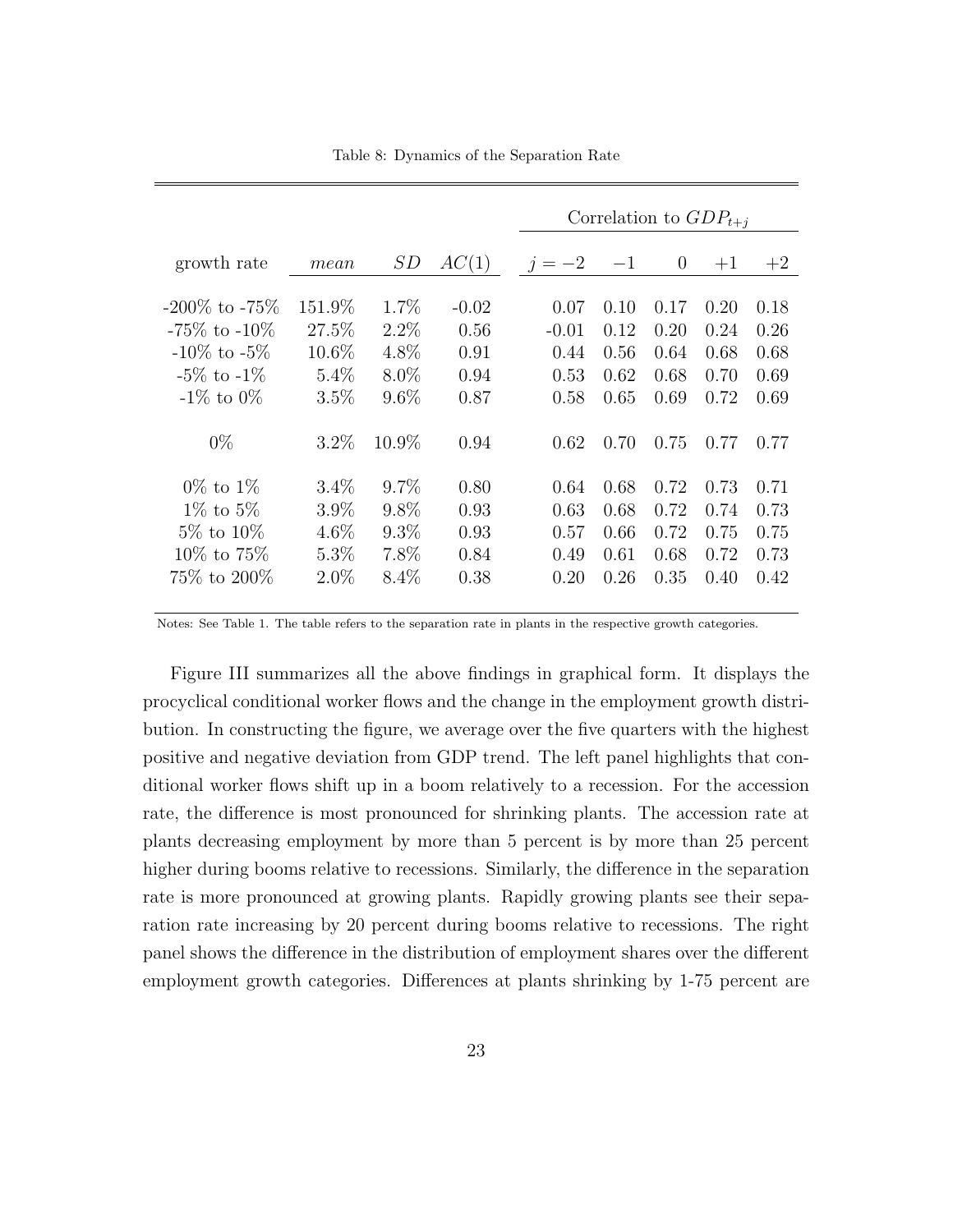



Notes: −75%: Plants shrinking by more than 75%, −75 − 10%: Plants shrinking by 10 to 75% , −10 − 5%: Plants shrinking by 5 to 10%,  $-5-1\%$ : Plants shrinking by 1 to 5%,  $-1-0\%$ : Plants shrinking by 0 to 1%, 0%: Plants leaving employment unchanged, 75%: Plants expanding by more than 75%, 10 − 75%: Plants expanding by 10 to  $75\%$ ,  $5-10\%$ : Plants expanding by 5 to 10%,  $1-5\%$ : Plants expanding by 1 to 5%,  $0-1\%$ : Plants expanding by 0 to 1%. To calculate the figures, we take the statistics of the five quarters with the highest positive deviation of GDP from trend relative to the five quarters with the highest negative deviation of GDP from trend.

small and almost negligible, representing their close to acyclical employment shares. During a recession the share of inactive plants increases and employment shares at growing plants decrease.

#### 5.1.4 Decomposing Aggregate Worker Flows

The correlations that we presented so far are silent to the question of the quantitative importance of changes in the cross sectional distribution of employment over growth categories  $(ec_t(j))$  for explaining changes in worker flows. To address this formally, recall that an aggregate flow rate can be written as the sum of products of conditional flows and employment shares:

$$
F_t = \sum_{j=1}^{J} f_t(j) e c_t(j)
$$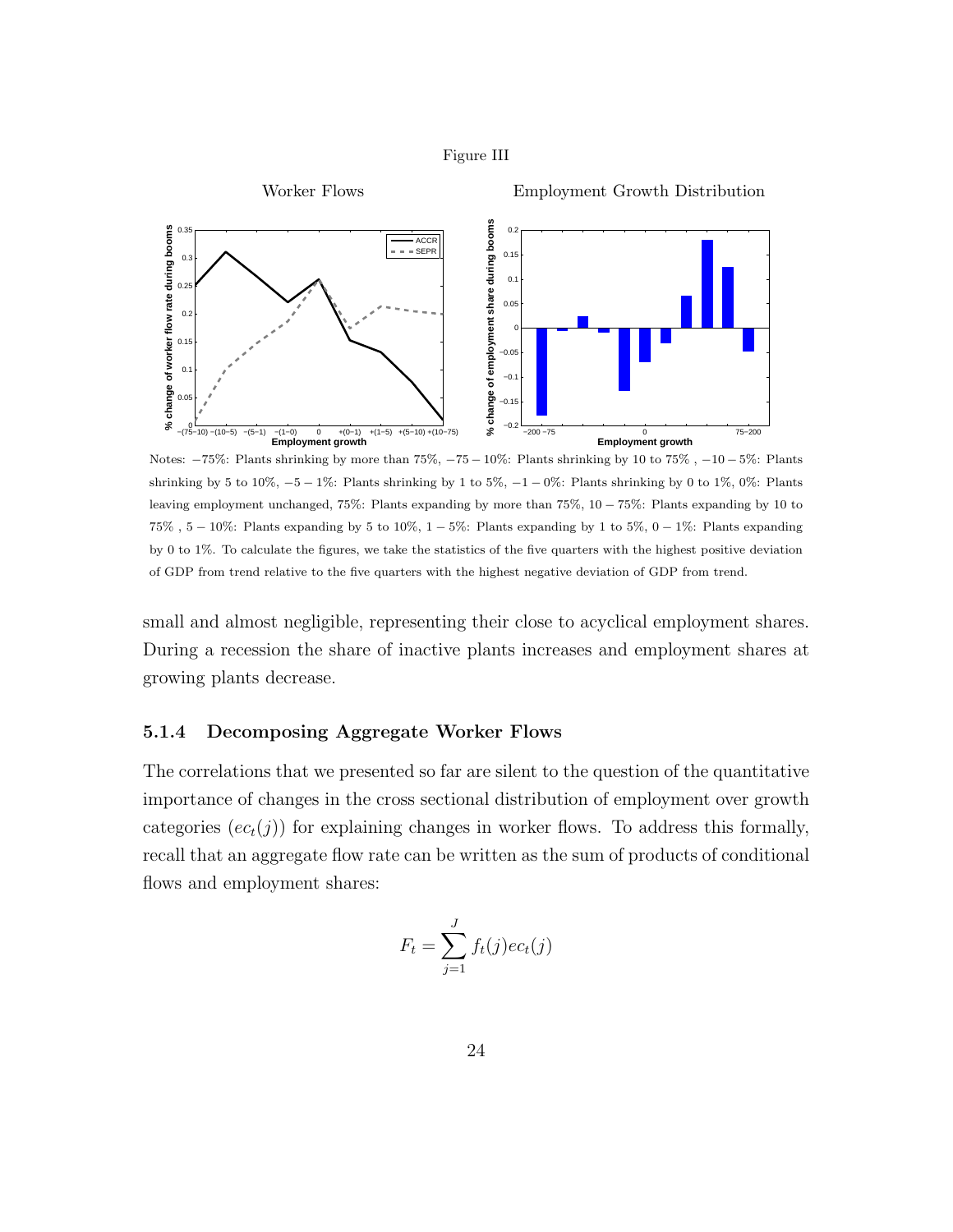Now, let  $\bar{x}$  denote time-mean values of variable x, e.g.,  $\overline{accr(j)}$  is the mean accession rate over time in growth category  $j$ . Then, using these definitions we can decompose movements in the aggregate rate into two synthetic series such that:

$$
F_t - \overline{F} \approx \underbrace{\sum_{j=1}^J \left[ f_t(j) - \overline{f(j)} \right] \overline{ec(j)}}_{=:F^{D-fix}} + \underbrace{\sum_{j=1}^J \overline{f(j)} \left[ ec_t(j) - \overline{ec(j)} \right]}_{=:F^{f-fix}} \tag{3}
$$

In this vein, we construct series of implied worker flows, where we fix the distribution of employment growth  $\left(ec(j)\right)$  and the behavior of plants conditional on employment growth  $(\overline{f(j)})$ :

$$
ACCR_t^{D-fix} = \sum_{j=1}^{J} accr_t(j)\overline{ec(j)} \qquad ACCR_t^{f-fix} = \sum_{j=1}^{J} \overline{accr(j)}ec_t(j)
$$
  

$$
SEPR_t^{D-fix} = \sum_{j=1}^{J} sepr_t(j)\overline{ec(j)} \qquad SEPR_t^{f-fix} = \sum_{j=1}^{J} \overline{sepr(j)}ec_t(j)
$$

The two flow rates on the left ask how worker flow rates would look like when keeping the distribution of employment growth at their sample mean,  $D$ -fix. The two worker flow rates on the right ask how the aggregate had looked like keeping the flow rates conditional on plant growth at their sample means,  $f$ -fix, and vary the employment growth distribution.<sup>24</sup>

Figure IV shows the results from this exercise. The realized accession and separation rate and the rates that keeps the employment growth distribution constant  $(D-fix)$  are a quite good fit for the realized rates. The accession rate is not sufficiently volatile, but the timing of periods with high and low rates is almost identical. The fit

 $^{24}$ Due to the length of our sample, it is unavoidable to allow worker flows to have a trend component. We construct the fixed distribution and fixed flow rates series from the raw data and detrend all (constructed) aggregate series afterwards using an HP-filter. Using HP-filtering at each series separately implies that aggregation does not need to hold any longer. However, we find that the resulting error is practically zero for both rates, i.e. for the cyclical component  $F_t \approx F_t^{D-fix} + F_t^{f-fix}$  still holds.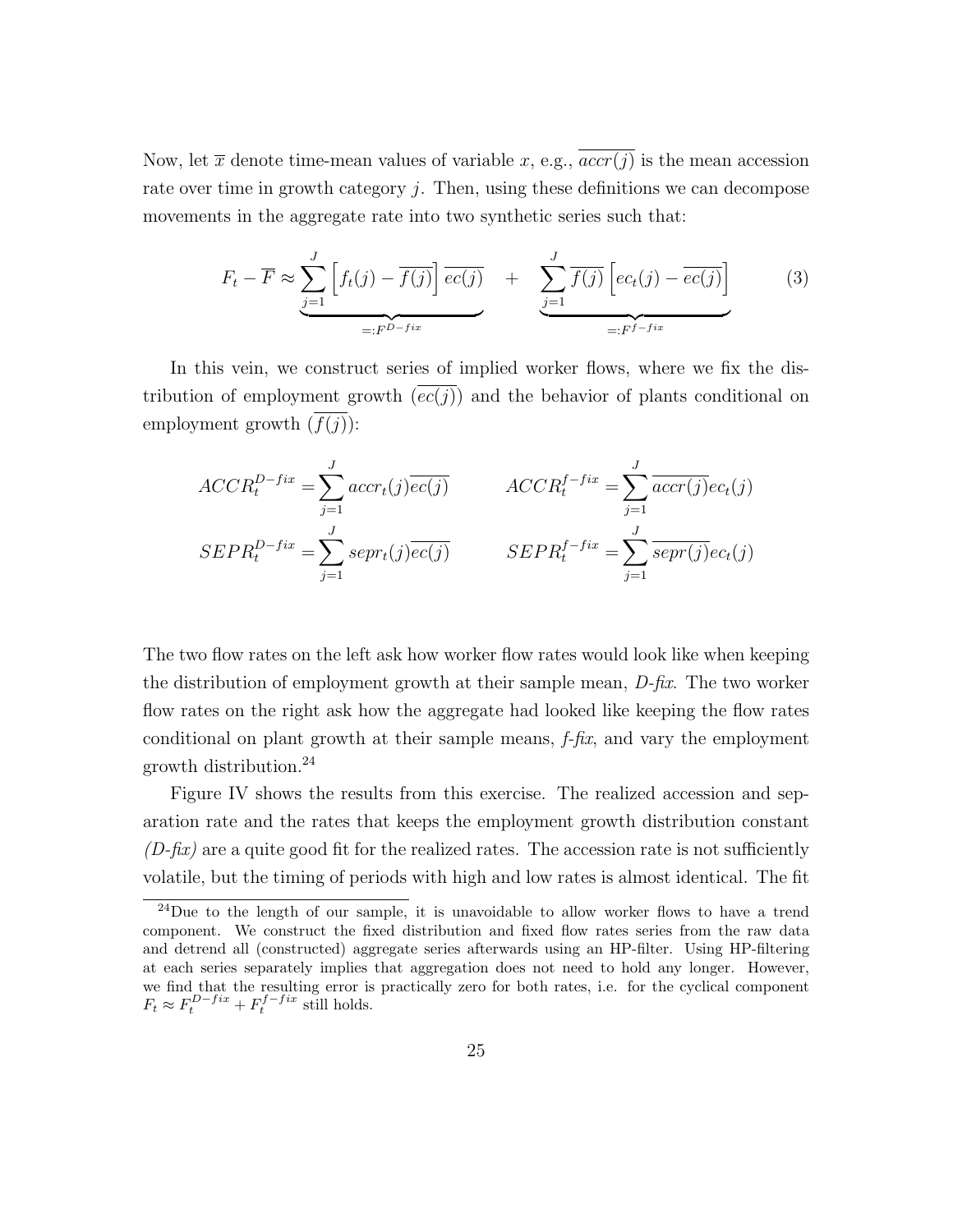

Figure IV: Components of the Accession and Separation Rate over the Cycle

Notes: Panel A displays the cyclical component of the accession and separation rates (solid) and the synthetic ones implied when holding the distribution of plant employment growth fixed (dashed). Panel B displays the cyclical component of the accession and separation rates (solid) together with the synthetic ones implied when holding the flow rates conditional on plant growth constant (dashed).

for the separation rate appears even better. The peaks and troughs of the two rates are almost identical, and the synthetic rate only fails to capture higher frequency movements. Recall from Tables 7 and 8 that plants change accession and separation behavior almost uniformly across the employment growth distribution. As a result, one can predict changes in the aggregate flows quite well by changes in conditional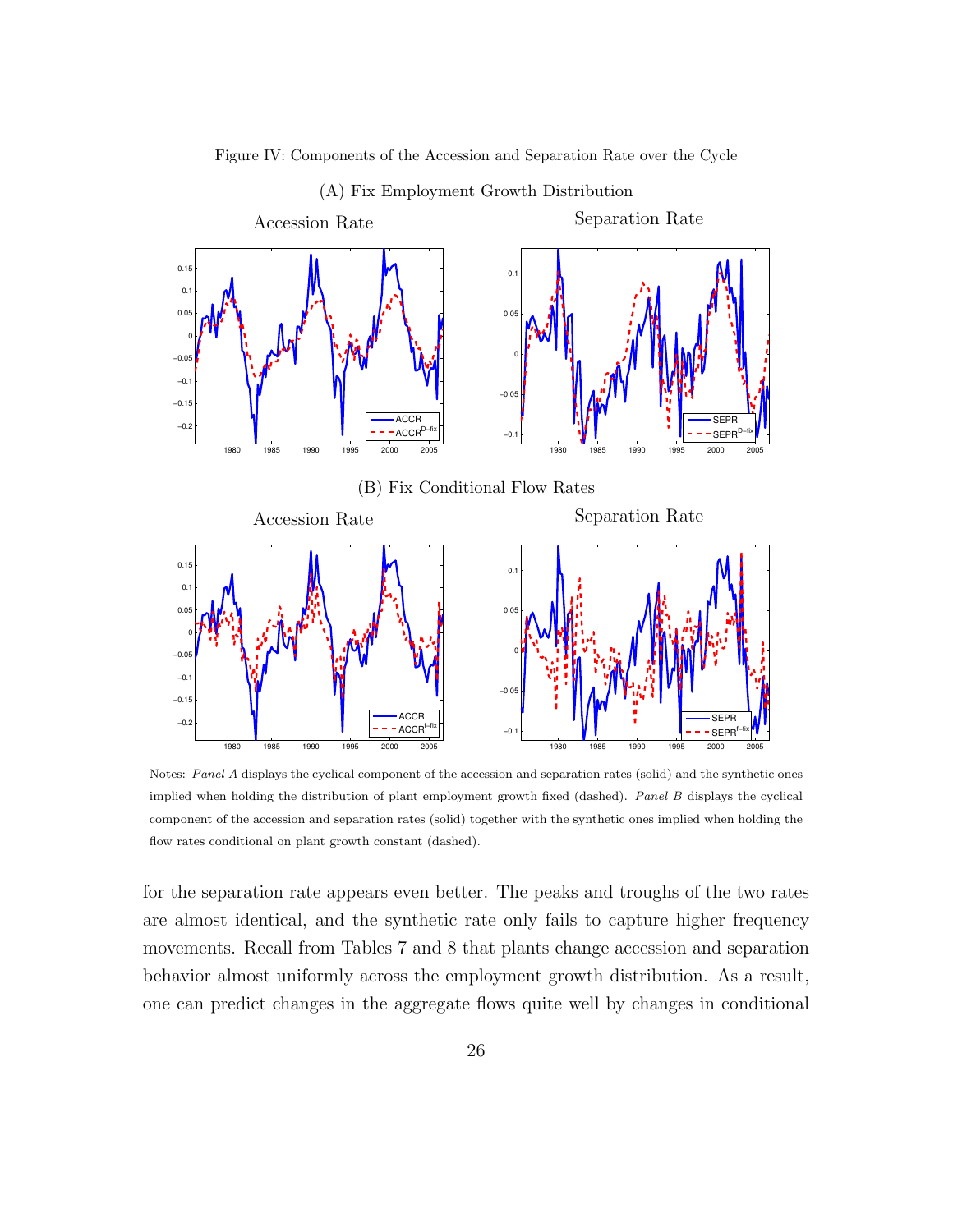plant behavior, the correlation between the raw and synthetic accession rate series is 87.5%, yet the variance of the synthetic one is only 34% of the variance of the raw accession rate series. For the separation rate, we obtain a correlation of 79.7% between raw and synthetic series with the variance of the synthetic series being 85% of the one for the actual separation rate series.

The lower two panels in Figure IV show the results for the synthetic series obtained from holding conditional worker flows constant at their sample averages and varying the employment composition over the employment growth distribution. The employment growth distribution explains parts of the overall shape in the accession rate. It fails in predicting the rise at the end of the 70's and the downturn at the mid 2000's, but it captures all other major movements. In fact, the correlation is with 80% almost as large as for the other synthetic series, just the volatility is with only  $30\%$  of the actual accession rate series.<sup>25</sup> For the separation rate however, the synthetic series with fixed conditional flow rates shows only a correlation of 41% with the actual separation rate series and the variance of the synthetic series amounts only to  $38.8\%$  of the original series.<sup>26</sup> Table 9 summarizes the covariance structure of the actual and the two synthetic series.

Appendix E shows that the aggregate pattern is mainly driven by the private service sector. In manufacturing, labor demand is more closely related to worker flows. A related finding is that the autocorrelation of cyclical worker flows is the highest in the private service sector, the lowest in manufacturing, with public services in between.

Table 9 also shows the analogue results for band-pass (cf., Baxter and King (1999)) filtered series that allow to focus on movements at business cycle (2-8 years) and below business cycle frequency  $(< 2$  years). Since the filter is not linear, the filtered actual series is no longer equal to the sum of the two filtered synthetic series. Overall, the movements in the employment growth distribution explain particularly strongly the below-business-cycle-frequency movements in worker flows. Conversely

<sup>25</sup>The remainder 26% is explained by positive comovement of the two synthetic series.

<sup>26</sup>Again the (here negative) remainder is explained by the (here negative) covariance of the two synthetic separation series.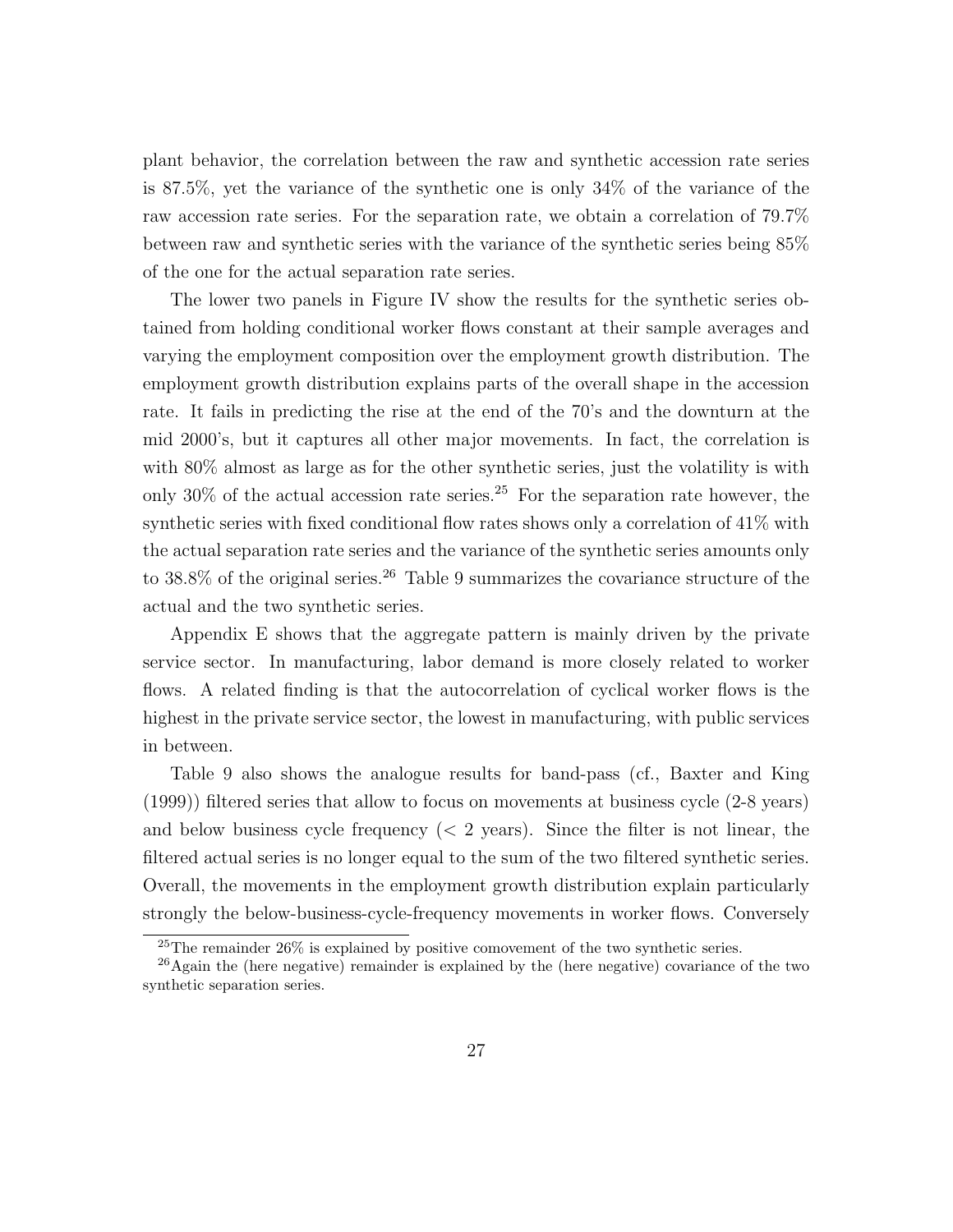movements in the conditional flow rates are particularly important in explaining movements at business-cycle frequency, especially for the separation rate.

|                            |           |         |                       | Frequency |           |         |
|----------------------------|-----------|---------|-----------------------|-----------|-----------|---------|
|                            | All       |         | <b>Business Cycle</b> |           | High      |         |
|                            | rel. var. | correl. | rel. var.             | correl.   | rel. var. | correl. |
| Accession                  |           |         |                       |           |           |         |
| Fix Dist-<br>ribution      | 34\%      | 88\%    | 24%                   | 90%       | 10%       | 23%     |
| Fix condit-<br>ional flows | 31%       | 87\%    | 36\%                  | 93%       | 94%       | 95%     |
| Separation                 |           |         |                       |           |           |         |
| Fix Dist-<br>ribution      | 85%       | 79%     | 124\%                 | 72%       | 10%       | 67%     |
| Fix condit-<br>ional flows | 39%       | 41\%    | 64\%                  | 22%       | 68%       | 96%     |

Table 9: Variance and covariance structure of actual and synthetic worker flow series

Notes: The table displays correlations and relative volatilities between the raw worker flow rates and synthetic worker flow rates.

Fix Distribution / Fix conditional flows: Synthetic worker flow rate with constant employment growth distribution and with constant conditional worker flows, respectively. Business Cycle: Frequency between 2 and 8 years. *High*: Frequency between .5 and 1.5 years. All:  $HP(10^5)$ -filtered series.

#### 5.1.5 Comparing the Results to Existing Studies

Our conclusions are in contrast to the one drawn by Davis et al. (2006) for the US and Bellmann et al. (2011) for Germany and differ in some respects to the ones drawn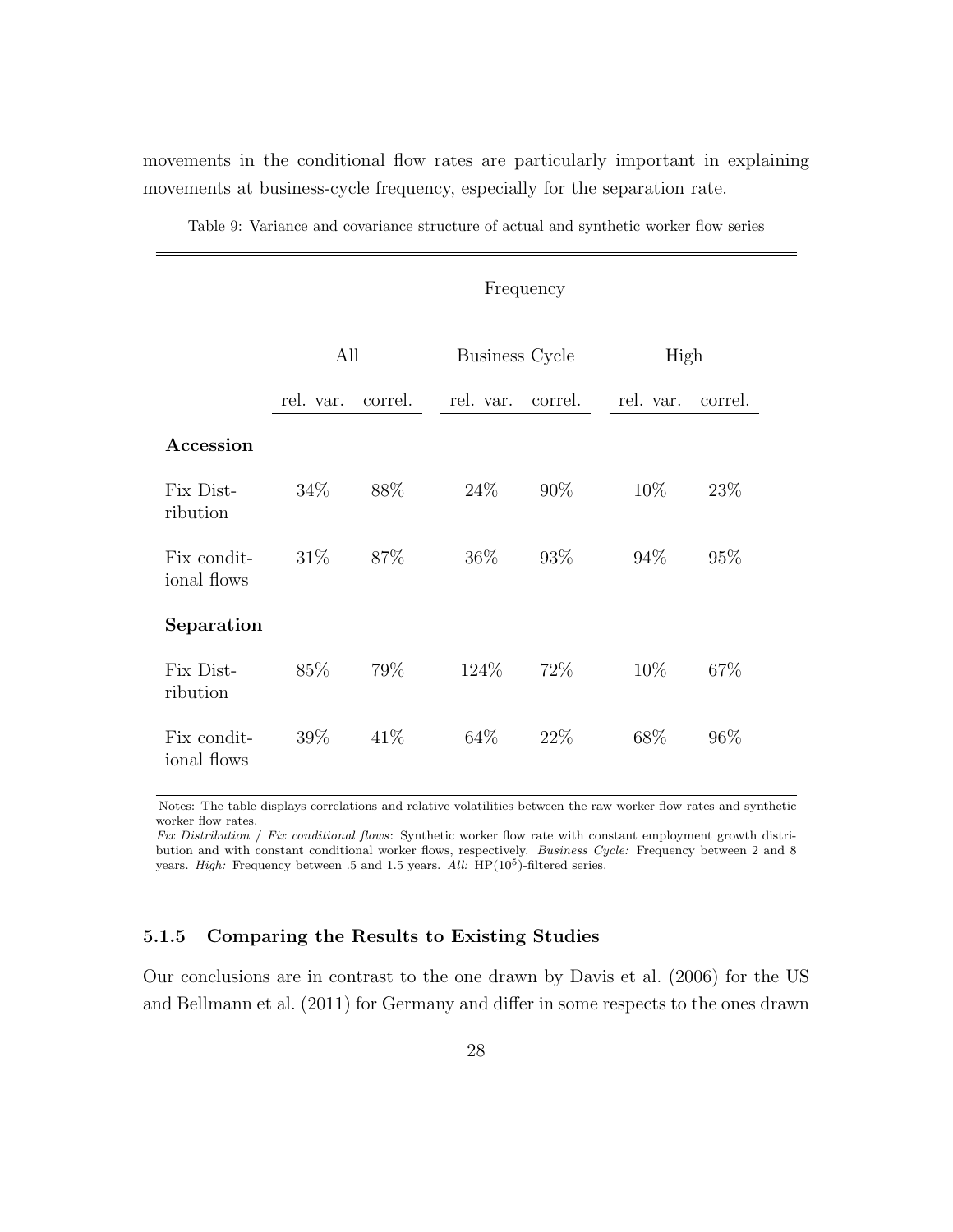by Davis et al. (2012) for the US. We can explain much of these differences by the different methods that are applied to reach the conclusion.

Bellmann et al.  $(2011)$  use a bi-annual 1% sub-sample of German plants between 1993-2009. Using a regression based approach, they find that the relationship between the amount of hires (separations) and the individual employment growth (Figure II) is relatively stable over time and conclude from this that changes in the employment growth distribution must cause the changes in separation and hires over the cycle. Our Figure III shows that the relationship does shift up in a boom, but one may miss this shift with a low sample size.<sup>27</sup> Indeed, their result would imply that Tables 7 and 8 show no correlation to the cycle.

Davis et al. (2006) use monthly seasonally non-adjusted JOLTS data between Jan. 2001 and Jan. 2004. They find that changes in the employment growth distribution explain 38% of movements in aggregate hires and 42% of movements in aggregate separations. They conclude that  $\sqrt[n]{\ldots}$  business cycle swings mainly involve shifts in the distribution of employer growth  $[\dots]^n$ . Two issues arise with their conclusion: First, they leave a large fraction of variation unexplained, making an assesment of their conclusion difficult. Second, they use a short sample period coupled with monthly seasonally non-adjusted data. In Appendix C, we show that non-seasonal adjustment of the data leads to a larger role played by changes in the employment growth distribution. This finding supports our earlier notion that changes in the employment growth distribution are the main driver behind higher frequency spikes in worker flows.

Finally, Davis et al. (2012) overcome some of the shortcomings in Davis et al. (2006). They use quarterly seasonally non-adjusted JOLTS data from 2001-2010. Their analysis proceeds in several steps. First, they regress movements in worker flow rates on dummies of the employment growth distribution. They find a  $R<sup>2</sup>$  of 0.54 and 0.47 for the accession and separation rate, respectively. Afterwards, they seasonally adjust the predicted and the realized rates and show that the seasonally adjusted

 $^{27}$ Davis et al. (2005) show that from eyballing this relationship is very stable in the US, too. However, changes in the cross sectional distribution can only account for 40% of the changes in the accession and separation rate.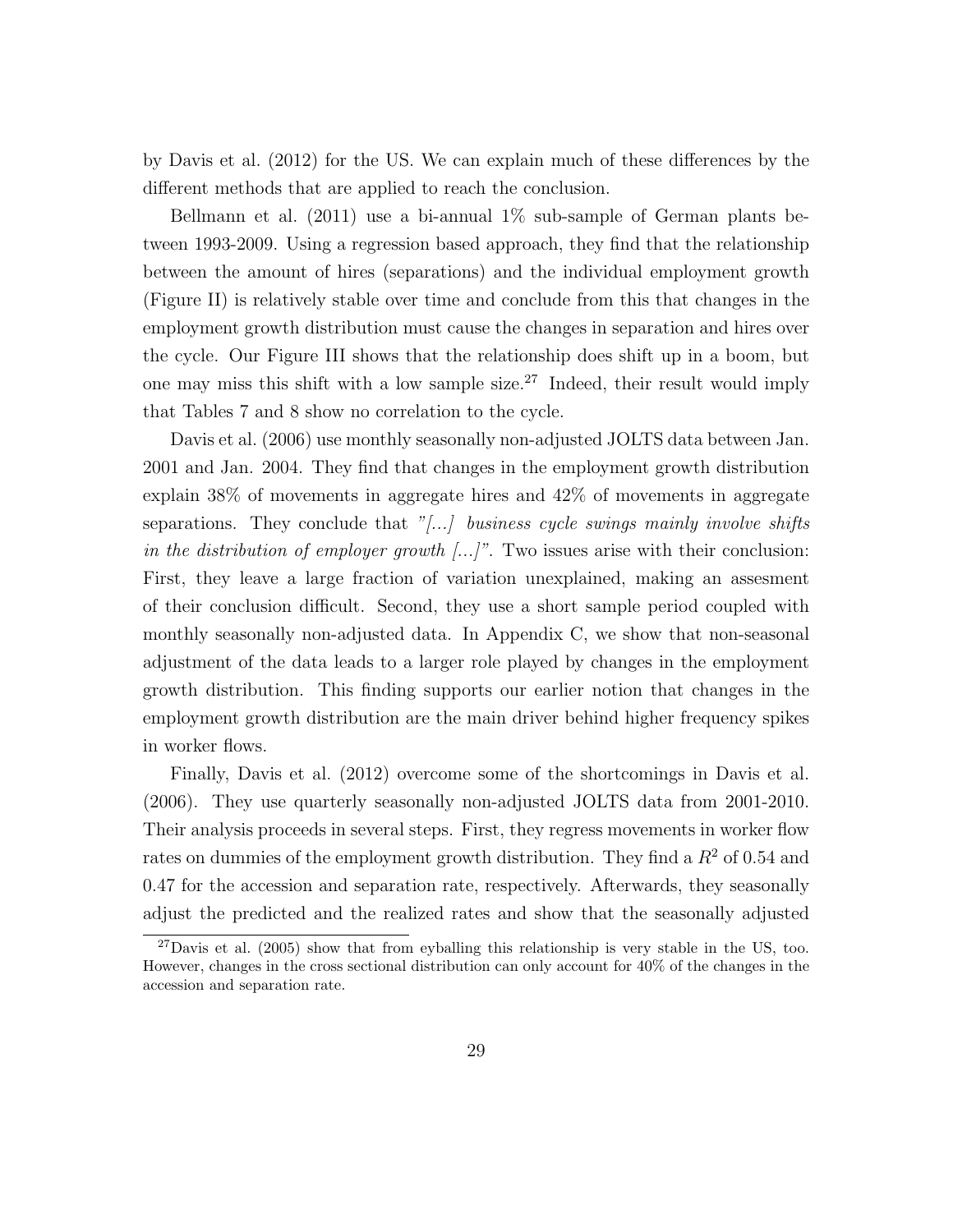predicted rates do a poor job in explaining aggregate worker flows, especially it fails almost completely to explain the separation rate. We take this evidence as supportive for our earlier finding that changes in the employment growth distribution do a good job in predicting high frequency fluctuations, but they contribute little to fluctuations in the separation rate at business cycle frequency. The authors proceed and allow in their regressions for several cyclical indicators, meaning that the cycle can shift plant behavior conditional on employment growth. The fit of the seasonally adjusted realized and predicted worker flows becomes quite well, which leans support to our findings in Figure IV. The authors do one more exercise to evaluate the importance of the cross sectional distribution. They first regress raw worker flows only on cyclical indicators, omitting the employment growth distribution. They find a  $R<sup>2</sup>$  of 0.81 and 0.65 for the accession and separation rate, respectively. The predictive power goes close to one when they keep the employment growth distribution constant. They conclude that keeping track of the employment growth distribution is important to account for dynamics in worker flows. We speculate that the increase in predictive power is mainly due to the ability to explain higher frequency spikes in worker flow rates.

### 6 Procyclical Churn and Plant Characteristics

How can we explain the amount of procyclical worker flows that is not explained by job flows? Several recent studies propose structural theories that imply excessive procyclical worker flows. The most prominent explanation rests on the observation that the job to job flow rate is procyclical. Allowing for replacement hiring, such theories can rationalize that the difference in worker flows and job flows, i.e. churn, is procyclical. In Moscarini and Postel-Vinay (2013) and Schaal (2011), workers flow from less to more productive firms. Having more job to job transitions during booms, implies that average job productivity increases during booms; thus, there is a feedback effect on aggregate productivity. Barlevy (2002) shows that a boom may even increase aggregate productivity without increasing average plant productivity by decreasing mismatch through on the job search. Moscarini and Vella (2008) give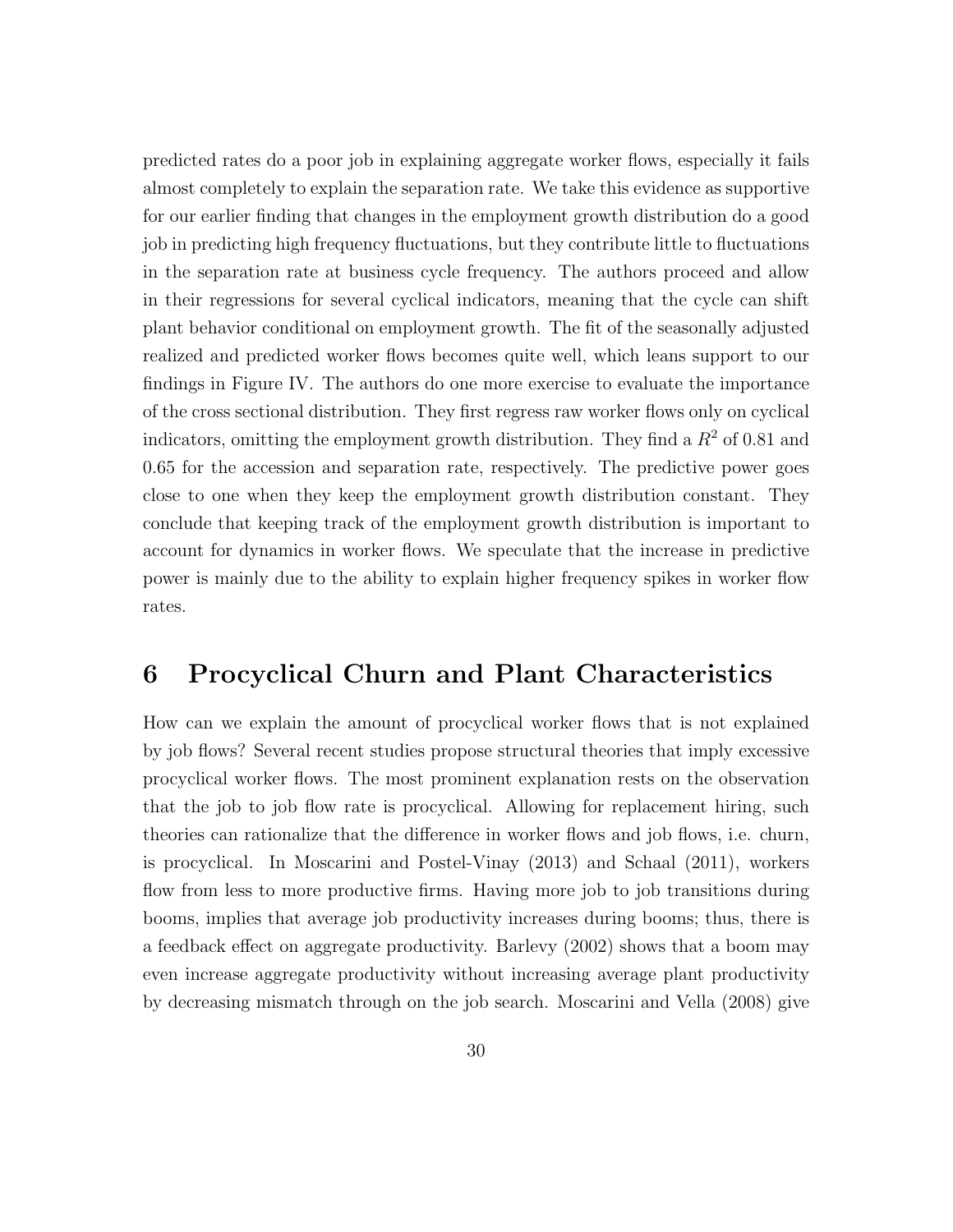the notion of mismatch an interpretation in mismatch of occupation and study its cyclical behavior with on the job search. Finally, worker flows may exceed job flows because plants and workers learn that the current match is not sufficiently productive.<sup>28</sup> When poor matches are preliminary replaced during booms, this mechanism can rationalize procyclical worker flows.

The different theories have testable implications once using micro data on plant characteristics. A large body of literature finds a positive correlation between plant productivity and its size, age and average worker salary. Therefore, this section studies cyclical job and worker flows conditional on these characteristics.

#### 6.1 The Employment Growth Distribution

This section decomposes the aggregate changes in the employment growth distribution into changes by plant size and age.<sup>29</sup> Optimally we would like to have information on the entire growth distribution. Yet, confidential requirements force us to group plants by those that increase, decrease or leave employment unchanged in a period.<sup>30</sup> To study differences in plant behavior, we follow the idea of Moscarini and Postel-Vinay (2012) in studying the cyclical dynamics of the differences in plant statistics. Call any such statistic  $X^k$  for plant characteristic k (size, age). We study the cyclical component of

$$
X_t^{k-l} = X_t^k - X_t^l.
$$

Appendix D reports summary statistics of this measure for the employment share where k is the largest  $(100+)$  and oldest  $(40+)$  plant category. Both data stratifications tell a similar story. The share of growing plants behaves very similar among large and small and old and young plants. Contrary, large (old) plants are more likely to downward adjust their workforce during recessions, while small (young) plants are more likely to be inactive during recessions. Moscarini and Postel-Vinay (2012) find that large plants have more cyclical employment growth than small plants. Our

<sup>28</sup>See Pries and Rogerson (2005) and Kiyotaki and Lagos (2007) for steady state analysis.

 $29$ We impute plant age from our sample implying that we drop the first 40 quarters of observations. <sup>30</sup>This also implies that we group marginal downward adjusters (inactive plants) as downward adjusters.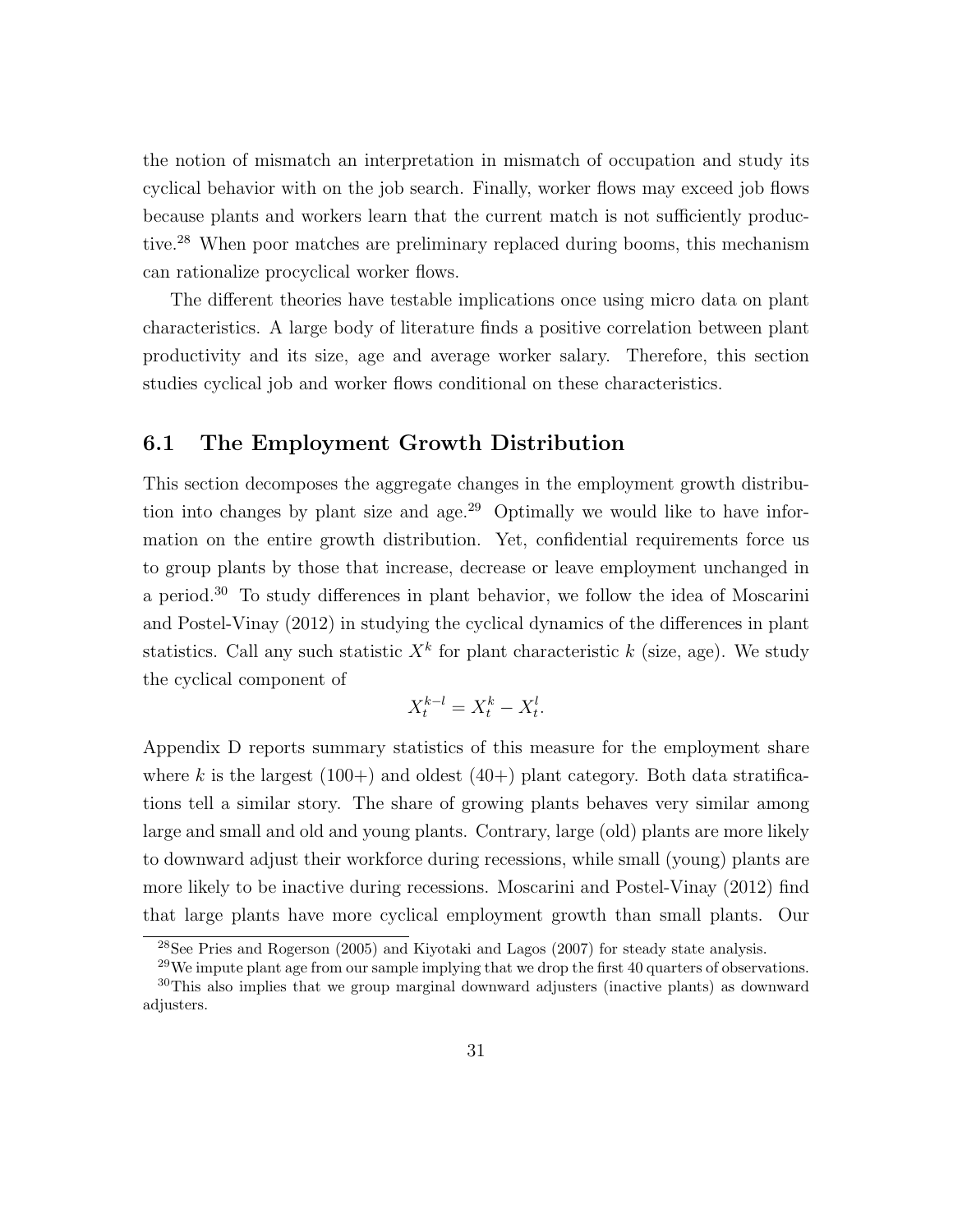results suggest that the different behavior in recessions is driving this result.

#### 6.2 Conditional Worker Flows

We now turn to a comparison of cyclical worker flows by plant characteristics. We rely partly on the notion of churn, i.e., the excess of worker flows over job flows:

$$
CH_t = (ACC_t - JC_t) + (SEP_t - JD_t).
$$

Moreover, we can define the churning rate as

$$
CHR_t = \frac{CH_t}{EM_t}
$$

Appendix F summarizes the differential churning behavior for three size categories relative to the largest size class 100+. The churning rate is relatively less procyclical at large plants compared to plants with 20−99 employees, but it behaves very similar to plants with 1−19 employees. Looking at differences in worker flow rates provides a yet richer picture. Both the accession and separation rate rise by relatively more during booms in plants with  $20 - 99$  employees. The same is true, yet to a lesser extend, for the accession rate at plants with  $1 - 19$  employees. However, at these plants the separation rate rises somewhat less during booms than at plants with 100+ employees.

Looking at plant age and average worker pay, Appendix F shows that a similar picture emerges. The churning, accession and separation rate at plants aged  $4 - 39$ rise by more during booms than at plants older than 40 quarters. The same is true for the separation rate at plants aged  $1-3$  but not for their accession rate. Similarly, these rates respond more to booms at plants that are in the  $2^{nd}$  to  $4^{th}$  quintile of the average worker pay distribution relative to plants that are in the  $5<sup>th</sup>$  quintile. Again, plants in the first quintile have very comparable flow rates as those in the  $5<sup>th</sup>$ quintile.

Similar to us, Kahn and McEntarfer (2012) find that differential worker flows are countercyclical for high paying vs. low paying and for low churn vs. high churn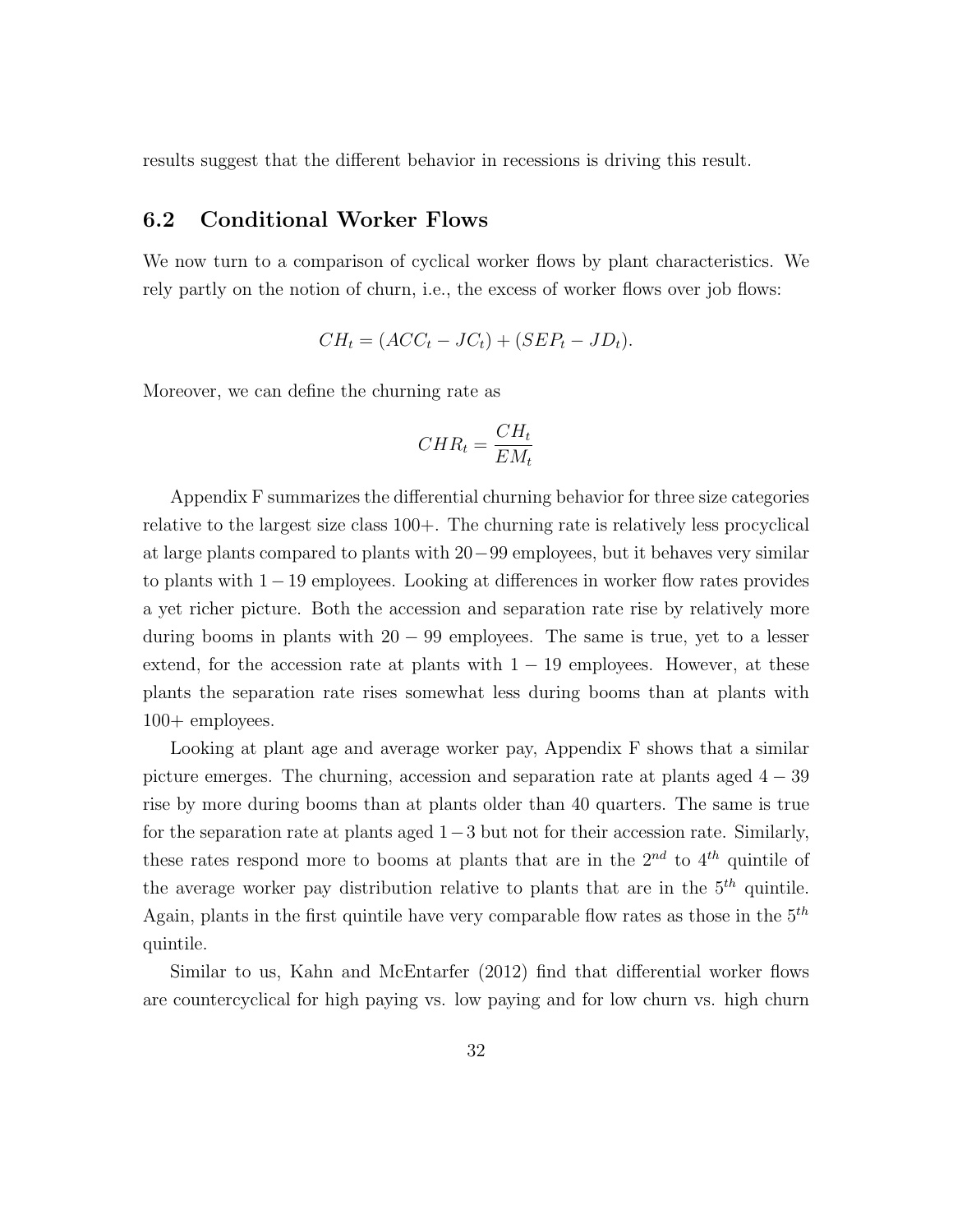plants in the US between 1998 and 2008. Contrary to us, they find that these flows are procyclical for large vs. small employers. Our analysis suggests that this latter result is likely to be driven by the very small plants that just entered the market.

#### 6.3 Cyclical Behavior of Dispersion Measures

So far, we considered the behavior of flow rates over the business cycle. Yet, some of the above theories also carry implications for the cyclical behavior in the *dispersion* of those rates. Table 10 presents summary statistics for the cyclical behavior of the standard deviation of employment growth, the accession and the separation rate, after controlling for regional and 22 industry fixed effects.<sup>31</sup>

|                                    |      |                                                                   |                                              |  | Correlation to $GDP_{t+i}$                                                                                  |                 |
|------------------------------------|------|-------------------------------------------------------------------|----------------------------------------------|--|-------------------------------------------------------------------------------------------------------------|-----------------|
|                                    | mean |                                                                   | $SD \quad AC(1)$ $j = -2$ $-1$ $0$ $+1$ $+2$ |  |                                                                                                             |                 |
| std. EGR<br>std. ACCR<br>std. SEPR |      | $0.59 \quad 1.24\%$<br>$0,41 \quad 1,05\%$<br>$0,41 \quad 1,15\%$ | 0.49<br>0,43<br>0,19                         |  | $-0.13$ $-0.15$ $-0.12$ $-0.07$<br>$-0.08$ $-0.05$ $0.02$ $0.10$<br>$-0.09$ $-0.11$ $-0.16$ $-0.15$ $-0.15$ | $-0,03$<br>0,15 |

Table 10: Cyclical Behavior of Second Moment

Notes: See Notes to Table 1. The measures are the employment growth rate (EGR), the accession rate (ACCR) and the separation rate (SEPR).

All three second moments have substantial mean standard deviations reflecting the large heterogeneity in employment outcomes between plants. Yet, none of the series shows a strong cyclical pattern. Dispersion in the employment growth rate and the separation rate grow somewhat during recessions, but the correlation turns out to be weak.

<sup>&</sup>lt;sup>31</sup>Ideally, we would like to compute the standard deviation based on seasonally adjusted data. Yet, our data collection procedure forces us to compute these on the raw data and run seasonal adjustment on the resulting time series of the standard deviation.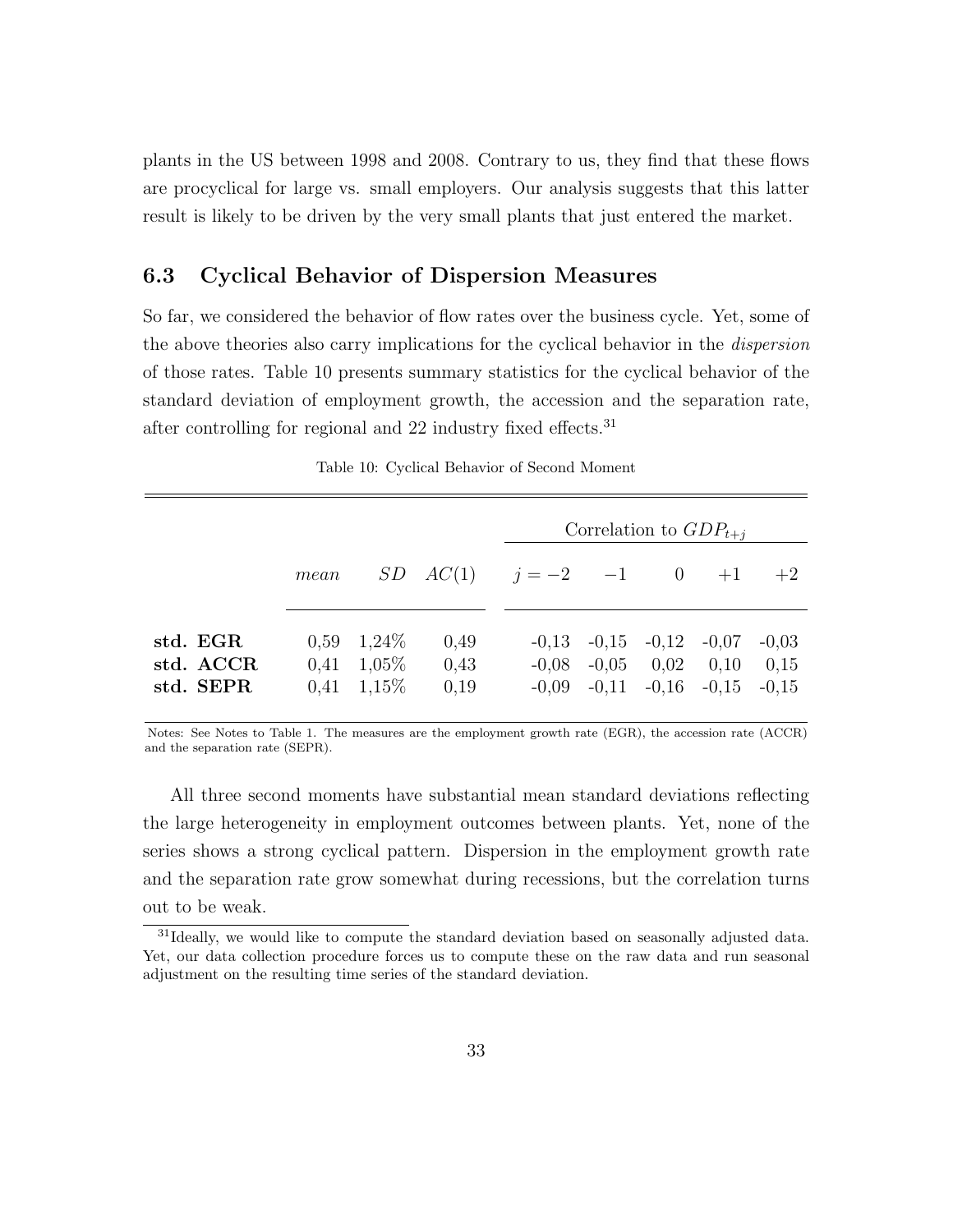### 7 Aggregate Churning Behavior

Our final exercise quantifies the relative importance of different plant types in explaining cyclical differences in job and worker flows. More specifically, we ask how much growing, inactive and contracting plants contribute to procyclical excessive worker flows.

#### 7.1 Churning over the Business Cycle

Following Lazear and Spletzer (2011), note that churn at expanding plants,  $CH(E)_t$ , at non adjusting plants,  $CH(Z)_t$ , and at shrinking plants,  $CH(S)_t$ , is given by:

$$
CH_t = CH(E)_t + CH(Z)_t + CH(C)_t.
$$

$$
CH(E)_t = 2SEP(E)_t; \quad CH(S)_t = 2ACC(C)_t; \quad CH(Z)_t = 2SEP(Z)_t = 2ACC(Z)_t
$$

Put differently, churn can be procyclical when plants that leave employment unchanged increase their worker turnover during booms, shrinking plants hire more during booms, or because expanding plants separate from more workers during booms. Let us express the amount of churn relative to employment (the churning rate):

$$
CHR_t = \frac{CH_t}{EM_t}
$$
  
\n
$$
CHR(Z)_t = \frac{CH(Z)_t}{em(Z)_t}
$$
  
\n
$$
CHR(S)_t = \frac{CH(S)_t}{em(S)_t}.
$$

Moreover, define for  $k \in [E, Z, S]$ :  $ec(k)_t = \frac{em(k)_t}{EM_t}$  $\frac{m(k)t}{EM_t}$ . Obviously,

$$
CHR_t = \sum_{k \in \{R, Z, S\}} CHR(k)_t \, ec(k)_t.
$$

Table 11 displays the cyclical dynamics of these rates. The churning rate at ex-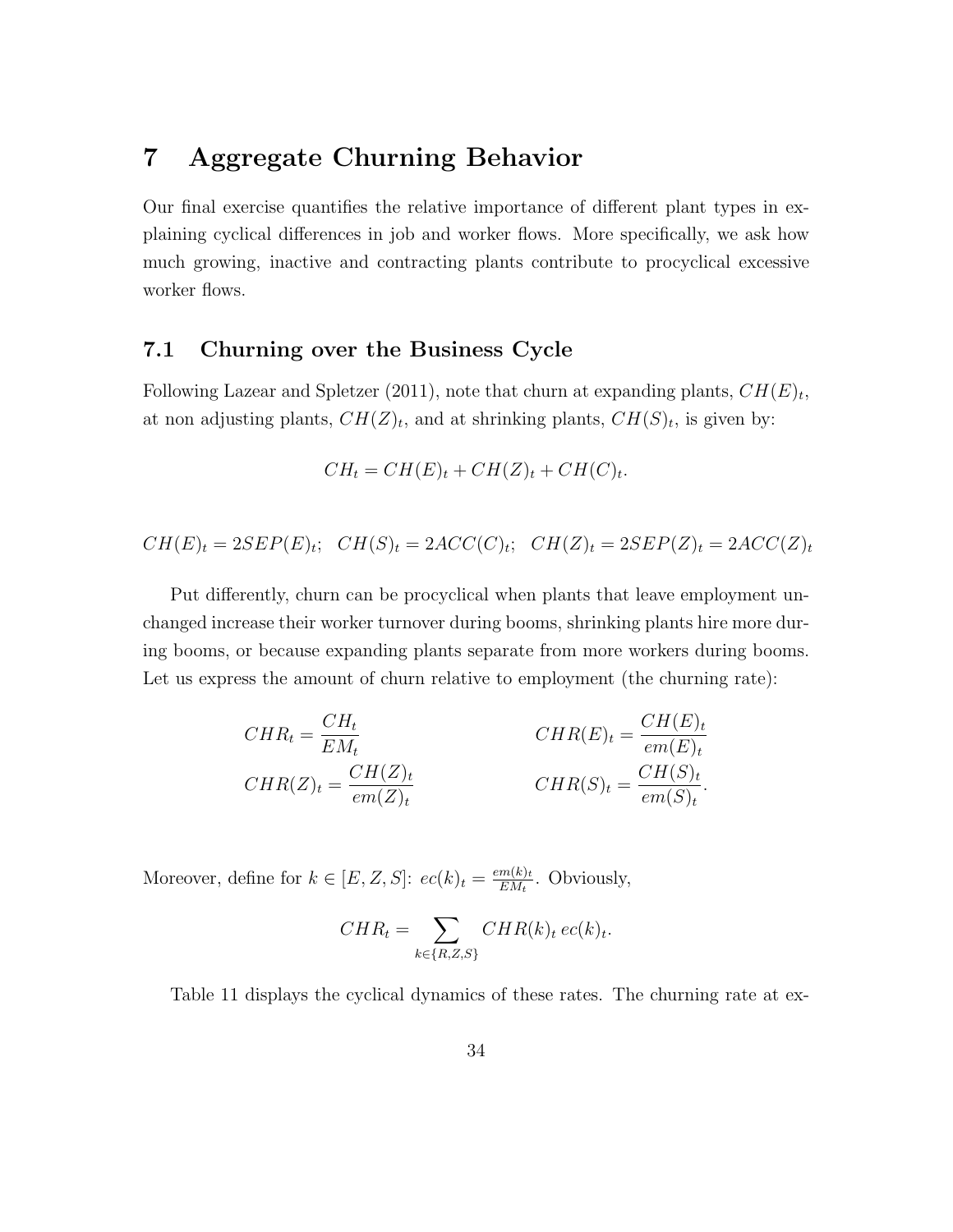Table 11: Churning

|                                                                   |                               |                              |                      | Correlation to $GDP_{t+i}$ |                      |                      |                      |                      |
|-------------------------------------------------------------------|-------------------------------|------------------------------|----------------------|----------------------------|----------------------|----------------------|----------------------|----------------------|
|                                                                   | mean                          | SD                           | AC(1)                | $j = -2$ $-1$ 0            |                      |                      | $+1$                 | $+2$                 |
| Churning rate                                                     |                               | $7.1\%$ 11.3\%               | 0.96                 | 0.55                       | 0.65                 | 0.71                 | 0.74                 | (0.74)               |
| Churning rate $(E)$<br>Churning rate $(Z)$<br>Churning rate $(S)$ | $8.3\%$<br>$6.4\%$<br>$6.4\%$ | $9.1\%$<br>$10.9\%$<br>12.9% | 0.93<br>0.94<br>0.95 | 0.60<br>0.62<br>0.51       | 0.68<br>0.70<br>0.61 | 0.74<br>0.75<br>0.67 | 0.76<br>0.77<br>0.70 | 0.76<br>0.77<br>0.69 |

Notes: CHR: Churning rate,  $CHR(E)$ : Churning rate at expanding plants,  $CHR(Z)$ : Churning rate at constant plants,  $CHR(S)$ : Churning rate at shrinking plants. See also notes to Table 1.

panding plants has a somewhat higher sample average, but there are little differences to the other rates at business cycle frequency.<sup>32</sup> All series are strongly procyclical<sup>33</sup>, and have similar business cycle volatilities. The correlations to GDP are somewhat more pronounced early in a boom, but remain strong throughout it. This reflects basically our earlier results in Tables 7 and 8.

While the churning rates have very similar cyclical properties, cyclical changes in  $ec(k)<sub>t</sub>$  may imply that the quantitative effect of the sub-categories on the cyclical changes in the aggregate churning rate may be very different. Similarly to above, we define (disaggregated) synthetic churning rates

$$
CHR_t^{D-fix}(k) = CHR(k)_t \overline{ec(k)};
$$
 
$$
CHR_t^{vary}(k) = CHR(k)_t \overline{ec(k)_t},
$$

i.e., the churning rate of type  $k$  when its employment share is at its sample mean and when it is allowed to vary. Again, we look at the detrended series.

Figure V Panel A displays  $CHR^{D-fix}(k)_t$ . As expected, all three series show very

 $32$ Alda et al. (2005) report for Germany that the churning rate is twice as high at plants that leave their employment unchanged relative to shrinking plants, with expanding plants being in the middle. However, their dataset is only a small subsample of ours and covers only the year 1999.

<sup>33</sup>Burgess et al. (2000) also find a procyclical churning rate for the state of Maryland from 1985- 1994.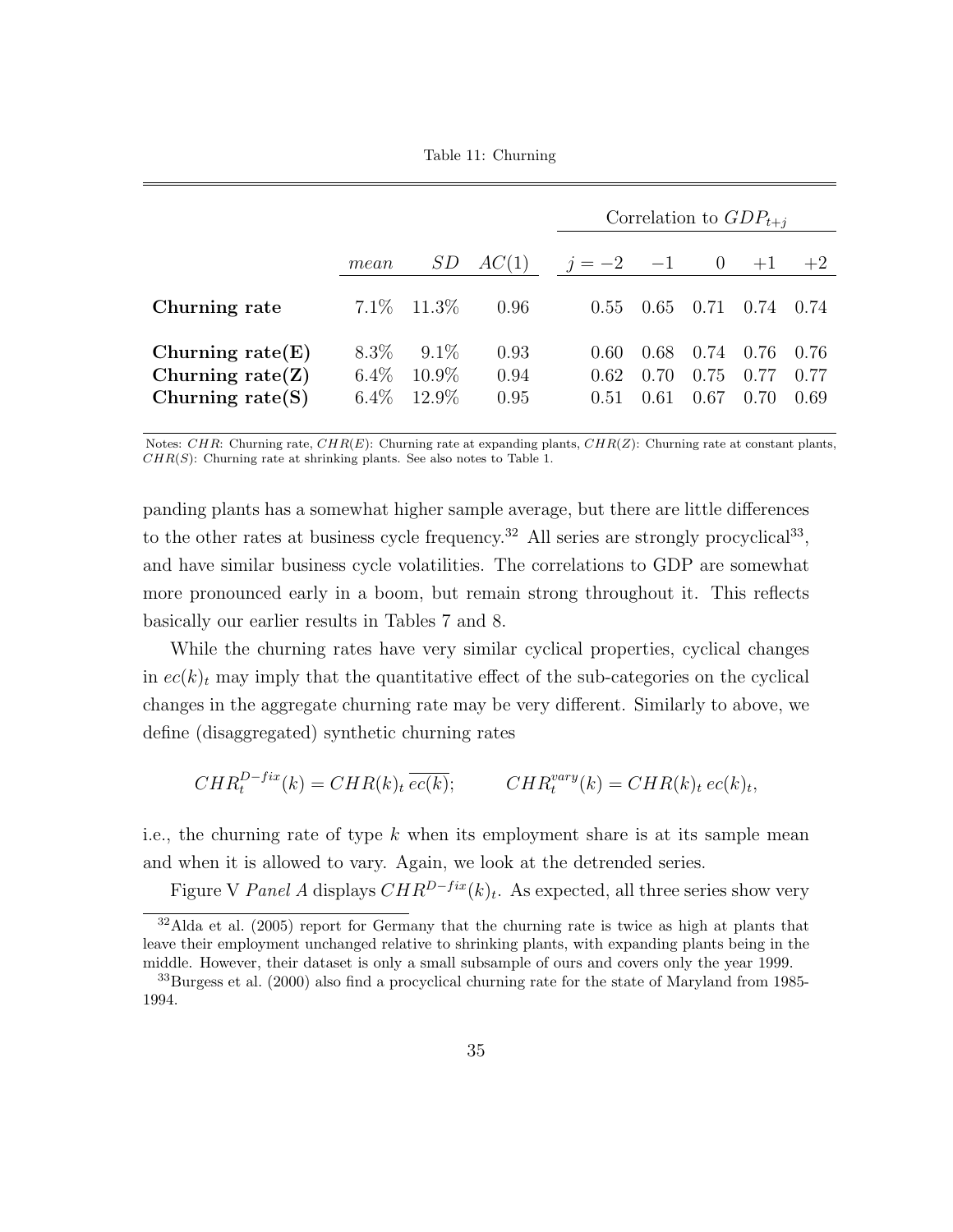

Figure V: Cyclical Dynamics in the Churning Rate

Notes: CHR<sup>vary</sup>: Cyclical component of the churning rate with varying employment share, CHR(x)<sup>D-fix</sup>: Cyclical component of the churning rate with constant employment shares,  $CHR(E)$ : Cyclical component of the churning rate at expanding plants,  $CHR(Z)$ : Cyclical component of the churning rate at constant plants,  $CHR(S)$ : Cyclical component of the churning rate at shrinking plants.

similar patterns over the business cycle. The contribution of plants without employment change is somewhat smaller, because less firms are in this category compared to the other two. Panel B allows  $ec(k)_t$  to vary over the cycle.<sup>34</sup> The procyclicality of the aggregate churning rate is almost entirely driven by the procyclicality of churning at expanding plants. Recall from Figure III that cyclical changes in the employment distribution are mainly concentrated at the right side of the distribution. Hence, the share of employment and thus the amount of churning varies more strongly at expanding plants.<sup>35</sup> Put differently, cyclical changes in the employment growth distribution have little effects on cyclical dynamics of worker flows because all plant types expand worker flows during booms. However, the dynamics change the composition of worker flows among different plants.

 $34$ We apply the HP-filter to the rates in levels (as opposed to logs) to insure that the subcomponents aggregate almost to the aggregate series.

 $35$ Particularly, plants growing between  $1 - 75\%$  explain most of procyclical churn.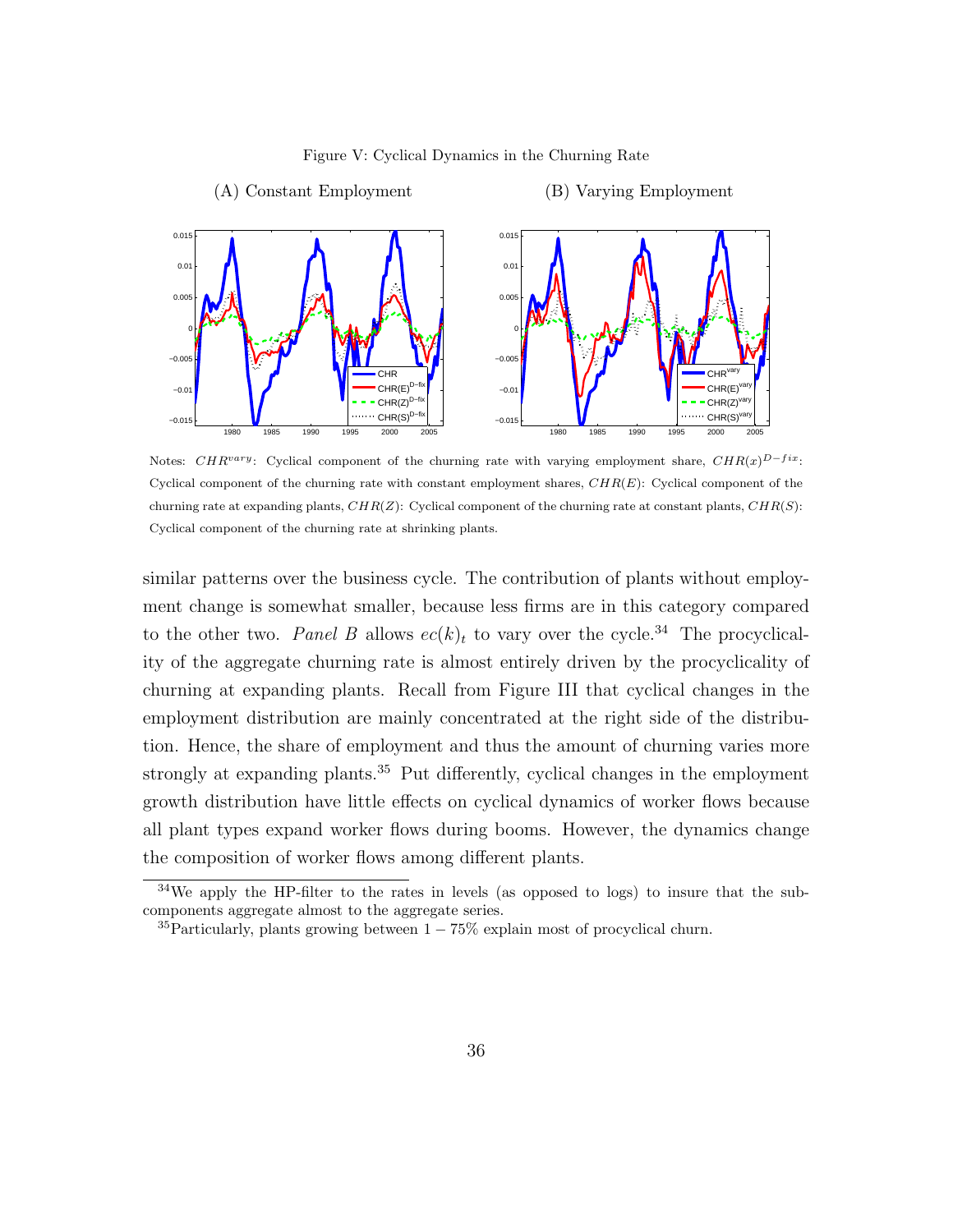### 8 Discussion

How do theories of job and worker flows fare in comparison with our evidence from the data? The Mortensen and Pissarides (1994) framework with a constant exogenous job destruction rate appears suitable to capture business cycle dynamics of labor demand, once explicitly controlling for plant entry and exit (as in Kaas and Kircher (2011)). Procyclical churn cannot be captured within the Mortensen and Pissarides (1994) framework. Yet, cyclical dynamics in labor demand alone explain less than 1/3 of variation in cyclical worker flows with particular poor performance regarding the separation rate.

On the job search theory can rationalize procyclical churn rates. Moscarini and Postel-Vinay (2013) assume that job destruction is countercyclical for all plants and do not allow for plant exit, while our result suggest that it is nearly flat after controlling for plant exit. Otherwise, their baseline specification of the on the job search model with exogenous worker contact rates provides sufficient flexibility to match the procyclical move from inactivity towards upward adjustment. Yet, Schaal (2011) shows that once endogenizing contact rates by vacancy posting, low productive plants find it unattractive to replace workers that are poached by more productive plants. Consequently, the share of employment at contracting plants becomes procyclical. Contrary to on the job search theory, we find no evidence that larger and older plants are more likely to grow during booms than small and young plants. Instead, the stronger sensitivity of employment growth at large (old) plants over the business cycle appears to be entirely driven by different plant behavior during recessions.

With exogenous worker contact rates, as in Moscarini and Postel-Vinay (2013), a large spectrum of dynamics in procyclical churn is theoretically possible. Yet, as discussed above, once these rates are endogenized by vacancy creation, it is difficult to rationalize procyclical churn at contracting plants. Looking at different plant characteristics, we find consistent with on the job search theory that separations at small (young, low paying) plants drop by more during recessions than at large (old, high paying) plants. Yet, we also find that their accession rate drops by more, which is inconsistent with these theories.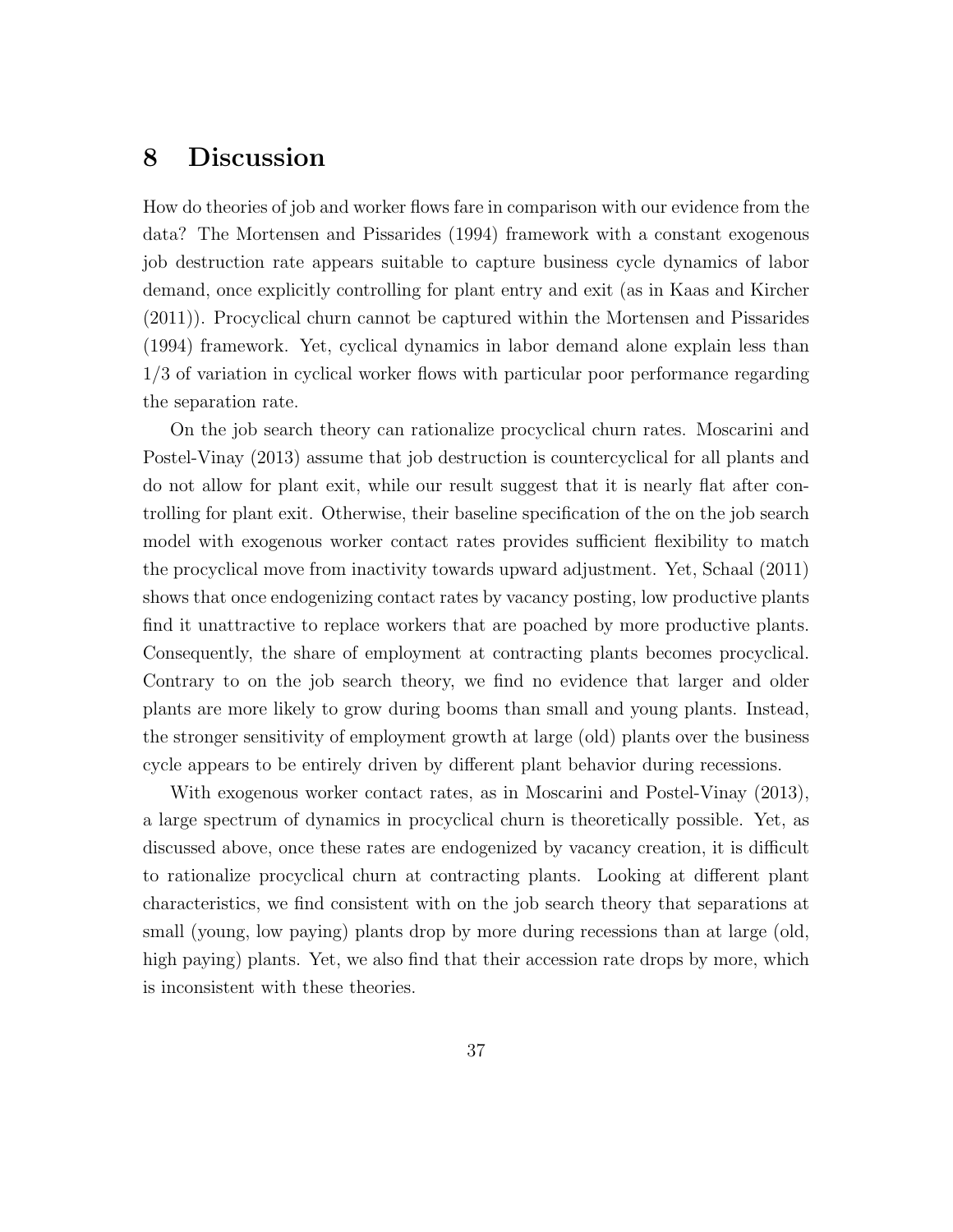Second moments of worker flow rates provide little evidence for the majority of these flows being driven by procyclical upward mobility resulting from job to job transitions. Particularly, this would imply that the deviation in the separation rates among plants is largest during booms, but the data suggests a acyclical, or even weakly countercyclical behavior.

While the data suggests that job to job transitions are strongly procyclical, see Jung and Kuhn (2011), this finding suggests that they are either not resulting from systematic differences in plant characteristics, as in Barlevy (2002) and Moscarini and Vella (2008) where they result from mismatch, or a significant fraction represents movements to less productive plants, as in Jolivet et al. (2006) and Tjaden and Wellschmied (2013).

Finally, our finding that quantitatively we need to understand why growing plants have procyclical churning rates suggests that theories along the line of Pries and Rogerson (2005) and Kiyotaki and Lagos (2007) carry promise to explain the data. Growing plants have a large fraction of newly hired workers, of whom relatively many are of poor match quality.

### 9 Conclusion

This paper studies the cyclical properties of job and worker flows using a newly composed administrative dataset covering the universe of German plants between 1976-2006. The literature contains a wide range of explanations for the fact that workers reallocate predominantly during booms. These range from labor demand rising during booms (the Mortensen and Pissarides (1994) framework) to workers using procyclical on the job search to move to more productive plants (Schaal (2011) and Moscarini and Postel-Vinay (2013)), or reduce mismatch (Barlevy (2002) and Moscarini and Vella (2008)). Our data allows us to thoroughly test several implications of these theories.

In line with previous evidence, we find that both accessions to and separations from plants are strongly procyclical. Concerning labor demand, we find that plants switch from a wait-and-see approach to actively upward adjusting their workforce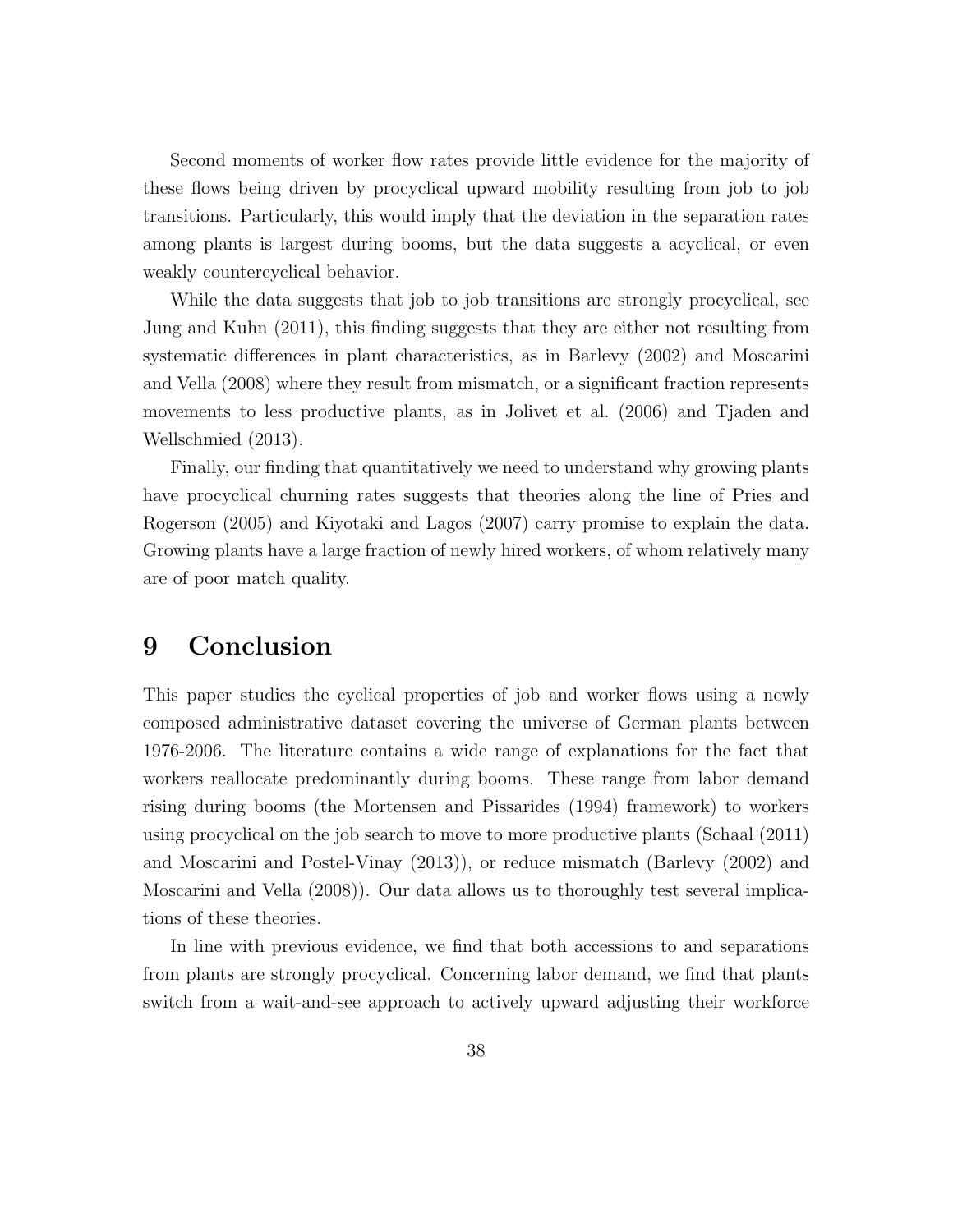during booms. The share of employment at contracting plants is acyclical, with the exception of plant exit which is countercyclical, suggesting that plants idiosyncratic shocks are the predominant factor in explaining plant contraction. Consequently, labor demand is unable to explain a significant share of cyclical movements in the separation rate. Yet, it also explains less than 1/3 of the procyclical accession rate.

On the job search theory as in Schaal (2011) and Moscarini and Postel-Vinay (2013) carries some promises to provide a better fit for cyclical worker flows. Particularly, it is consistent with the fact that churn is procyclical, because during booms worker flow from less to more productive plants. Yet, in the data procyclical churn is similar strong along the entire growth distribution of plants, but on the job search theory finds it difficult to rationalize it for contracting plants. Moreover, looking at plant characteristics we find several aspects of the data inconsistent with workers systematically upgrading their employers during booms. Separation rates at small (young, low paying) plants are more procyclical than at large (old, high paying plants), consistent with on the job search theory. However, the same is true for their accession rates. Moreover, we find no evidence that the dispersion of accession or separation rates grow during booms, as would be implied by these theories.

Theories of mismatch have the potential to overcome some of these issues as mismatch is not necessarily related to employer type. However, these theories have no notion of plant size and of employment growth, making an evaluation of them difficult within the framework presented here. Moscarini and Postel-Vinay (2012) show that for understanding employment growth, a notion of plant size is quantitatively important. Our discussion of cyclical dynamics in the employment growth distribution provides additional evidence for this finding.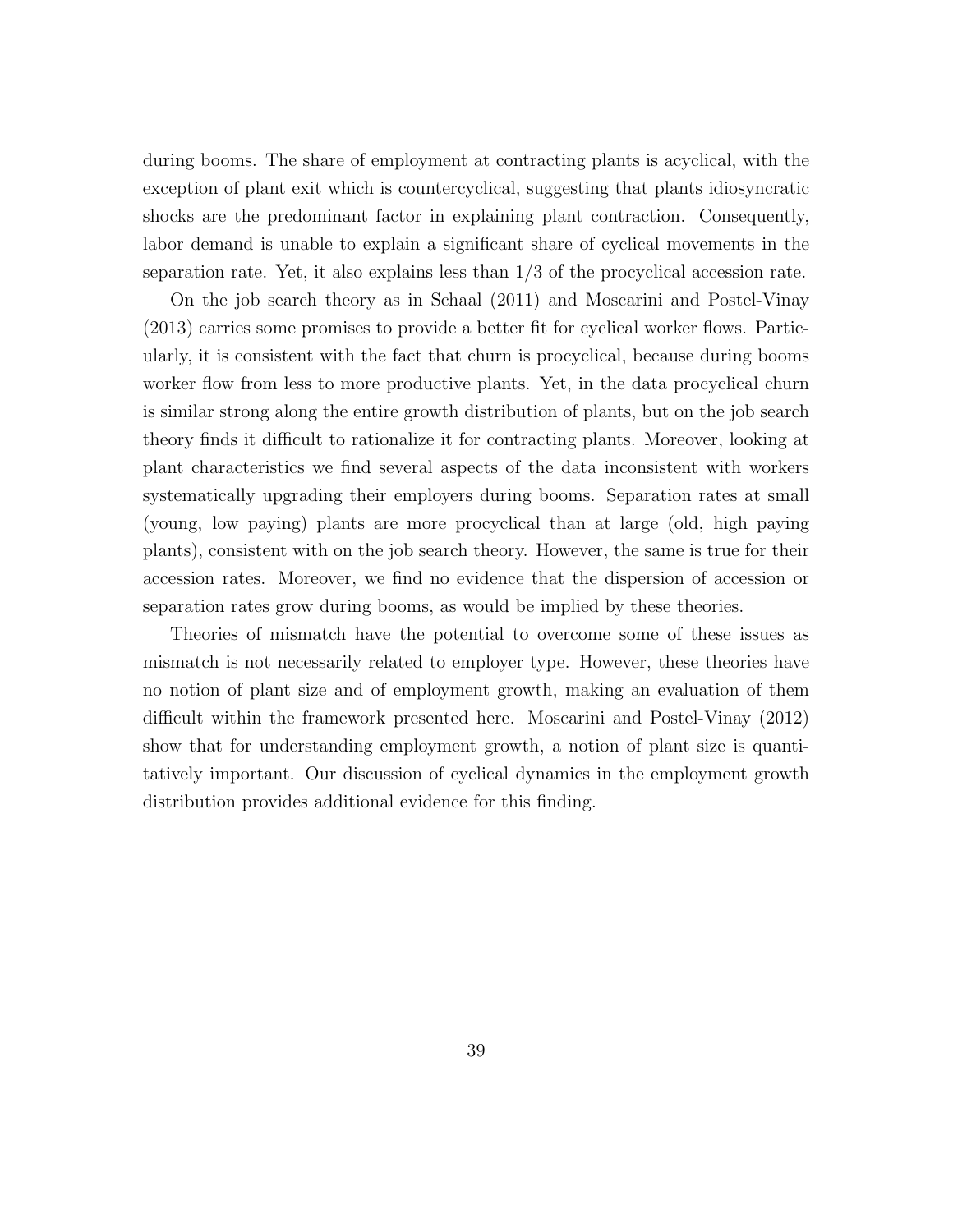### References

- Abowd, J. M. and L. Vilhuber (2011): "National Estimates of Gross Employment and Job Flows from the Quarterly Workforce Indicators with Demographic and Industry Detail," Journal of Econometrics, 161, 82–99.
- Alda, H., P. Allaart, and L. Bellmann (2005): "Churning and Institutions Dutch and German Establishments Compared with Micro-Level Data," Discussion Paper 12/2005, IAB.
- Bachmann, R., C. Bayer, and S. Seth (2011): "ELFLOP Establishment Labor Flow Panel," Documentation, IAB.
- Barlevy, G. (2002): "The Sullying Effect of Recessions," The Review of Economic Studies, 69, 65–96.
- Baxter, M. and R. G. King (1999): "Measuring Business Cycles: Approximate Band-Pass Filters For Economic Time Series," The Review of Economics and Statistics, 81, 575–593.
- Bellmann, L., H.-D. Gerner, and R. Upward (2011): "Job and Worker Turnover in German Establishments," Discussion Paper 6081, IZA.
- Burgess, S., J. Lane, and D. Stevens (2000): "Job Flows, Worker Flows, and Churning," Journal of Labor Economics, 18, 473–502.
- Campbell, J. (1998): "Entry, Exit, Embodied Technology, and Business Cycles," Review of Economic Dynamics, 1, 371–408.
- Campbell, J. and J. Fisher (2000): "Aggregate Employment Fluctuations with Micoeconomic Asymmetries," American Economic Review, 90, 1323–1345.
- Coles, M. G. and A. M. Kelishomi (2011): "New Business Start-ups and the Business Cycle," Discussion Paper 8588, CEPR.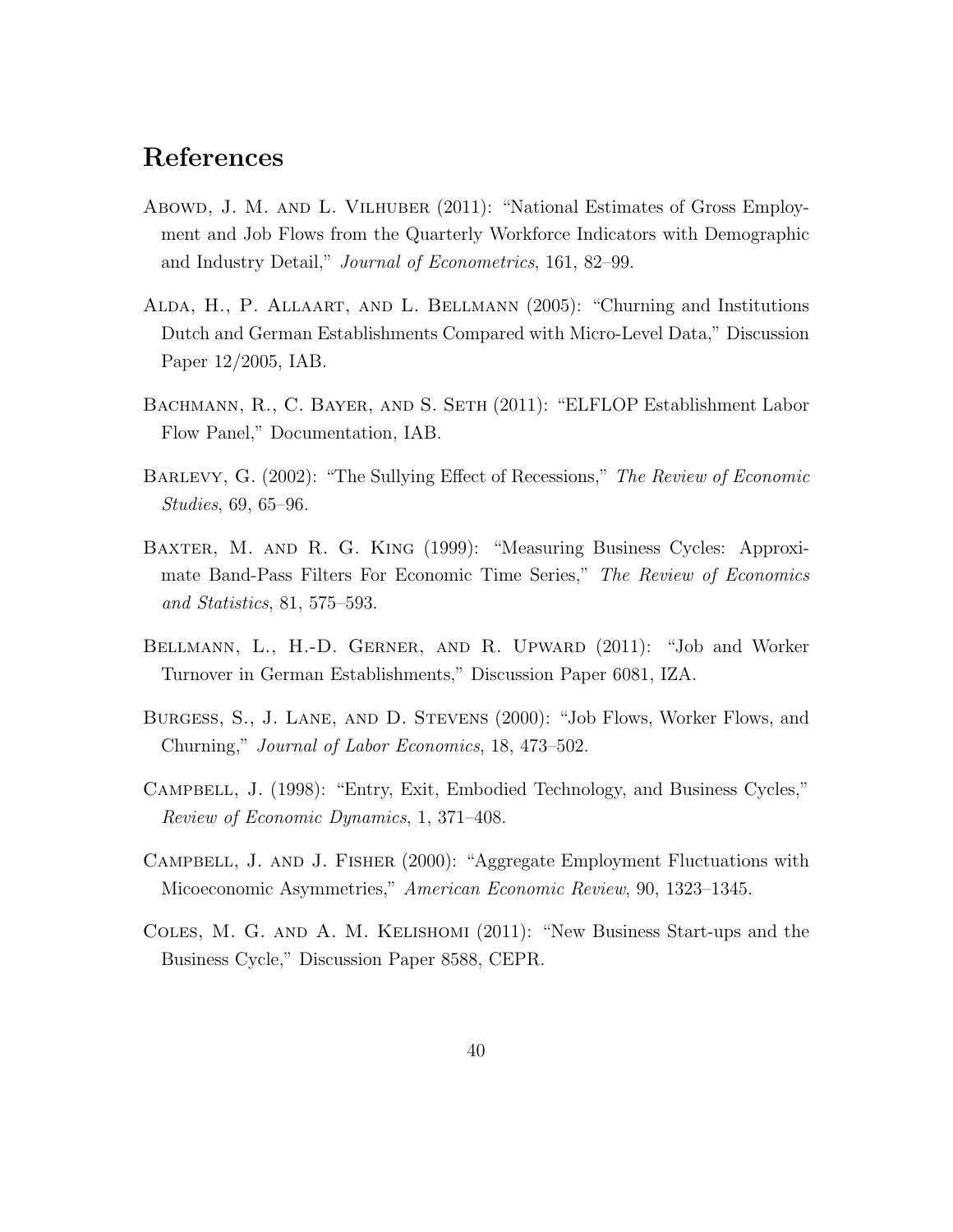- CONTINI, B. (2002): Labour Mobility and Wage Dynamics in Italy, Rosenberg and Sellier.
- DAVIS, S. J., J. R. FABERMAN, AND J. C. HALTIWANGER (2005): "The Flow Approach to Labor Markets: New Data Sources and Micro-Macro Links," Discussion Paper 1639, IZA.
- (2006): "The Flow Approach to Labor Markets: New Data Sources and Micro-Macro Links," *Journal of Economic Perspectives*, 20, 3–26.
- $-$  (2012): "Labor Market Flows in the Cross Section and over Time," *Journal* of Monetary Economics, 59, 1–18.
- Davis, S. J. and J. C. Haltiwanger (1992): "Gross Job Creation, Gross Job Destruction, and Employment Reallocation," Quarterly Journal of Economics, 107, 819–863.
- (1999): "Gross Job Flows," in Handbook of Labor Economics, ed. by O. Ashenfelter and D. Card, Amsterdam: Elsevier Sci., vol. 3B.
- DAVIS, S. J., J. C. HALTIWANGER, AND S. SCHUH (1996): *Job Creation and* Destruction, MIT Press.
- Dundler, A., M. Stamm, and S. Adler (2006): "The Establishment History Panel BHP 1.0," FDZ Datenreport 3/2006, IAB.
- Elsby, M. W. and R. Michaels (2008): "Marginal Jobs, Heterogeneous Firms, & Unemployment Flows," mimeo, University of Michigan.
- FABERMAN, J. R. AND E. NÁGIPAL (2008): "Quits, Worker Recruitment, and Firm Growth: Theory and Evidence," Working Paper 08-13, Federal Reserve Bank of Philadelphia.
- Foster, L., J. C. Haltiwanger, and N. Kim (2006): "Gross Job Flows for the U.S. Manufacturing Sector: Measurement from the Longitudinal Research Database," mimeo, University of Maryland.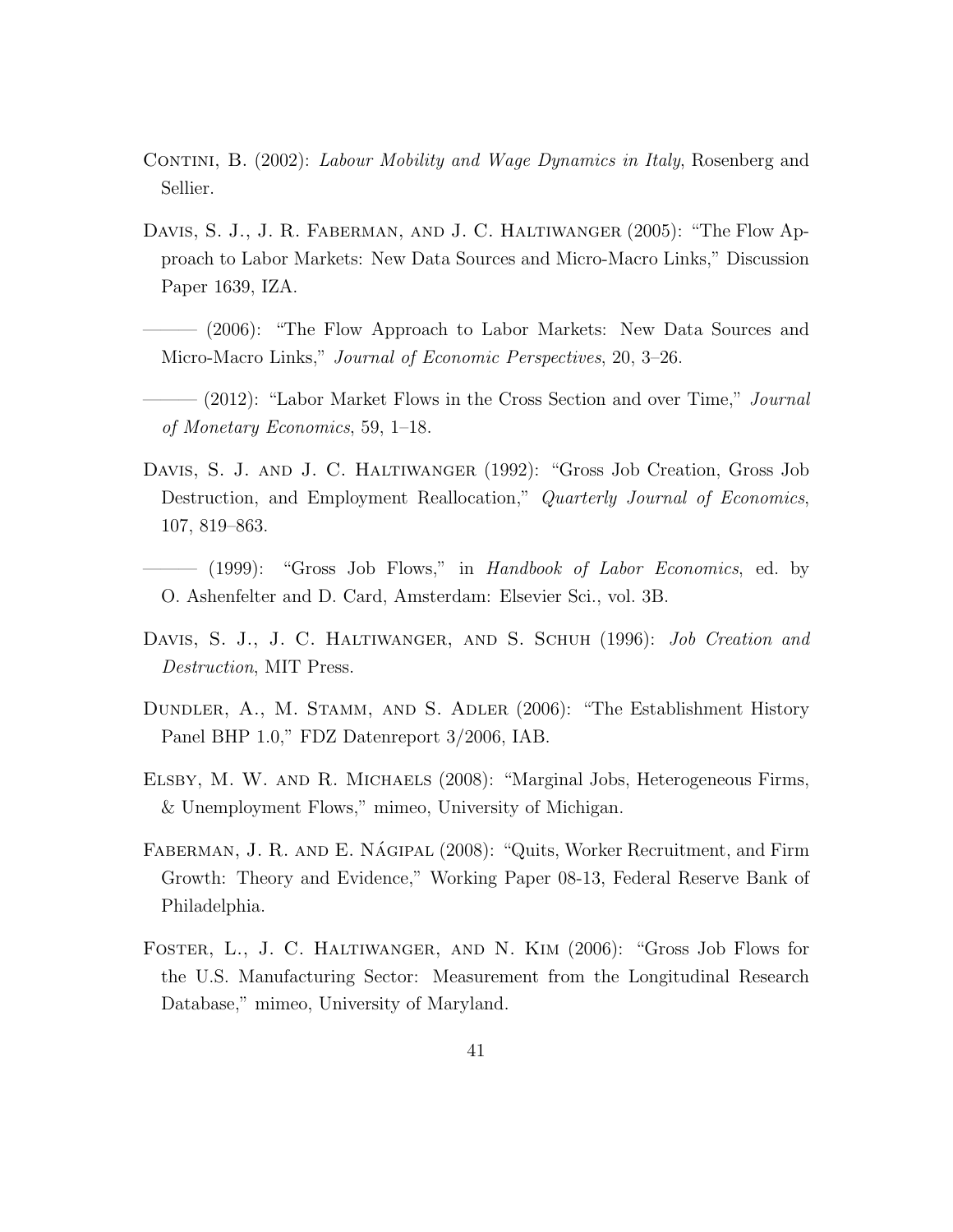- Fujita, S. and M. Nakajima (2009): "Worker Flows and Job Flows: A Quantitative Investigation," Working Paper 09-33, Federal Reserve Bank of Philadelphia.
- GARIBALDI, P. AND E. R. MOEN (2010): "Competitive on-the-job Search," mimeo, University of Torino.
- Gartner, H., C. Merkl, and T. Rothe (2009): "They are even Larger! More (on) puzzeling Labor Market Volatilities," Discussion Paper 12/2009, IAB.
- JOLIVET, G., F. POSTEL-VINAY, AND J.-M. ROBIN (2006): "The empirical content of the job search model: Labor mobility and wage distributions in Europe and the US," European Economic Review, 50, 877–907.
- Jung, P. and M. Kuhn (2011): "The Era of the U.S.-Europe Labor Market Divide: What can we learn?" mimeo, University of Bonn.
- Kaas, L. and P. Kircher (2011): "Efficient Firm Dynamics in a Frictional Labor Market," mimeo, LSE.
- Kahn, L. B. and E. McEntarfer (2012): "Worker Flows Over the Business Cycle: the Role of Firm Quality," mimeo, Yale School of Management.
- KIYOTAKI, N. AND R. LAGOS (2007): "A Model of Job and Worker Flows," *Journal* of Political Economy, 115, 770–819.
- LAZEAR, E. P. AND J. R. SPLETZER (2011): "Hiring, Churn and the Business Cycle," mimeo, Stanford University.
- Lee, Y. and T. Mukoyama (2012): "Entry, Exit and Plant-Level Dynamics over the Business Cycle," mimeo, University of Virginia.
- Menzio, G. and E. R. Moen (2008): "Worker Replacement," Working Paper 08-040, Penn Institute for Economic Research.
- Mortensen, D. T. and C. A. Pissarides (1994): "Job Creation and Job Destruction in the Theory of Unemployment," Review of Economic Studies, 61, 397– 415.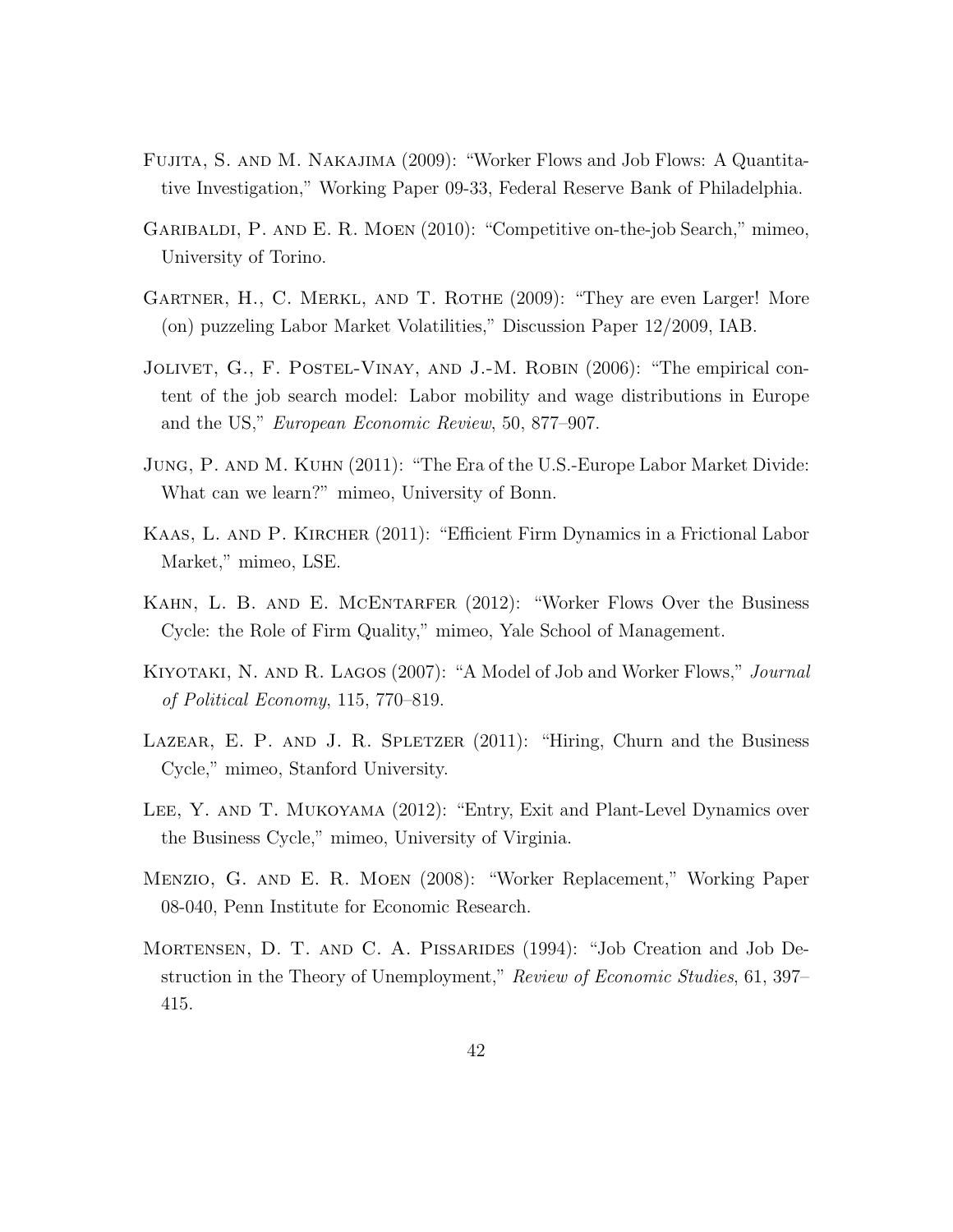MOSCARINI, G. AND F. POSTEL-VINAY (2012): "The Contribution of Large and Small Employers to Job Creation in Times of High and Low Unemployment," American Economic Review, 102, 2509–2539.

- Moscarini, G. and F. G. Vella (2008): "Occupational Mobility and the Business Cycle," Working Paper 13819, NBER.
- PRIES, M. AND R. ROGERSON (2005): "Hiring Policies, Labor Market Institutions, and Labor Market Flows," Journal of Political Economy, 113, 811–893.
- SCHAAL, E. (2011): "Uncertainty, Productivity and Unemployment in the Great Recession," mimeo, Princeton.
- SCHUMPETER, J. (1939): Business Cycles: A Theoretical, Historical and Statistical Analysis of the Capitalist Process, vol. 2, McGraw-Hill.
- Shimer, R. (2005): "The Cyclical Behavior of Equilibrium Unemployment and Vacancies," American Economic Review, 95, 25–49.
- Tjaden, V. and F. Wellschmied (2013): "Quantifying the Contribution of Search to Wage Inequality," mimeo, University of Bonn.

 $-$  (2013): "Stochastic Search Equilibrium," Review of Economic Studies, 80, 1–44.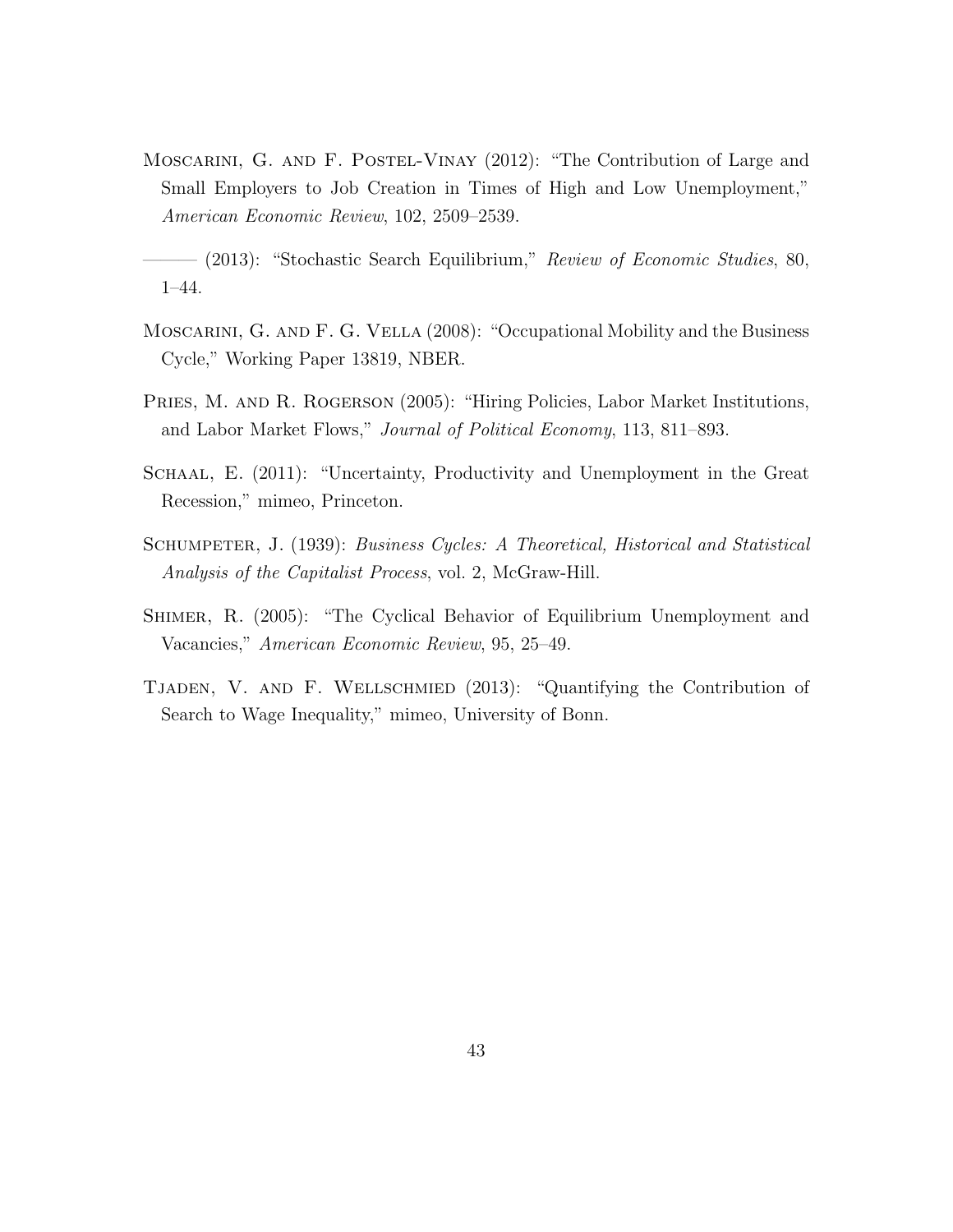### A Structural Break Adjustment

This section describes how we perform structural break adjustment. Call any seasonal adjusted series  $Y$ . For each  $Y$  we detect the number of structural breaks and assign a dummy variable to each  $D_{it}$  that takes the value 1 during the break. We have the following model for the DGP in mind:

$$
Y_t = \beta_0 + \beta_1 D_{1t} + \dots + \beta_n D_{nt} + f_t + \epsilon_t
$$

where *n* is the number of structural breaks,  $\epsilon_t$  is some short time fluctuation and  $f_t$  is a smooth time trend that is estimated semi-parametrically. To be more specific, we employ a local linear Gaussian kernel regression of the original series where points in the structural break receive zero weight. We then compute the residual

$$
Y_t - f_t = \beta_0 + \beta_1 D_{1t} + \dots + \beta_n D_{nt}
$$

We regress this residual on the defined set of dummy variables to obtain their predicted effects  $\hat{\beta}_i$ . The structural break adjusted series is then computed by

$$
Y_t^{sb} = Y_t - \hat{\beta}_1 D_{1t} - \dots - \hat{\beta}_n D_{nt}
$$

Figure VI: Structural Break Adjustment



Notes: The figure displays our structural break adjusted series. The red solid line is the adjusted series, the blue dashed line the original series.

Figure VI provides the original series and the structural break adjusted series.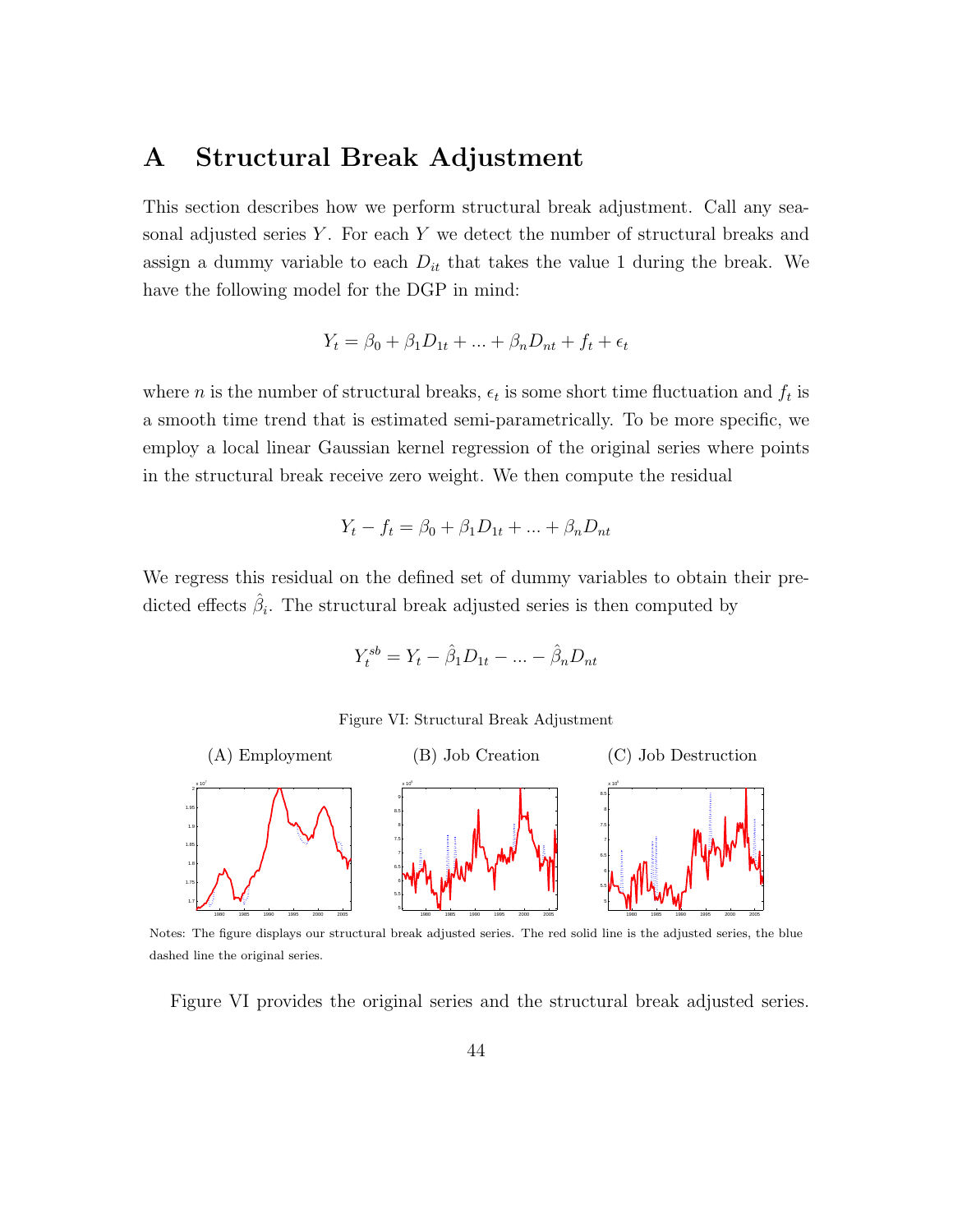The first structural break is from 1978 Q1 until 1978 Q4. The year was characterized by a series of major strikes in the metal industry. Workers demanded a 35 hour week and employers reacted by locking out workers, leading to 4281284 lost working days.

A similar even occurred in 1984, leading to our second structural break. Workers from the metal and printing industry demanded the 35 hour week, resulting again in lockouts and 5617595 lost working days. The strike was located in the second and third quarter, leading to an initial spike in job destruction and a subsequent spike in job creation.

We make three further break adjustments, of which the source is unknown unfortunately. First, the BLH drops a large amount of workers with university degree during the years 96 and 97. Second, in 1985 Q1 a large amount of jobs are destroyed, that are created again in 1986 Q1. Third, a large amount of jobs are created in 2004 Q1, but vanish again in 2005 Q1.

### B Comparing German and US Plant Structure

This section compares the micro structure of German and US plants with respect to size and sector composition. The Business Dynamics Statistics (BDS) provides yearly measures for the number of plants, total employment, job creation and job destruction for different industry and size classes in the US from 1977-2010. To obtain comparable measures, we aggregate the  $ELFLOP$  data to the yearly level.<sup>36</sup> The BDS covers the entire manufacturing sector, the primary sector and private services. It misses information on private households and governmental employees. To insure consistency, we drop these sectors from ELFLOP in this section. Similarly, we aggregate the plants in **ELFLOP** to six size classes that correspond to those reported in the BDS.

Table 12 shows the share of plants, the share of employment, the share of job creation and the share of job destruction that is attributed to the primary sector, the

<sup>&</sup>lt;sup>36</sup>This assumes that the concepts of job creation and destruction are the same on the quarterly and yearly level. Given that some employment decisions may be reversed, our yearly aggregate is an upper bound for a yearly measure of flow rates.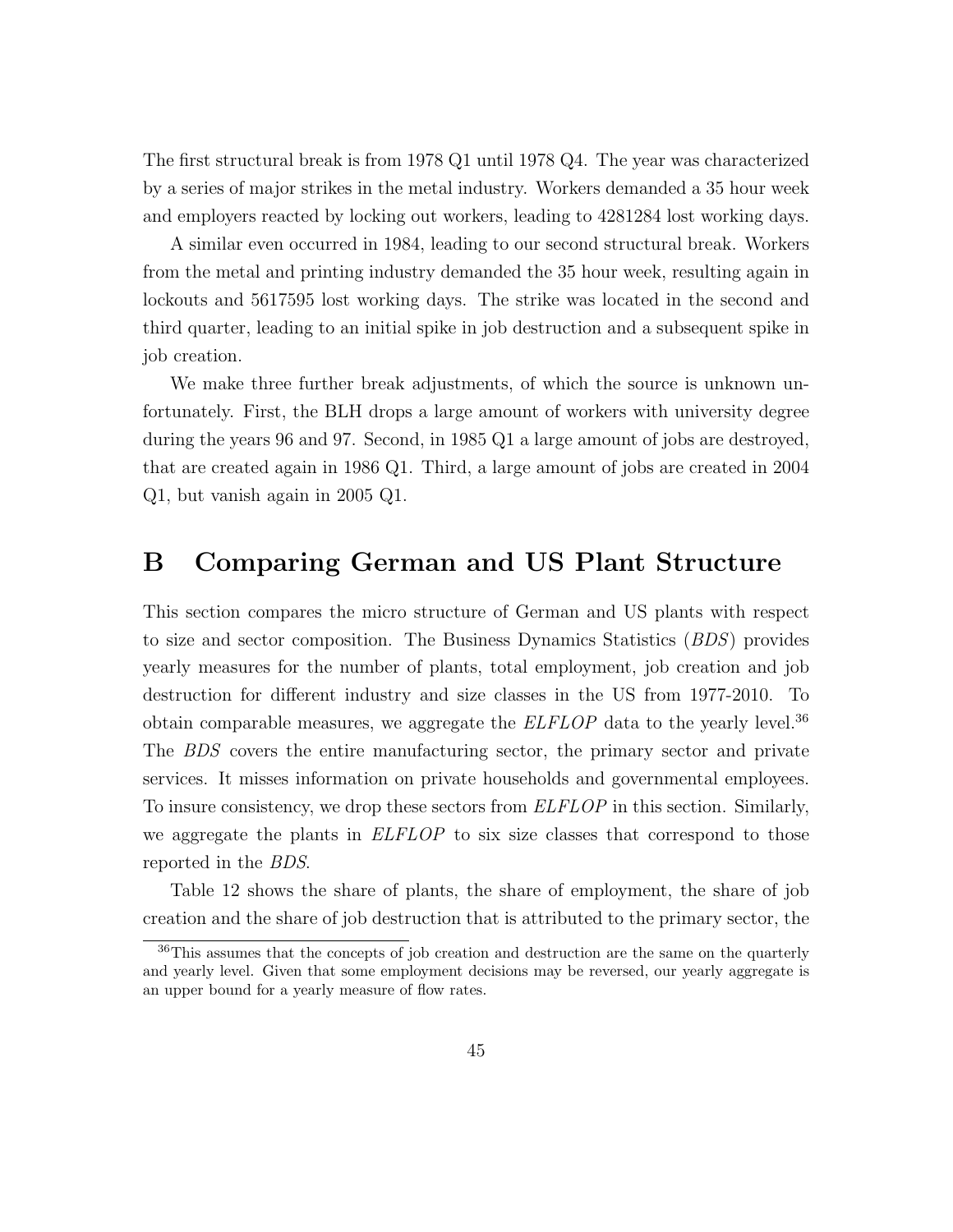|               | <b>EMP</b> | $\rm JC$ | JD      | N    | JĈR  | JĎR  |  |  |
|---------------|------------|----------|---------|------|------|------|--|--|
|               |            |          | Germany |      |      |      |  |  |
| Primary       | 0.07       | 0.05     | 0.05    | 0.03 | 0.11 | 0.11 |  |  |
| Manufacturing | 0.53       | 0.45     | 0.48    | 0.35 | 0.13 | 0.13 |  |  |
| Services      | 0.41       | 0.51     | 0.46    | 0.62 | 0.19 | 0.16 |  |  |
|               |            |          | US      |      |      |      |  |  |
| Primary       | 0.01       | 0.02     | 0.02    | 0.02 | 0.22 | 0.21 |  |  |
| Manufacturing | 0.25       | 0.21     | 0.24    | 0.15 | 0.14 | 0.15 |  |  |
| Services      | 0.74       | 0.78     | 0.74    | 0.83 | 0.18 | 0.15 |  |  |

Table 12: Sector Structure

Notes: Germany: ELFLOP 1977-2006, US: BDS 1977-2006, N: Share of plants, EMP: Share of employment, JC: Share of job creation, JD: Share of job destruction,  $J\hat{C}R$ : Yearly job creation rate using as denominator march employment,  $J\hat{D}R$ : Yearly job destruction rate using as denominator march employment.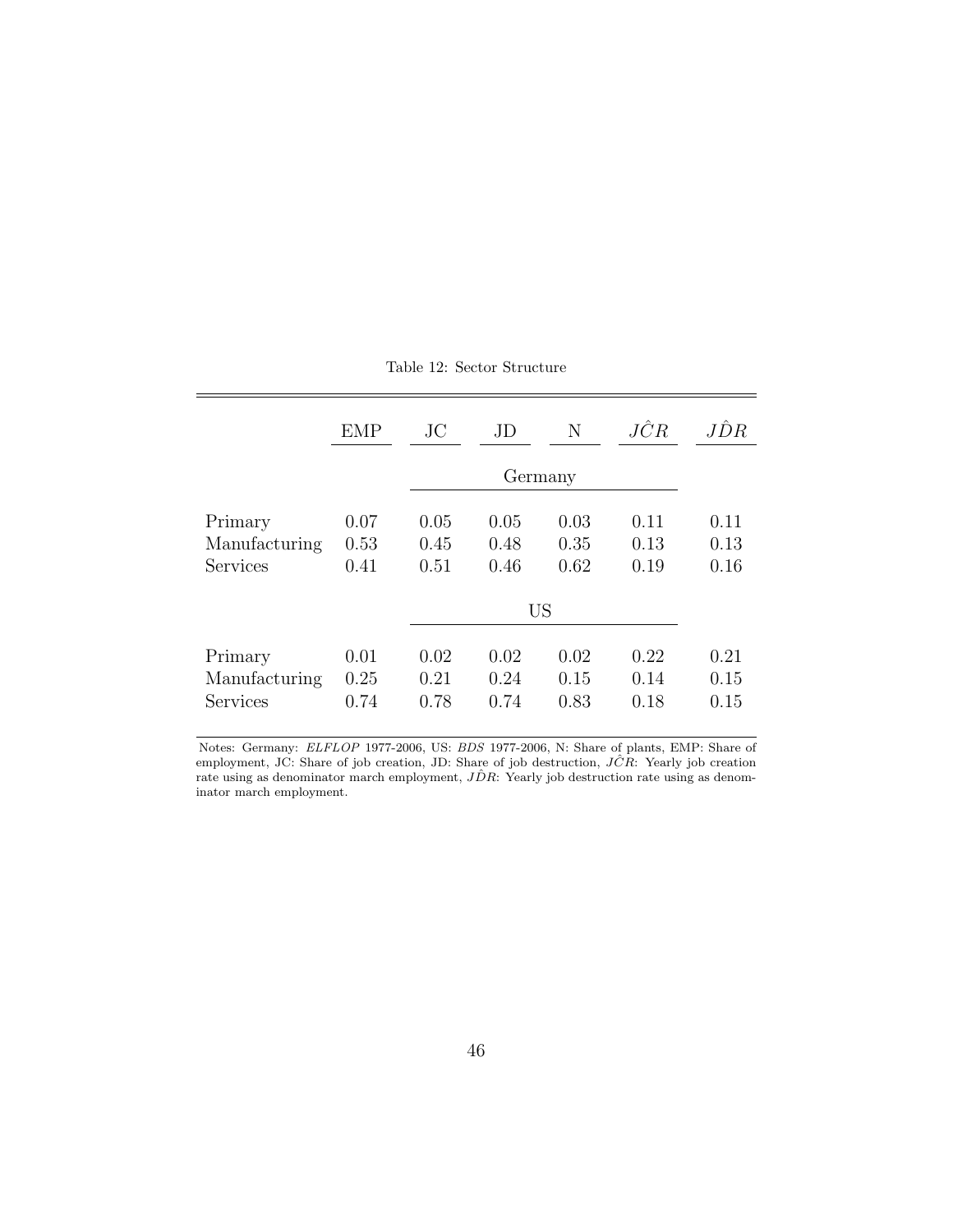manufacturing sector and the service sector in Germany and the US. The primary sector is somewhat larger in Germany, but the share in the total economy is almost negligible in both cases. The major difference between the two countries is that the service sector is larger and the manufacturing sector is smaller in the US compared to Germany. Job destruction exceeded job creation in manufacturing in both countries implying a decreasing importance over the sample period. The opposite is true for the service sector. The table also suggests that the share of job creation and destruction relative to the employment share is lower in manufacturing than in services. Put differently, part of the lower job flows in Germany can be explained by differences in sectoral composition. The last two columns make this point more explicit and compute flow rates for the two countries.<sup>37</sup> With the exception of the primary sector, both job creation and job destruction rates turn out to be similar among the two countries.

Table 13 compares the two economies with respect to their plant size structure. Using the size structure implies that we have to take into account plant entry. For the US, we compute employment for all size categories net of job creation from entering plants assuming that plants enter at a constant rate over the year. Employment at entering plants is the amount of yearly job creation done by these plants. For Germany, we aggregate jobs created by entering plants to a yearly basis. Note that these measures are not directly comparable, and we overstate the importance of plant entry in the the US relative to Germany. Germany has a larger employment shares at the largest plant category and somewhat less at intermediate plant sizes. Plants with  $1 - 4$  employees are the only plants which job creation share exceeds their destruction share. In the US, no size category has a larger job creation than destruction share representing the larger amount of newly entering plants. Plants have higher job creation rates in the US than in Germany at all size categories. For the job destruction rate; however, the cross-country difference is only substantial for

<sup>&</sup>lt;sup>37</sup>The *BDS* does not provide beginning and end of period employment for each series, but only employment in the middle of March. To make the German data comparable, we aggregate the ELFLOP data to yearly frequency and compute flow rates  $(\overrightarrow{JCR},\overrightarrow{DR})$  using employment at the beginning of second quarter as denominator. Note, this yields two comparable series for each country; however, these series are not directly comparable to those reported in Section 3.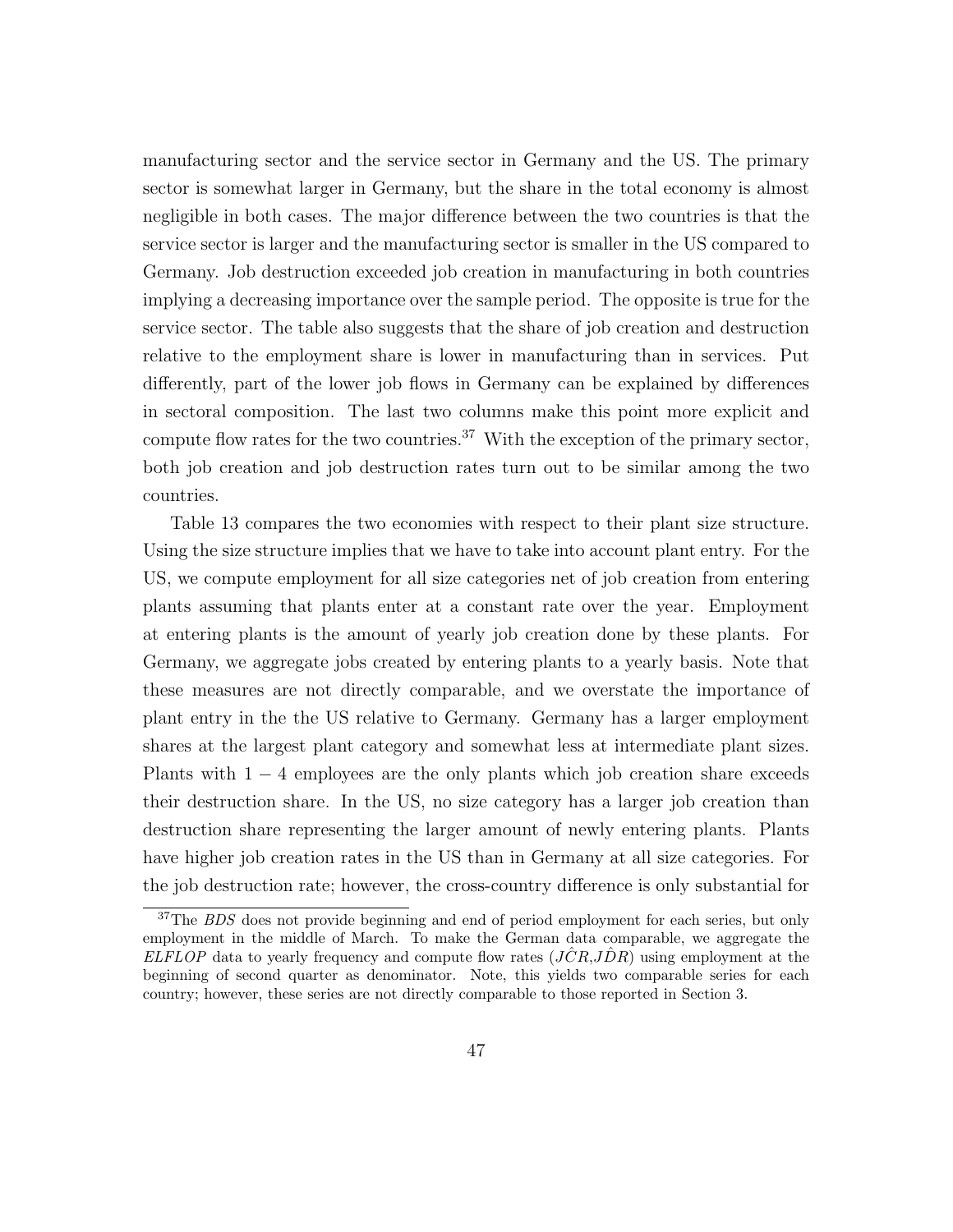|                                                                            | <b>EMP</b>                                           | $\rm JC$                                             | JD                                                   | N                                                    | JĈR                                                  | JDR                                                  |  |  |  |  |
|----------------------------------------------------------------------------|------------------------------------------------------|------------------------------------------------------|------------------------------------------------------|------------------------------------------------------|------------------------------------------------------|------------------------------------------------------|--|--|--|--|
|                                                                            |                                                      |                                                      | Germany                                              |                                                      |                                                      |                                                      |  |  |  |  |
| $1 - 4$<br>$5-9$<br>$10 - 19$<br>$20 - 49$<br>$50 - 99$<br>$100+$<br>Entry | 0.09<br>0.08<br>0.10<br>0.13<br>0.10<br>0.47<br>0.03 | 0.19<br>0.11<br>0.12<br>0.12<br>0.07<br>0.18<br>0.21 | 0.18<br>0.14<br>0.16<br>0.15<br>0.10<br>0.27<br>0.00 | 0.59<br>0.16<br>0.11<br>0.06<br>0.02<br>0.02<br>0.04 | 0.33<br>0.21<br>0.17<br>0.14<br>0.11<br>0.06<br>1.00 | 0.29<br>0.25<br>0.21<br>0.16<br>0.13<br>0.08<br>0.00 |  |  |  |  |
|                                                                            |                                                      |                                                      | US                                                   |                                                      |                                                      |                                                      |  |  |  |  |
| $1 - 4$<br>$5-9$<br>$10 - 19$<br>$20 - 49$<br>$50 - 99$<br>$100+$<br>Entry | 0.05<br>0.08<br>0.10<br>0.15<br>0.12<br>0.43<br>0.06 | 0.10<br>0.09<br>0.09<br>0.13<br>0.09<br>0.23<br>0.27 | 0.14<br>0.12<br>0.13<br>0.17<br>0.12<br>0.33<br>0.00 | 0.44<br>0.20<br>0.12<br>0.08<br>0.03<br>0.02<br>0.11 | 0.46<br>0.26<br>0.22<br>0.20<br>0.18<br>0.13<br>1.00 | 0.40<br>0.23<br>0.19<br>0.17<br>0.15<br>0.12<br>0.00 |  |  |  |  |

Table 13: Size Structure

Notes: Germany: ELFLOP 1977-2006, US: BDS 1977-2006, N: Share of plants, EMP: Share of employment, JC: Share of job creation, JD: Share of job destruction,  $J\hat{C}R$ : Yearly job creation rate using as denominator march employment,  $J\hat{D}R$ : Yearly job destruction rate using as denominator march employment. Data excludes the primary sector, as data on size-industry cells is too thin there, the public service sector and households.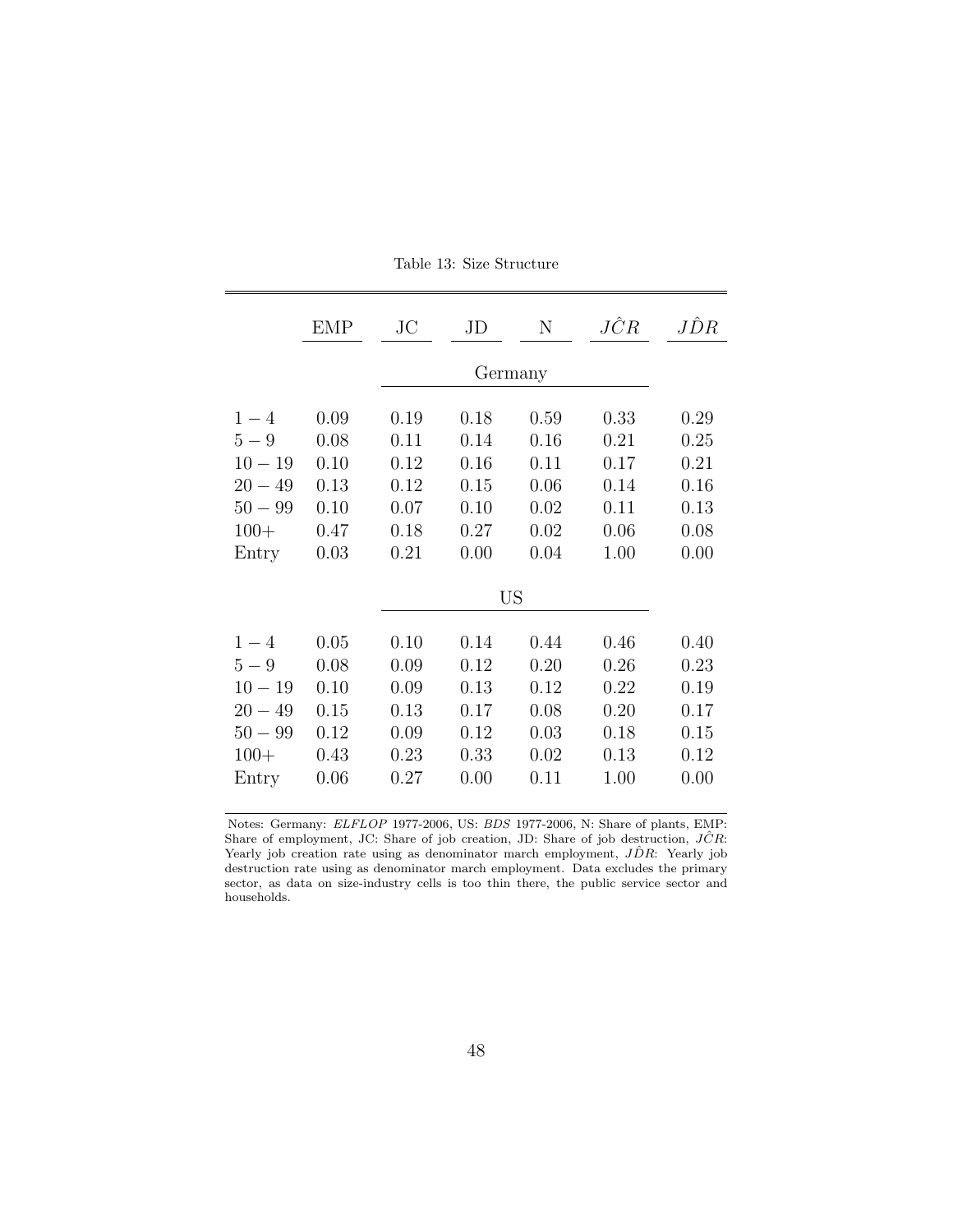plants with  $1 - 4$  and with more than 100 employees.

### B.1 German Labor Market Flows with US Plant Composition

The difference in size and sector decomposition suggests that differences in labor market flows may be partially explained by these differences. We investigate this question by creating synthetic flow rates in Germany with US plant weights. We compute for the manufacturing and private service sector flow rates and  $ec_t$  as before. We compute for both countries the mean employment share of each individual sector/size category and take the ratio of these means

$$
\overline{R} = \frac{\overline{ec}_{march}^{US}}{\overline{ec}_{march}^{G}}.
$$

We now create synthetic flow rates for Germany, e.g., for the accession rate

$$
ACCR_t = accr_tec_t\overline{R},
$$

where we scale the sum of  $ec_t\overline{R}$  to one in each period. We report the results of this exercise in Table 4.

### C Allowing for Seasonal Movements

Davis et al. (2006) use monthly seasonally non-adjusted data to establish the importance for explaining cyclical changes in worker flows by changes in the employment growth distribution. In this section, we investigate whether we also find a more important role for variations in the employment growth distribution when we use seasonally non-adjusted data. We investigate this question using their approach with our quarterly seasonally non-adjusted data for the same time horizon.<sup>38</sup> Figure

<sup>&</sup>lt;sup>38</sup>If seasonality played a major role, monthly data would extrapolate the effect even beyond our quarterly data.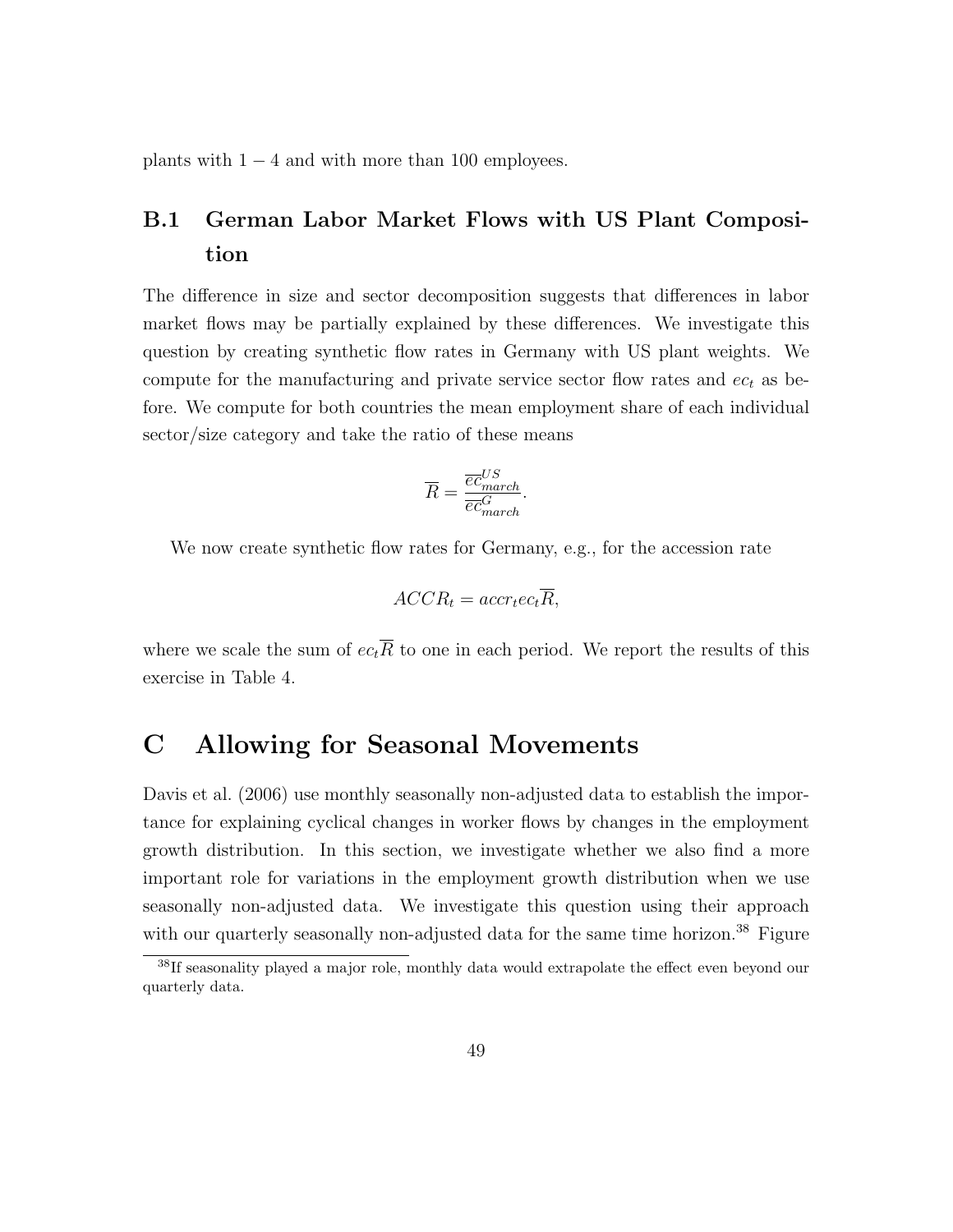VII displays that changes in the employment growth distribution and changes in the plant behavior conditional on plant growth explain both significant parts of the variance in worker flows. The share explained by each is very similar and larger for separations than for accessions. This finding supports our earlier notion that changes in the employment growth distribution are the main driver behind higher frequency spikes in worker flows.

Figure VII: Components of the Accession and Separation Rate Seasonally Non-adjusted



Notes: The figure decomposes seasonally non-adjusted worker flows as in Davis et al. (2006).  $ACCR^{D-fixDFH}$ : Accession rate computed with constant employment distribution,  $ACCR^{f-fixDFH}$ : Accession rate computed with constant conditional worker flows,  $SEPR^{D-fixDFH}$ : Separation rate computed with constant employment distribution,  $SEPR<sup>f-fixDFH</sup>$ : Separation rate computed with constant conditional worker flows.

## D Employment Growth Distribution and Plant Characteristics

In this section we look at changing employment dynamics by plant size and age. We study the cyclical behavior in employment shares relative to the largest and oldest plants. To be more specific, let  $EMP_t^k(i)$  be the share of employment at the largest (oldest) plants that are currently in state  $i \in \{\text{[decrease, unchanged, increase]}\}\$ and let  $EMP_t^l(i)$  be the corresponding employment share at any other plant category.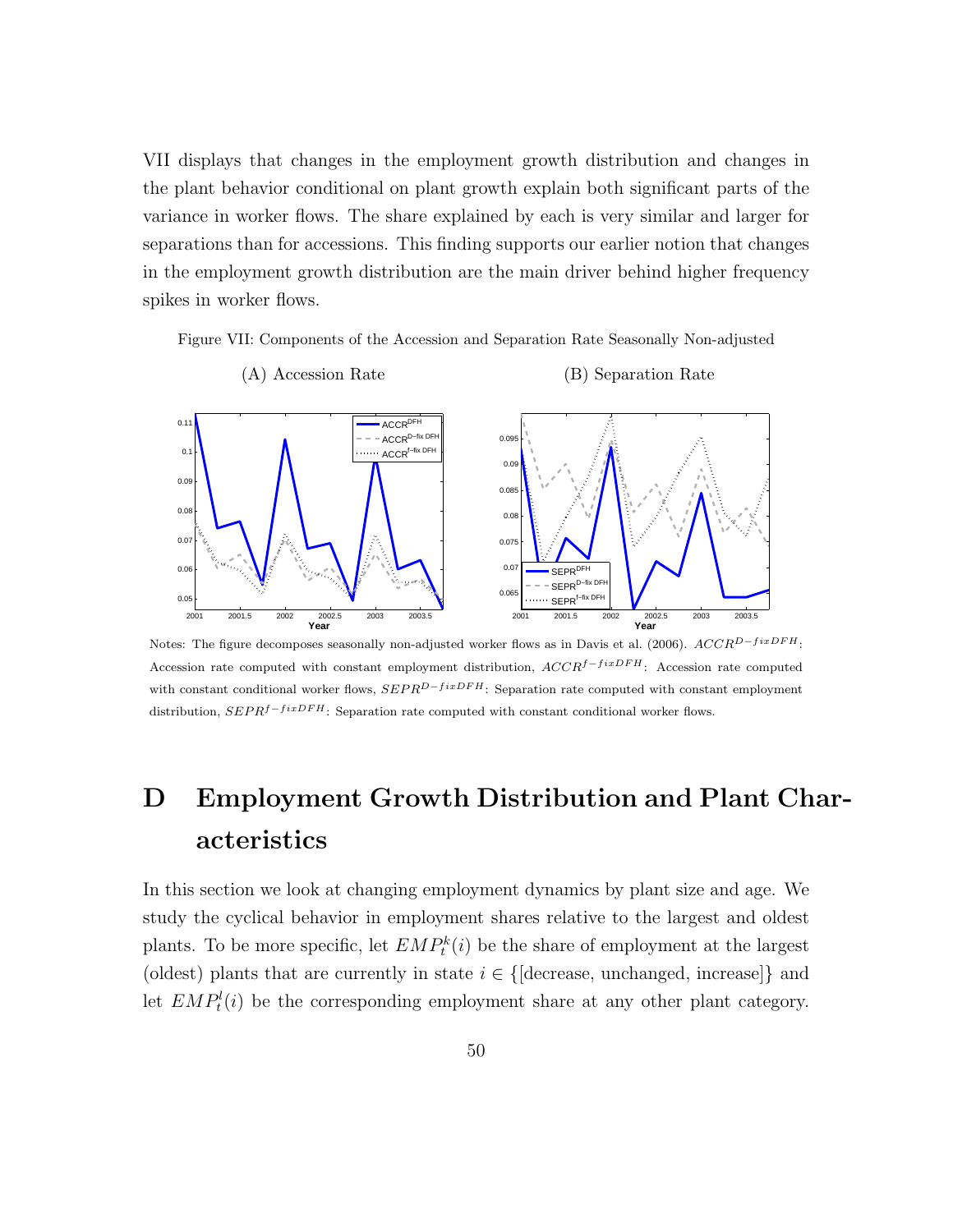We study the HP-filtered behavior of

$$
EMP_t^{k-l}(i) = EMP_t^k(i) - EMP_t^l(i).
$$

|                                    |                                |                      | Correlation to $GDP_{t+i}$    |                               |                               |                               |                               |  |  |
|------------------------------------|--------------------------------|----------------------|-------------------------------|-------------------------------|-------------------------------|-------------------------------|-------------------------------|--|--|
|                                    | SD                             |                      | $AC(1)$ $j=-2$ $-1$           |                               | $\theta$                      | $+1$                          | $+2$                          |  |  |
|                                    |                                |                      | Increase employment           |                               |                               |                               |                               |  |  |
| $1 - 19$<br>$20 - 49$<br>$50 - 99$ | 5,39\%<br>$4,42\%$<br>3,65%    | 0,83<br>0,82<br>0,81 | $-0,16$<br>$-0,16$<br>$-0,16$ | $-0,03$<br>$-0,04$<br>$-0,06$ | 0,06<br>0,03<br>0,01          | 0,11<br>0,06<br>0,03          | 0,12<br>0,06<br>0,02          |  |  |
|                                    | Inactive                       |                      |                               |                               |                               |                               |                               |  |  |
| $1 - 19$<br>$20 - 49$<br>$50 - 99$ | 1,26\%<br>$1,11\%$<br>$0,63\%$ | 0,75<br>0,87<br>0,79 | 0,64<br>0,62<br>0,58          | 0,67<br>0,66<br>0,62          | 0,66<br>0,67<br>0,65          | 0,68<br>0,69<br>0,66          | 0,67<br>0,69<br>0,65          |  |  |
|                                    | Decrease employment            |                      |                               |                               |                               |                               |                               |  |  |
| $1 - 19$<br>$20 - 49$<br>$50 - 99$ | 5,62%<br>4,72%<br>3,79%        | 0,86<br>0,85<br>0,84 | 0,01<br>0,00<br>0,05          | $-0,12$<br>$-0,11$<br>$-0,05$ | $-0,21$<br>$-0,19$<br>$-0,12$ | $-0,25$<br>$-0,22$<br>$-0,14$ | $-0,26$<br>$-0,21$<br>$-0,13$ |  |  |

Table 14: Plant Size Differential Employment Shares to 100+

Notes: The table shows HP-filtered differences in employment shares. The reference is always plants with more than 100 employees. The analysis is conducted separated for the employment share at plants hat increase, decrease and leaf employment unchanged.

Table 14 shows the cyclical behavior of the relative employment shares. The share of employment located at plants that increase employment shows almost no difference among plant size categories. The share of employment that are inactive is considerably more countercyclical at small compared to large plants. Contrary, the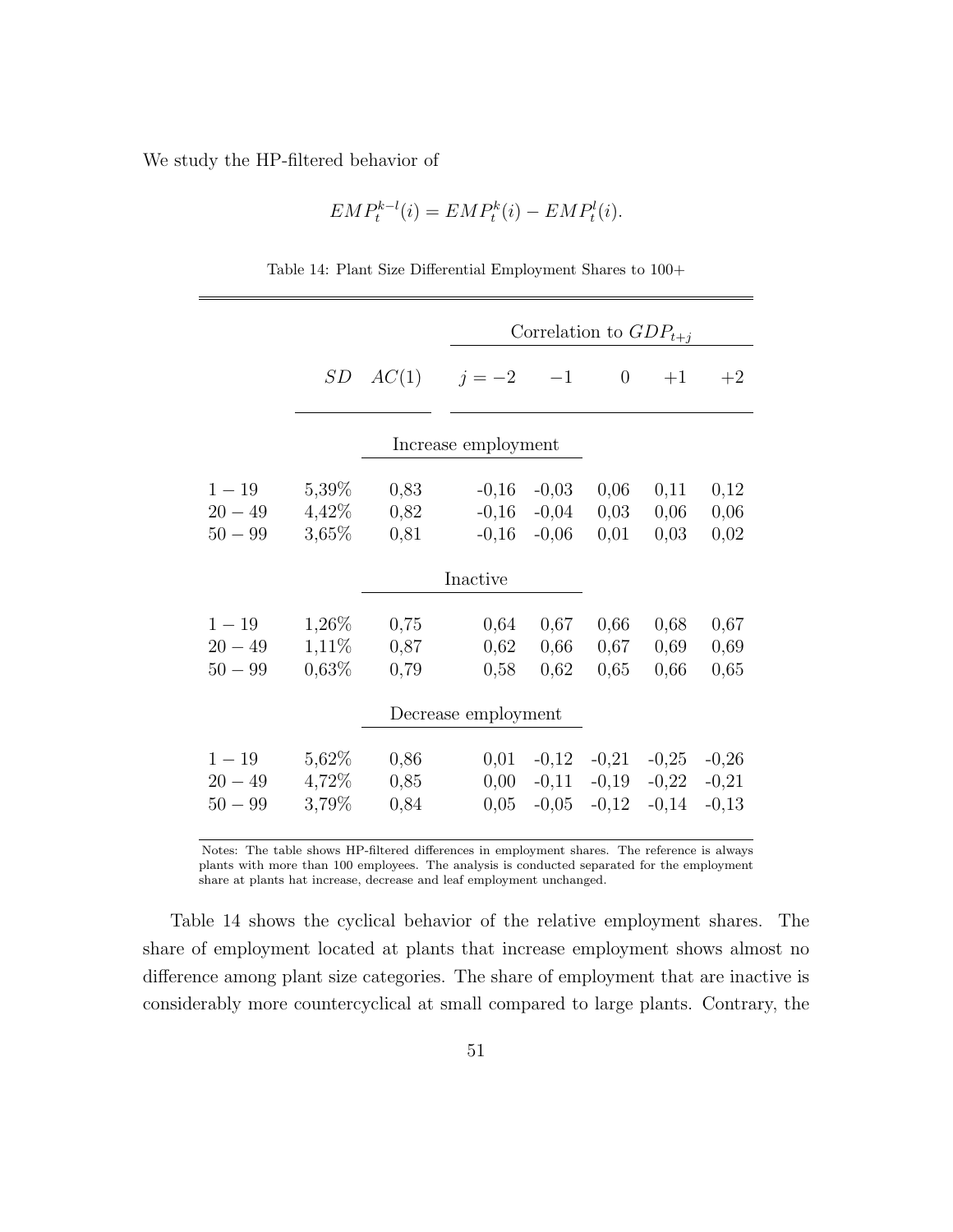| Correlation to $GDP_{t+i}$<br>AC(1)<br>SD<br>$j = -2$ -1<br>$\overline{0}$<br>$+1$<br>Increase employment<br>$1 - 3$<br>$3,00\%$<br>0,02<br>0,01<br>0,36<br>$-0,14$<br>$-0,05$<br>$4 - 19$<br>2,03%<br>0,47<br>$-0,15$<br>$-0,06$<br>0,02<br>$-0,01$<br>1,87%<br>$20 - 39$<br>0,66<br>$-0,11$ $-0,01$<br>0,06<br>0,05<br>Inactive<br>1,26%<br>$1-3$<br>0,68<br>$-0,06$<br>$-0,03$<br>0,01<br>0,04<br>$1,36\%$<br>$4 - 19$<br>0,94<br>0,19<br>0,26<br>0,32<br>0,34<br>0,88%<br>$20 - 39$<br>0,26<br>0,29<br>0,26<br>0,23<br>0,89<br>Decrease employment<br>3,32%<br>$1-3$<br>0,06<br>0,39<br>0,15<br>$-0,03$<br>$-0,02$<br>$4 - 19$<br>2,64%<br>0,63<br>0,01<br>$-0,09$<br>$-0,18$<br>$-0,17$<br>2,44%<br>$20 - 39$<br>0,78<br>$-0,10$<br>$-0,14$<br>$-0,12$<br>$-0,01$ |  |  |  |  |  |  |                               |  |
|------------------------------------------------------------------------------------------------------------------------------------------------------------------------------------------------------------------------------------------------------------------------------------------------------------------------------------------------------------------------------------------------------------------------------------------------------------------------------------------------------------------------------------------------------------------------------------------------------------------------------------------------------------------------------------------------------------------------------------------------------------------------|--|--|--|--|--|--|-------------------------------|--|
|                                                                                                                                                                                                                                                                                                                                                                                                                                                                                                                                                                                                                                                                                                                                                                        |  |  |  |  |  |  |                               |  |
|                                                                                                                                                                                                                                                                                                                                                                                                                                                                                                                                                                                                                                                                                                                                                                        |  |  |  |  |  |  | $+2$                          |  |
|                                                                                                                                                                                                                                                                                                                                                                                                                                                                                                                                                                                                                                                                                                                                                                        |  |  |  |  |  |  |                               |  |
|                                                                                                                                                                                                                                                                                                                                                                                                                                                                                                                                                                                                                                                                                                                                                                        |  |  |  |  |  |  | $-0,01$<br>$-0,04$<br>0,02    |  |
|                                                                                                                                                                                                                                                                                                                                                                                                                                                                                                                                                                                                                                                                                                                                                                        |  |  |  |  |  |  |                               |  |
|                                                                                                                                                                                                                                                                                                                                                                                                                                                                                                                                                                                                                                                                                                                                                                        |  |  |  |  |  |  | 0,05<br>0,36<br>0,18          |  |
|                                                                                                                                                                                                                                                                                                                                                                                                                                                                                                                                                                                                                                                                                                                                                                        |  |  |  |  |  |  |                               |  |
|                                                                                                                                                                                                                                                                                                                                                                                                                                                                                                                                                                                                                                                                                                                                                                        |  |  |  |  |  |  | $-0,01$<br>$-0,16$<br>$-0,08$ |  |

share of employment at downsizing plants is more countercyclical at large plants.

Table 15: Plant Age Differential Employment Shares to 40+

Notes: The table shows HP-filtered differences in employment shares. The reference is always plants older than 40 quarters. The analysis is conducted separated for the employment share at plants hat increase, decrease and leaf employment unchanged.

Table 15 shows that the pattern is the same when looking at plant age. Again, employment at plants that are inactive is considerably more countercyclical at young compared to old plants. Moreover, the share of employment at downsizing plants is more countercyclical at old plants.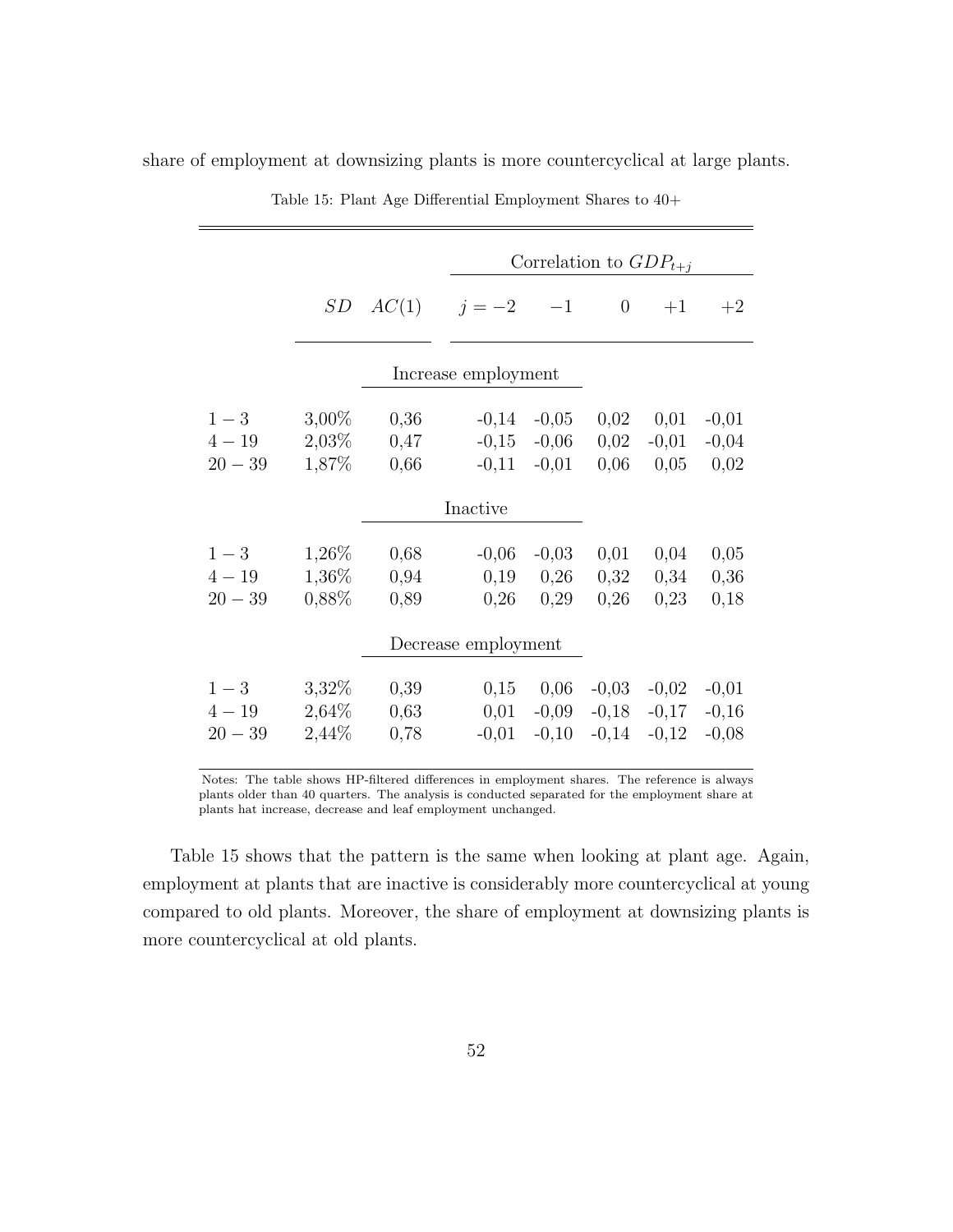### E Connecting Job and Worker Flows by Sector

Figure VIII: Components of the Accession and Separation Rate over the Cycle by Sector



Notes: The figure displays the cyclical component of the accession and separation rates (solid) and the synthetic ones implied when holding the distribution of plant employment growth fixed (dashed) (left panels). The right panels displays the cyclical component of the accession and separation rates (solid) together with the synthetic ones implied when holding the flow rates conditional on plant growth constant (dashed).

Figure VIII displays the decomposition of cyclical worker flows into shifts in the employment growth distribution and shifts in conditional worker flows for manufacturing sector, the private service sector and the public service sector. In manufacturing, the link between worker flows and shifts in the employment growth distribution is the most visible. Contrary, these shifts explain least in cyclical dynamics of worker flows in the private service sector.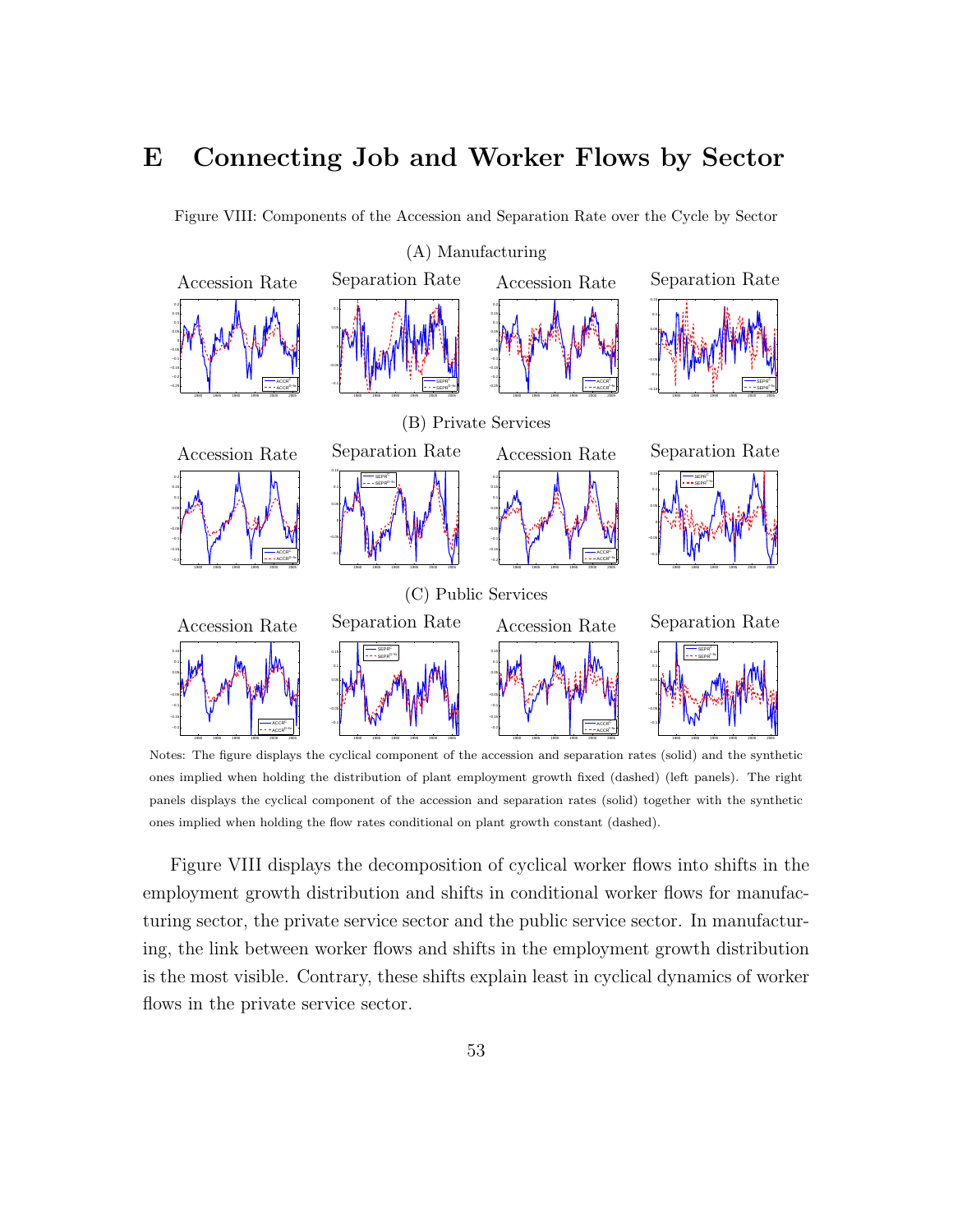# F Connecting Job and Worker Flows by Plant Type

|           |         | Correlation to $GDP_{t+i}$ |                 |                             |                             |         |         |  |
|-----------|---------|----------------------------|-----------------|-----------------------------|-----------------------------|---------|---------|--|
|           |         | SD $AC(1)$ $j = -2$ $-1$   |                 |                             | $\theta$                    | $+1$    | $+2$    |  |
|           |         |                            | Churning rate   |                             |                             |         |         |  |
| $1 - 19$  | $0,4\%$ | 0,80                       |                 | $0,06$ $0,15$ $0,19$ $0,23$ |                             |         | 0,23    |  |
| $20 - 49$ | $0,3\%$ | 0,84                       |                 | $-0,53$ $-0,55$             | $-0,57$                     | $-0,57$ | $-0,58$ |  |
| $50 - 99$ | 0,4%    | 0,90                       | $-0,52$         | $-0,58$                     | $-0,65$                     | $-0,67$ | $-0,68$ |  |
|           |         |                            | Accession rate  |                             |                             |         |         |  |
| $1 - 19$  | $0,4\%$ | 0,57                       | $-0,20$         | $-0,09$                     | $-0,08$                     | $-0,08$ | $-0,11$ |  |
| $20 - 49$ | $0,3\%$ | 0,66                       | $-0,34$         | $-0.33$                     | $-0,37$                     | $-0,43$ | $-0,45$ |  |
| $50 - 99$ | $0,3\%$ | 0,72                       | $-0,36$         | $-0,38$                     | $-0,45$                     | $-0,52$ | $-0,55$ |  |
|           |         |                            | Separation rate |                             |                             |         |         |  |
| $1 - 19$  | $0,4\%$ | 0,47                       | 0,09            |                             | $0,10$ $0,13$ $0,15$ $0,22$ |         |         |  |
| $20 - 49$ | $0,3\%$ | 0,58                       | $-0,21$         | $-0,20$                     | $-0,17$                     | $-0,16$ | $-0,07$ |  |
| $50 - 99$ | $0,3\%$ | 0,59                       | $-0,24$         | $-0,26$                     | $-0,27$                     | $-0,28$ | $-0,20$ |  |

Table 16: Plant Size Differential Worker Flows Relative to 100+

Notes: The table shows HP-filtered differences in worker flow rates. The reference is always plants larger than 100 employees.

Table 16 displays the cyclical component of differences in worker flows of plants with different employment levels relative to plants with more than 100 employees. Except for plants with less than 20 employees, all plant types have worker flows that are more procyclical than those at plants with more than 100 employees. Table 17 and 18 show that the same is true for plant age and average worker compensation.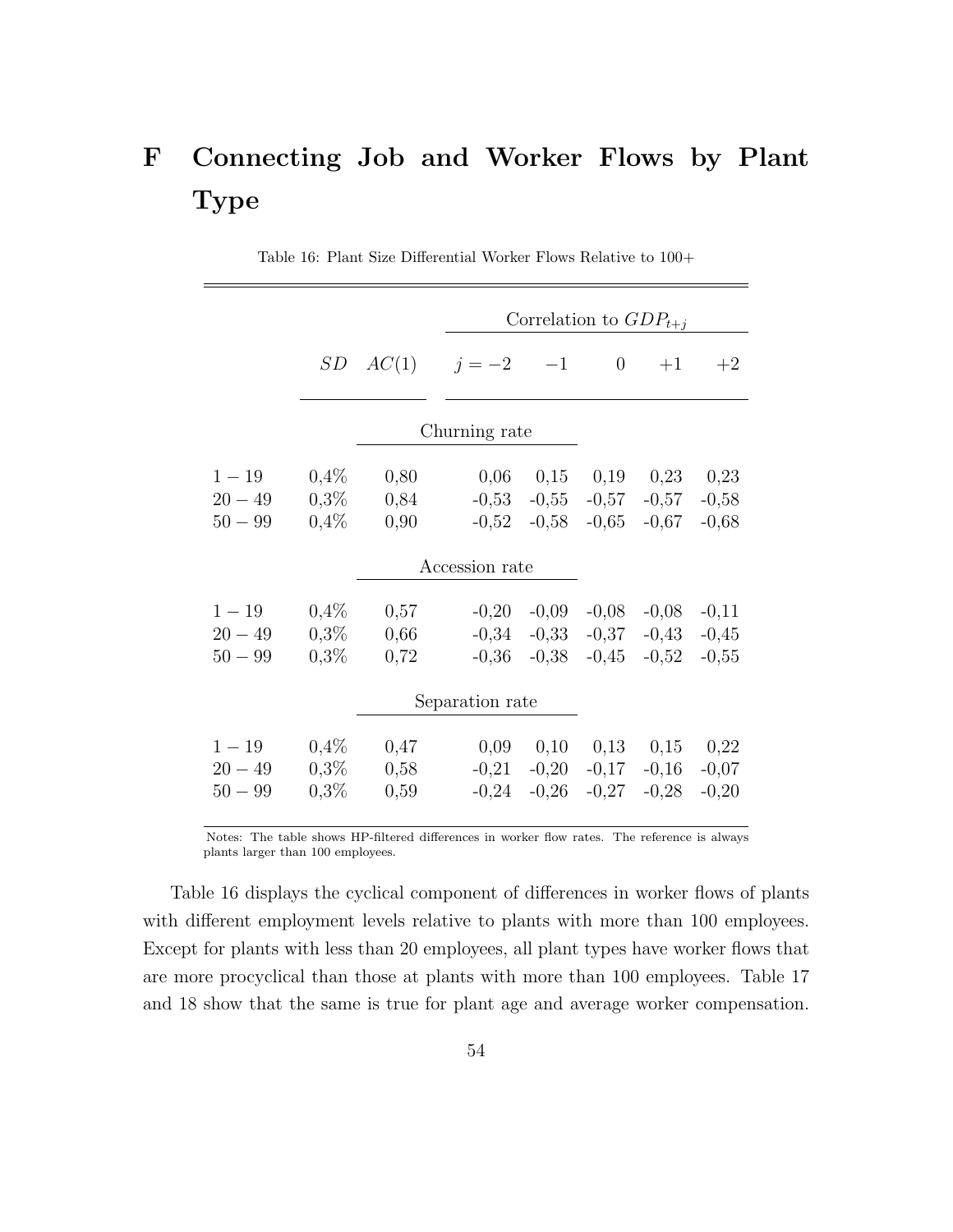|                                |                                  |                      | Correlation to $GDP_{t+j}$ |                                                 |                                         |                               |                               |  |
|--------------------------------|----------------------------------|----------------------|----------------------------|-------------------------------------------------|-----------------------------------------|-------------------------------|-------------------------------|--|
|                                | SD                               | $AC(1)$ $j=-2$ $-1$  |                            |                                                 | $\overline{0}$                          | $+1$                          | $+2$                          |  |
|                                |                                  |                      | Churning rate              |                                                 |                                         |                               |                               |  |
| $1-3$<br>$4 - 19$<br>$20 - 39$ | $0,5\%$<br>$0,3\%$<br>$0,3\%$    | 0,70<br>0,84<br>0,82 | 0,01<br>0,01<br>$-0,30$    | $-0,07$<br>$-0,11$<br>$-0,41$                   | $-0,13$<br>$-0,24$<br>$-0,52$           | $-0,11$<br>$-0,32$<br>$-0,60$ | $-0,11$<br>$-0,38$<br>$-0,68$ |  |
| Accession rate                 |                                  |                      |                            |                                                 |                                         |                               |                               |  |
| $1-3$<br>$4 - 19$<br>$20 - 39$ | 1,17%<br>$0,36\%$<br>$0,33\%$    | 0,26<br>0,47<br>0,62 | $-0,16$                    | $-0,21$<br>$0,10 \quad 0,03$<br>$-0,05$ $-0,14$ | $-0,26$<br>$-0,10$<br>$-0,27$           | $-0,31$<br>$-0,17$<br>$-0,38$ | $-0,36$<br>$-0,27$<br>$-0,47$ |  |
| Separation rate                |                                  |                      |                            |                                                 |                                         |                               |                               |  |
| $1-3$<br>$4 - 19$<br>$20 - 39$ | $0,51\%$<br>$0,28\%$<br>$0,20\%$ | 0,59<br>0,58<br>0,40 | 0,02<br>$-0,01$<br>$-0,33$ | $-0,05$<br>$-0,39$                              | $0,00 \quad 0,02$<br>$-0,06$<br>$-0,40$ | 0,12<br>$-0,05$<br>$-0,46$    | 0,18<br>$-0,01$<br>$-0,48$    |  |

Table 17: Plant Age Differential Worker Flows Relative to 40+

Again, the youngest (lowest average worker pay) plants have worker flows comparable

to those of the oldest (highest average worker pay) plants.

Notes: The table shows HP-filtered differences in worker flow rates. The reference is always plants older than 40 quarters.